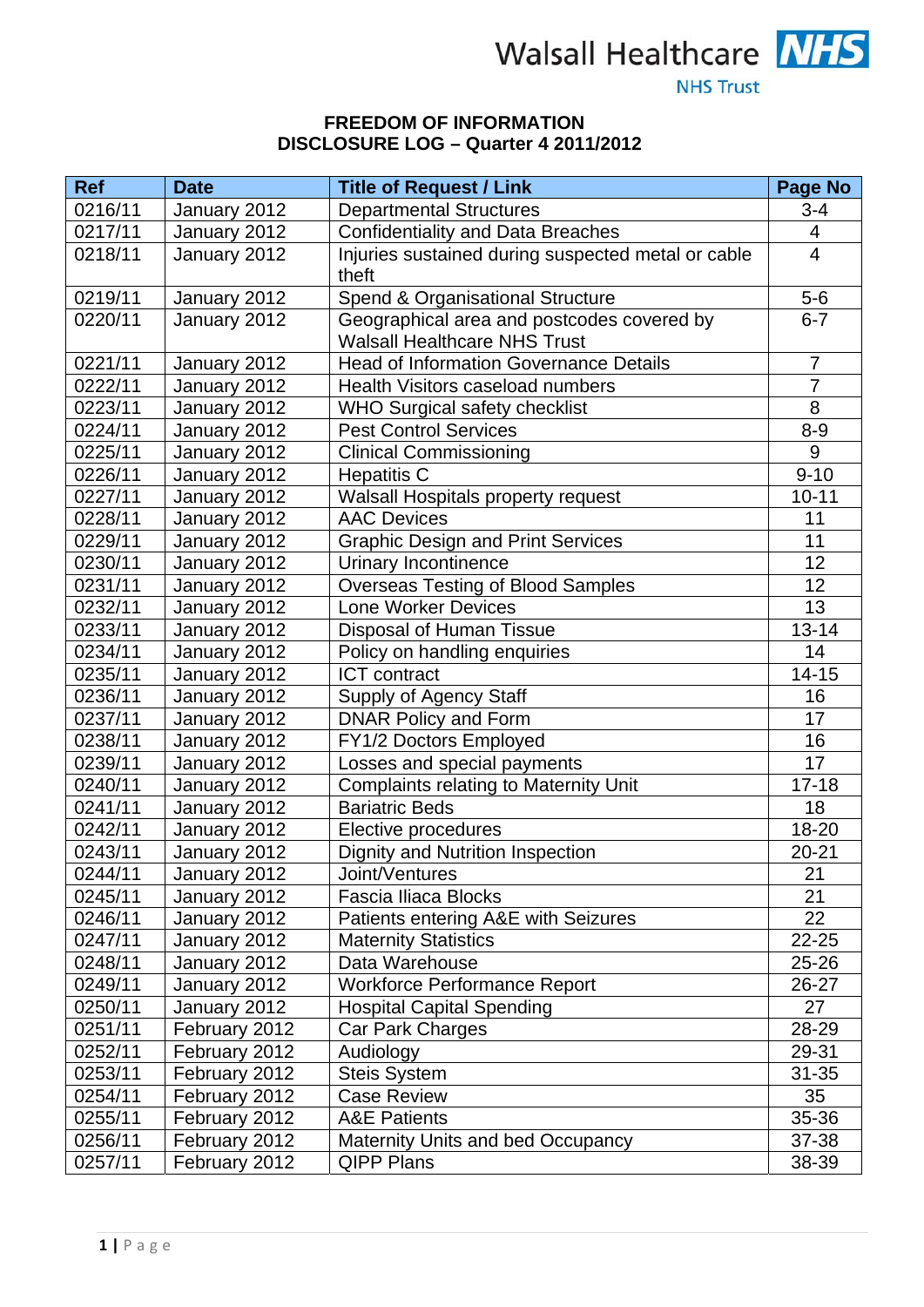| <b>Ref</b>         | <b>Date</b>                    | <b>Title of Request / Link</b>                                                | Page No     |
|--------------------|--------------------------------|-------------------------------------------------------------------------------|-------------|
| 0259/11            | February 2012                  | <b>Parking and Security</b>                                                   | 39-40       |
| 0260/11            | February 2012                  | <b>Pest Control</b>                                                           | 40          |
| 0261/11            | February 2012                  | <b>Prescribing Formulary</b>                                                  | 40-44       |
| 0263/11            | February 2012                  | <b>Compromise Agreements</b>                                                  | 44          |
| 0264/11            | February 2012                  | <b>Vascular Surgery</b>                                                       | 45          |
| 0265/11            | February 2012                  | Information Legislation                                                       | 46          |
| 0266/11            | February 2012                  | <b>Salaries of Staff</b>                                                      | 46-47       |
| 0267/11            | February 2012                  | Deceased Patients without Next of Kin                                         | 47          |
| 0268/11            | February 2012                  | <b>Treatment of Foreign Nationals</b>                                         | 48-49       |
| 0269/11            | February 2012                  | <b>Patient Discharges</b>                                                     | 48          |
| 0270/11            | February 2012                  | <b>Treatment of Eye Conditions</b>                                            | 48-49       |
| 0271/11            | February 2012                  | <b>Estates Strategy</b>                                                       | 49          |
| 0272/11            | February 2012                  | <b>Treatment for FGM</b>                                                      | 50          |
| 0273/11<br>0274/11 | February 2012<br>February 2012 | Speech and Language Therapy Waiting Times<br><b>Community DSN Team</b>        | 50-51<br>51 |
| 0275/11            | February 2012                  | <b>Prescribing Rebate Scheme</b>                                              | 52-53       |
| 0276/11            | February 2012                  | <b>Agency Spend</b>                                                           | 52-53       |
| 0277/11            | March 2012                     | Outpatients Letters                                                           | 53          |
| 0278/11            | March 2012                     | <b>Selective Dorsal Rhizotomy</b>                                             | 53          |
| 0279/11            | March 2012                     | <b>Bed Shortages</b>                                                          | 53-54       |
| 0280/11            | March 2012                     | <b>Mobile Phone Contract</b>                                                  | 54          |
| 0281/11            | March 2012                     | <b>Patients Treated</b>                                                       | 54-55       |
| 0282/11            | <b>March 2012</b>              | Employed staff specifically with Infection Control                            | 55          |
| 0283/11            | March 2012                     | Advertising at the Hospitals                                                  | 55-56       |
| 0284/11            | March 2012                     | <b>IT/IM&amp;T Department</b>                                                 | 57-59       |
| 0285/11            | March 2012                     | The Trusts Hardware Maintenance and Costs                                     | 59-60       |
| 0286/11            | March 2012                     | <b>Rheumatoid Arthritis</b>                                                   | 61          |
| 0287/11            | March 2012                     | <b>Trust IT Department</b>                                                    | 61-62       |
| 0288/11            | March 2012                     | <b>Nurses with Degrees</b>                                                    | 63          |
| 0289/11            | <b>March 2012</b>              | <b>Staff Numbers</b>                                                          | 63          |
| 0290/11            | March 2012                     | <b>Overseas Visitors</b>                                                      | 64-68       |
| 0291/11            | March 2012                     | Private Sector Delivery of Public Service                                     | 69-70       |
| 0292/11            | March 2012                     | <b>ICT Contracts</b>                                                          | $71 - 72$   |
| 0293/11            | <b>March 2012</b>              | <b>Accommodation for Patients</b>                                             | 72          |
| 0294/11            | March 2012                     | NHS Trust staff receiving Private Medical Care<br>paid for by the Trust       | 72          |
| 0295/11            | March 2012                     | Audiology                                                                     |             |
| 0296/11            | March 2012                     | <b>Clinical Systems Messaging Interfaces</b>                                  | 76-77       |
| 0297/11            | March 2012                     | Copy of Audited Accounts 2012/11 and Cost of<br><b>Circumcision Operation</b> | 78          |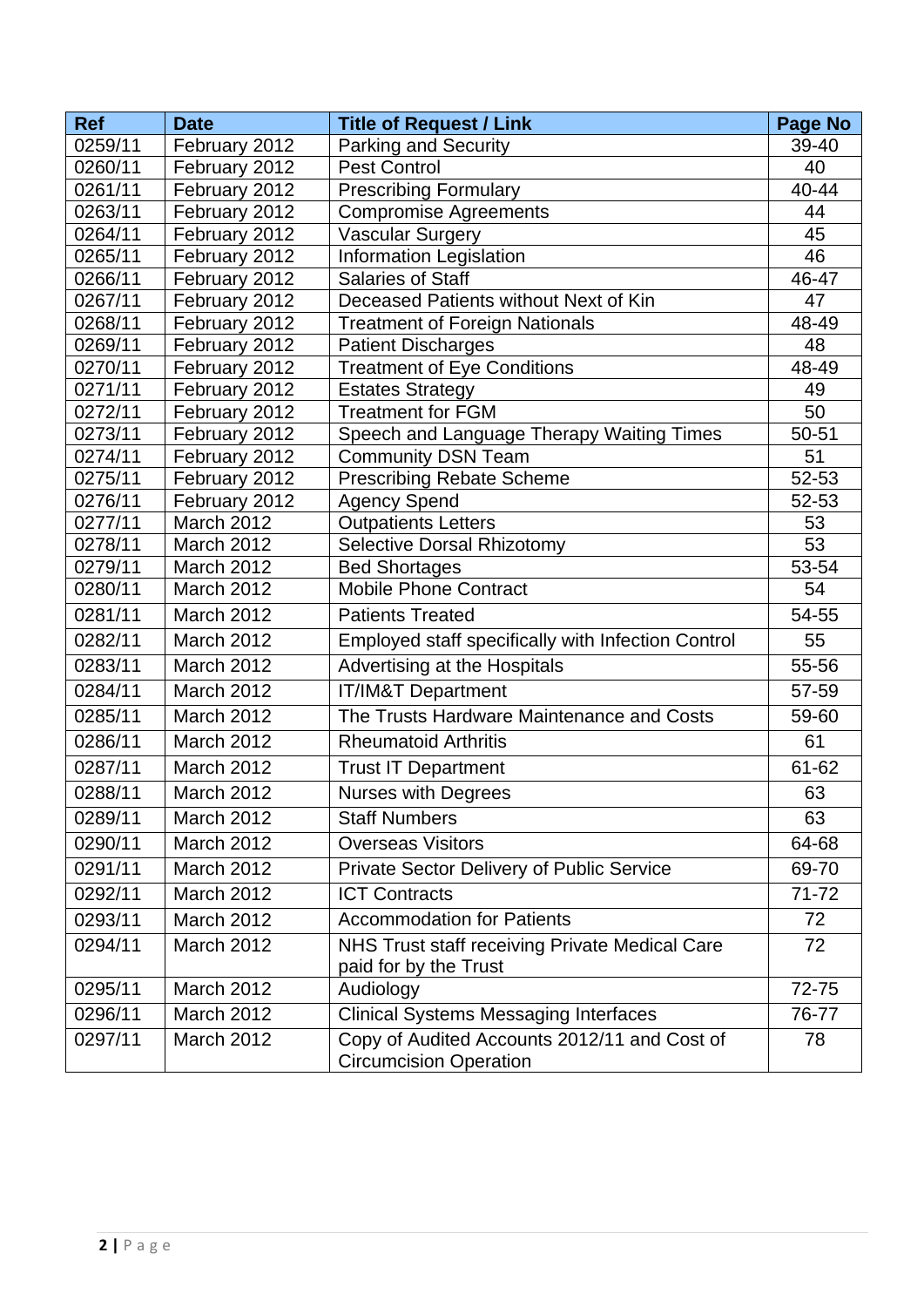# **0216/11 Departmental Structures**

- 1. Can you advise me on the following departments to include the Structures within the department (include PAs and administration) and also within the organisation, banding and hours per week they work.
- Governance department can you also advise me what divisions the team work in. **Please see below and attached Governance structure.**
- Health and safety department: **Structure and hours contracted to work per week**

| <b>Designation</b>                     | <b>Working hours per week</b> |
|----------------------------------------|-------------------------------|
| Head of health and Safety Non Clinical | 37.5                          |
| <b>Skills Trainer</b>                  | 37.5                          |
| <b>Nurse</b>                           | 37.5                          |
| <b>Fire Safety Advisor</b>             | 37.5                          |
| <b>Health and Safety Advisor</b>       | 37.5                          |
| <b>Health and Safety Advisor</b>       | 22.5                          |
| <b>Admin and Clerical</b>              | 37.5                          |

- Clinical audit department **Please see below**
- Freedom of information department. How many requests do you get per year for 2010-2011 and 2012 to date and can you advise me of the numbers for media and non media requests **Please see below**

2. Do you have a position within the organisation that manages polices (either on sharepoint

 or other software). What banding are they and how many hours do they work per week.

Can you also advise me where this person sits within the Trust, who manages them?

 **Please see attached Governance structure.** 

| Governance department - can<br>$\bullet$<br>you also advise me what<br>divisions the team work in | Governance team<br><b>works</b><br><b>The</b><br>across all the divisions in the Trust<br>• We do not disclose the banding of<br>staff members<br>• Governance structure attached |  |  |  |  |
|---------------------------------------------------------------------------------------------------|-----------------------------------------------------------------------------------------------------------------------------------------------------------------------------------|--|--|--|--|
| Clinical audit department<br>$\bullet$                                                            | clinical<br>audit<br><b>There</b><br>is no<br>department in the organisation.<br><b>Clinical</b><br>audit<br>a function<br>is<br>contained within the Governance                  |  |  |  |  |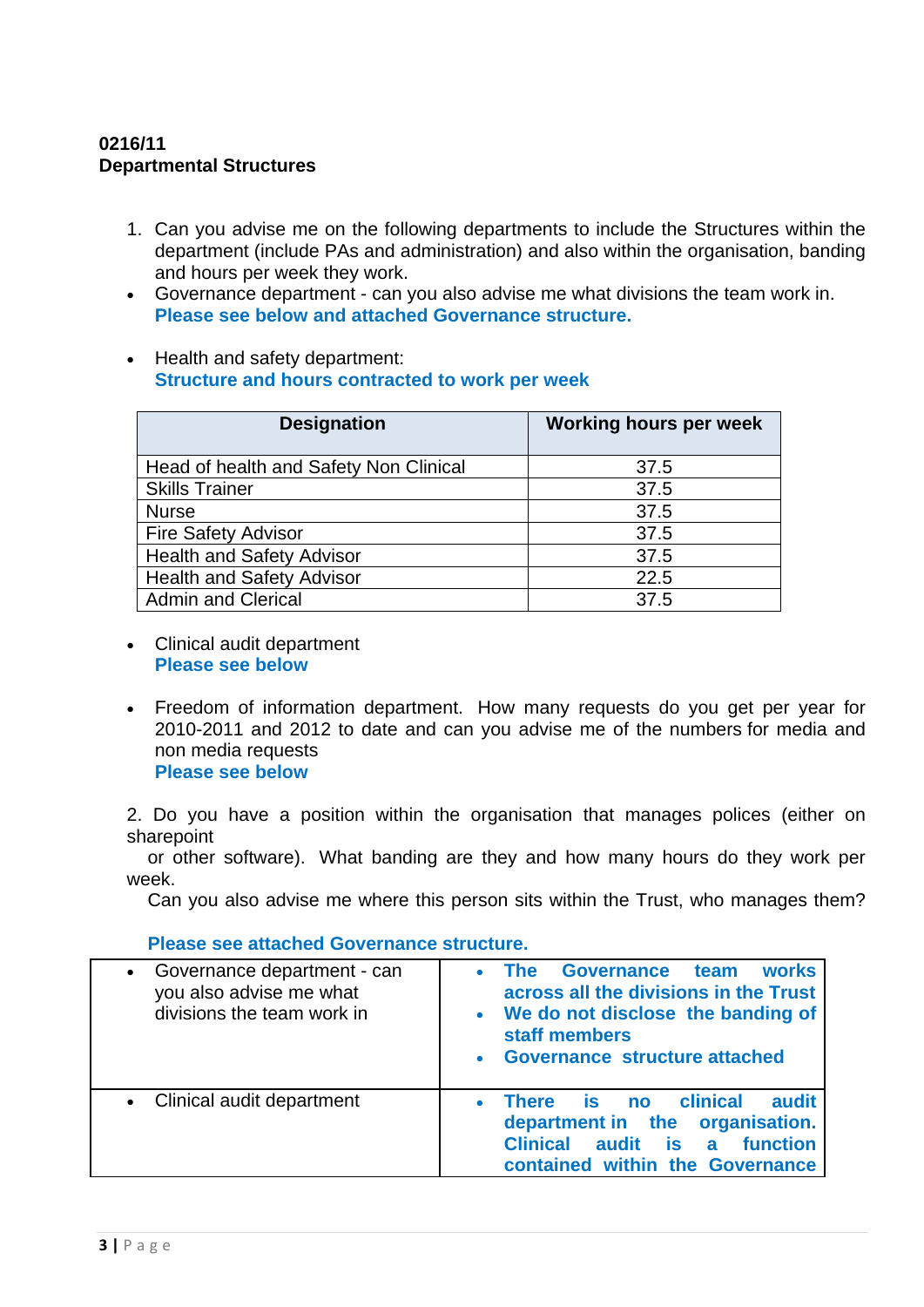|                                                                                                                                                                                                 | <b>Dept</b>                                                                                                                                                                                                                                                                                                                                                                                                                                                 |
|-------------------------------------------------------------------------------------------------------------------------------------------------------------------------------------------------|-------------------------------------------------------------------------------------------------------------------------------------------------------------------------------------------------------------------------------------------------------------------------------------------------------------------------------------------------------------------------------------------------------------------------------------------------------------|
| • Freedom of information<br>department. How many requests<br>do you get per year for 2010-<br>2011 and 2012 to date and can<br>you advise me of the numbers for<br>media and non media requests | • There is no freedom of information<br>department in the organisation.<br>Freedom of information<br><b>is</b><br>a<br>function contained within<br>the<br><b>Governance Department.</b><br>• Walsall Healthcare NHS<br><b>Trust</b><br>became a Trust in April 2011.<br>• From April 2011- December 2011<br>the total number of FOIs received<br><b>is 215</b><br><b>Media Requests = 54</b><br>$\bullet$<br><b>Non Media Requests = 161.</b><br>$\bullet$ |

## **0217/11 Confidentiality and Data Breaches**

- 1) How many confidentiality and data breaches have there been at your Trust in: a) 2011; b) 2010; c) 2009
- 2) Breaking it down into each year, could you please provide details of what happened in each case.

### **Data breaches:**

**There were no electronic data breaches for 2009 and 2010.** 

**There has been one electronic data breach in the month of September 2011 a hearing took place and this was dealt with internally.** 

**Please note that the information provided below is only relating to patient records breach of confidentiality however, if you require further information please do not hesitate to contact me.** 

# **0218/11 Injuries sustained during suspected metal or cable theft**

In the past five calendar years, on how many occasions have people presented themselves at hospitals in the trust with injuries sustained during suspected metal or cable theft?

Please state which hospital, the month and year of each occurrence as well as a description of the injuries, the injured person's gender and approximate age, and any details of the alleged theft given at the hospital.

# **Please note that the Trust does not record this information.**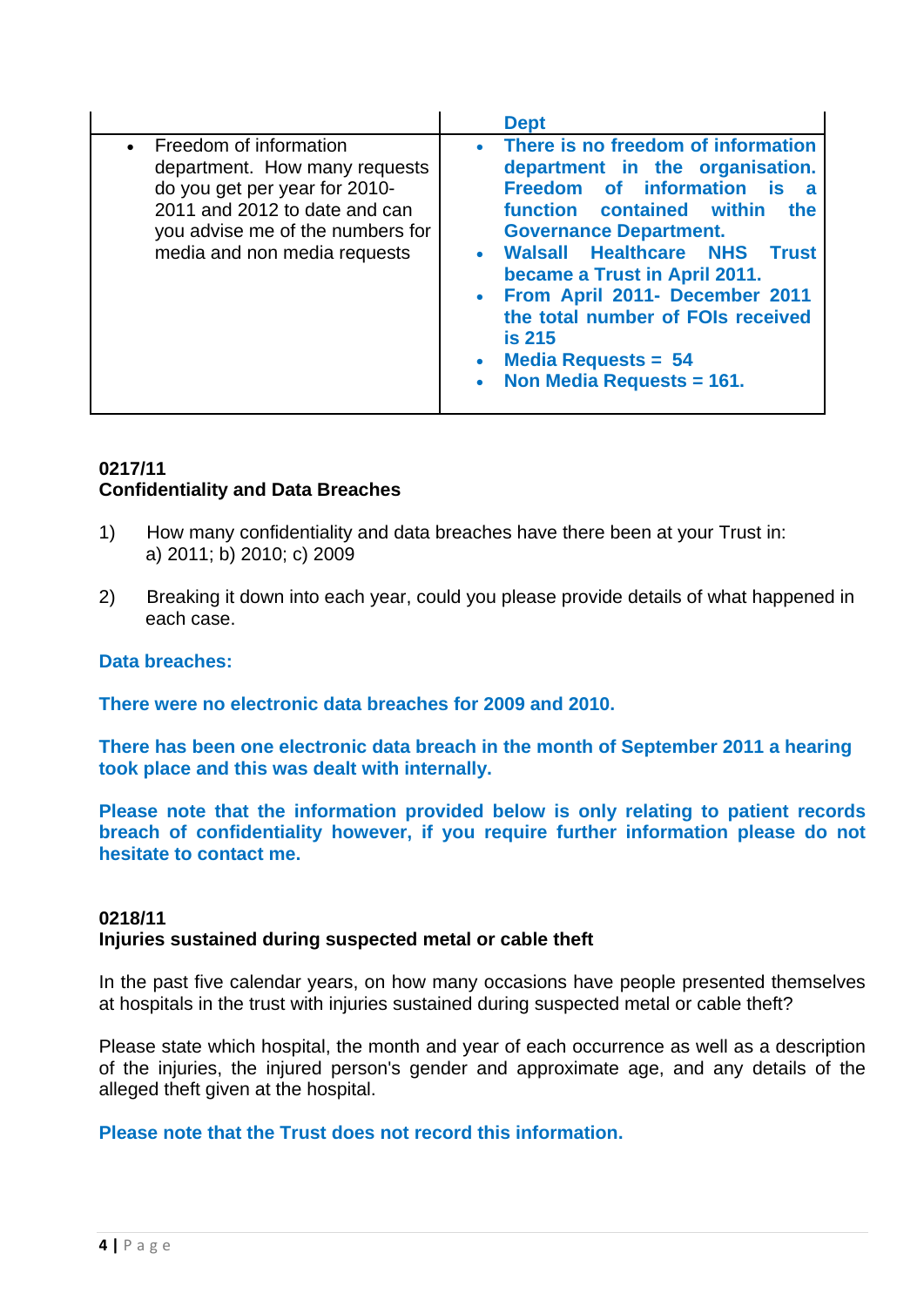# **0219/11 Spend & Organisational Structure**

I would be very grateful if you could please supply:

- Agency spend data for 2010/2011 and 2011/2012 for the Trust **Please see below**
- An organisational structure including manager names and locations for the following departments:

Speech and language Therapy (Trust wide) **Available upon request**

Occupational Therapy (Trust wide) **Please see below and available upon request**

Physiotherapy (Trust wide) **Please see below and available upon request**

**Please note that the Trust does not release individual staff names and email addresses this is withheld under section 40 (personal Information)** 

**Family Health Diagnostics - Walsall Manor Hospital** 

Therapies Manager – 1x (Band 7 1WTE) 1 WTE Band 5 Physiotherapist 1.3 Band 6 WTE Physiotherapist (2 posts) 0.5 WTE Band 7 Physiotherapist

### **Planned Care - Walsall Manor Hospital**

| <b>8A Principal Therapist</b> |                                 | <b>8A Principal Therapist</b> |                                |  |
|-------------------------------|---------------------------------|-------------------------------|--------------------------------|--|
| <b>WTE</b><br>Role            |                                 | <b>WTE</b>                    | Role                           |  |
|                               |                                 |                               | 0.86 OT, 3.89                  |  |
| 0.64 OT                       |                                 |                               | 4.75 Physio                    |  |
|                               |                                 |                               | 1 OT, 2.5                      |  |
|                               | 2 1 OT, 1 Physio                |                               | 3.5 Physio<br>2 OT, 3          |  |
|                               | 2 1 OT, 1 Physio                |                               | 5 Physio                       |  |
|                               | 1 Generic CSW<br>1 OT, 1 Physio | $\mathbf 1$                   | <b>Generic CSW</b>             |  |
|                               | 2 CSW                           | 1                             | <b>Physio CSW</b><br>1 OT, 0.3 |  |
|                               |                                 | 2.3                           | Physio                         |  |

**An analysis of our Agency spend for the year 2010-11 and 2011-12 to date**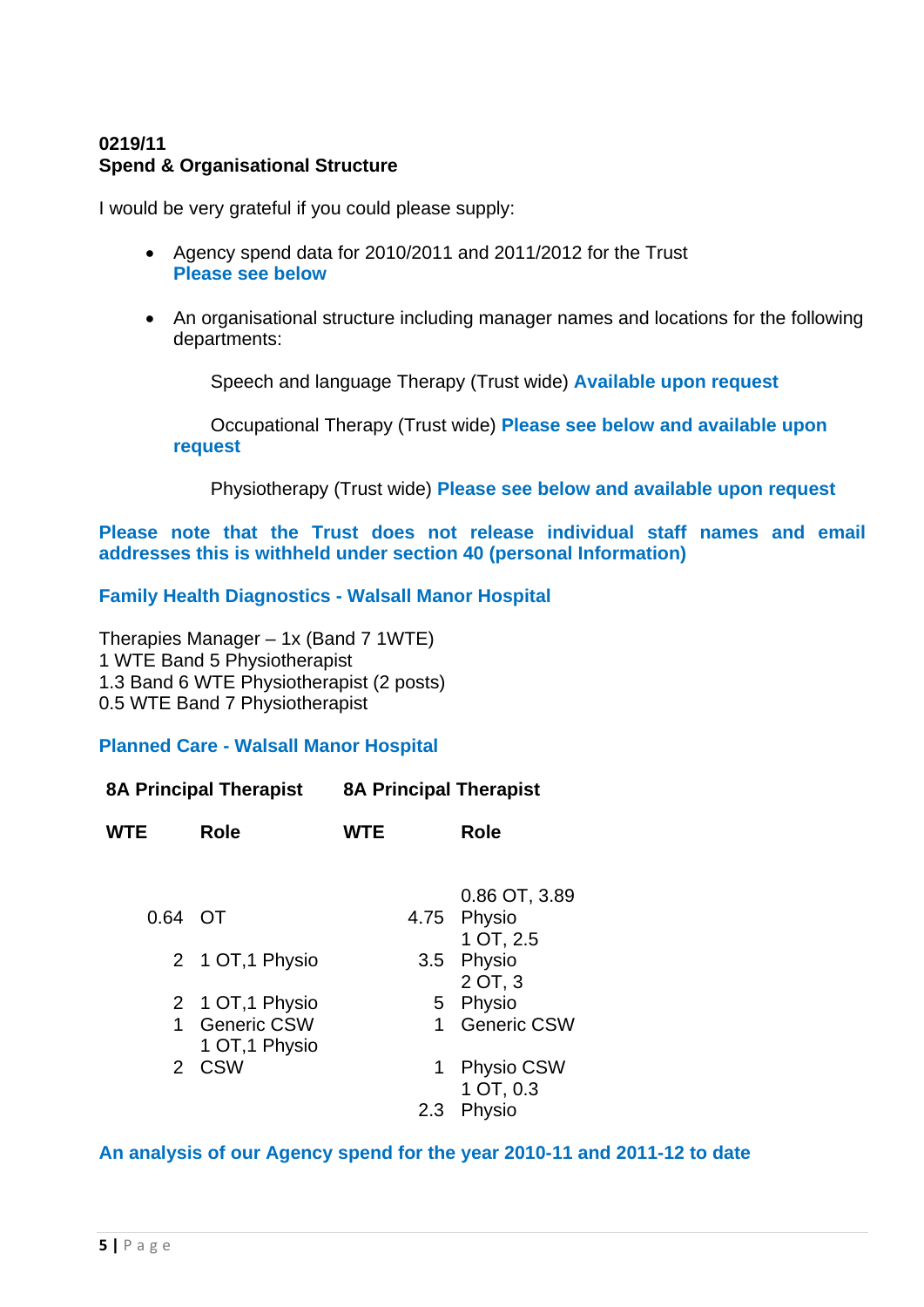# **Agency Spend 2010-2011- Full Year**

| <b>Agency Staff</b>            | <b>Trust Totals</b> |  |  |
|--------------------------------|---------------------|--|--|
|                                |                     |  |  |
| <b>Medical Staff</b>           | £1,489,664          |  |  |
| PTB & Pharmacy                 | £513,888            |  |  |
| <b>Nursing &amp; Midwifery</b> | £1,187,097          |  |  |
| Admin                          | £144,317            |  |  |
| Ancillary                      | £391,419            |  |  |
| <b>Estates</b>                 | £65,504             |  |  |
| <b>PAMS</b>                    | £444,678            |  |  |
| Senior Manager                 | £34,500             |  |  |
| Other Scientific & tech        | £87,032             |  |  |
|                                |                     |  |  |
| Total                          | £4,358,099          |  |  |

# **Agency Spend 2011 - 2012 - Up To Month 09 December 2011**

| <b>Agency Staff</b>            | <b>Trust Totals</b> |  |  |  |
|--------------------------------|---------------------|--|--|--|
|                                |                     |  |  |  |
| <b>Medical Staff</b>           | £1,109,144          |  |  |  |
| PTB & Pharmacy                 | £282,943            |  |  |  |
| <b>Nursing &amp; Midwifery</b> | £250,201            |  |  |  |
| Admin                          | £245,062            |  |  |  |
| Ancillary                      | £240,317            |  |  |  |
| <b>Estates</b>                 | £55,310             |  |  |  |
| <b>PAMS</b>                    | £296,650            |  |  |  |
| Senior Manager                 | £126,982            |  |  |  |
| Other Scientific & tech        | £123,951            |  |  |  |
|                                |                     |  |  |  |
| Total                          | £2,730,560          |  |  |  |

### **0220/11**

# **Geographical area and postcodes covered by Walsall Healthcare NHS Trust**

Walsall Healthcare serves a population of 253,500 people. Could you please let me know what geographical area this covers and if possible what postcodes they are?

### **Requester's clarification**

I am about to commence writing the Organ Donation Annual Report and Business Plan for 2012/13. Information I would like to include is the amount of people that are on the Organ Donor Register in this area. I understand from your own Annual Report that Walsall Healthcare serves a population of 253,500 people. Could you please let me know what geographical area this covers and if possible what postcodes they are?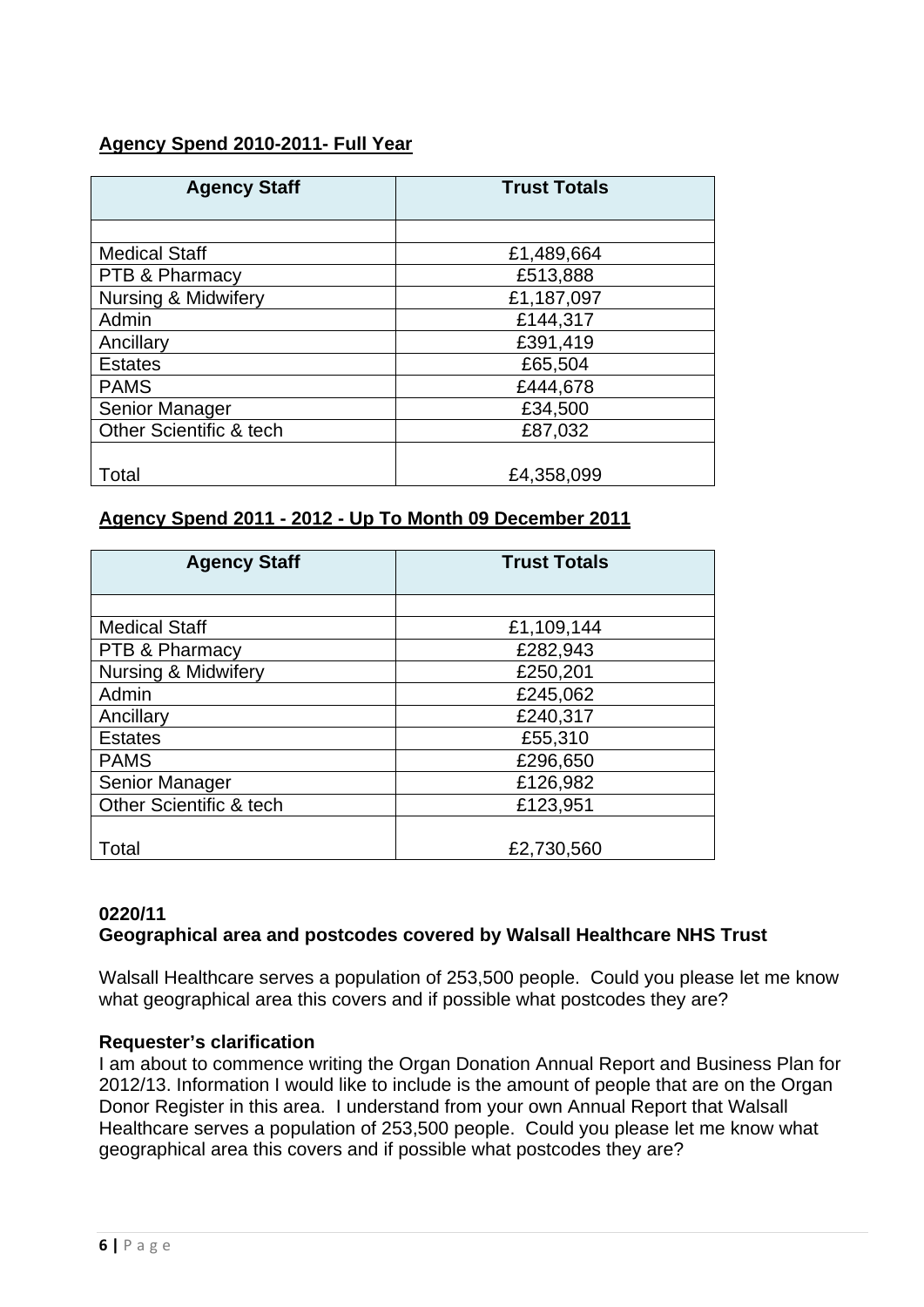**Patients that are registered with a Walsall GP are seen as our local patient population and therefore it is difficult to give an exact list of post codes we cover because of cross boundary patients being registered with a Walsall GP.** 

**Please see attached a list of postcodes identified as responsible to Walsall Healthcare NHS Trust.** 

# **0221/11 Head of Information Governance Details**

Could you please provide me with the details for the Head of Information Governance or, if not in post, the next best person.

By details, I mean:

Email address Forename & Surname Phone Number

Senior Information Risk Officer Details: **Dawn Kenny dawn.kenny@walsallhealthcare.nhs.uk 01922 721172 Ext 7775** 

Head of Governance, Compliance and Risk Details: **Judith Morris Judith.morris@walsallhealthcare.nhs.uk 01922 721172 Ext 7510** 

# **0222/11 Health Visitors Caseload Numbers**

Would you be so kind as to provide:

Health Visitor caseload numbers of children for 2006,2007,2008,2009.2010 and 2011.

Please provide average (mean) caseload size, median and range)

| Health Visitor Caseloads (0-5 Year olds)                                |                                                                    |  |  |  |  |  |  |  |  |  |
|-------------------------------------------------------------------------|--------------------------------------------------------------------|--|--|--|--|--|--|--|--|--|
|                                                                         |                                                                    |  |  |  |  |  |  |  |  |  |
| 2011   Average   Range   Median<br>2010<br>2006<br>2007<br>2009<br>2008 |                                                                    |  |  |  |  |  |  |  |  |  |
| 12128                                                                   | 14816   16490   18001   19382   20735   16925.33   8607<br>17245.5 |  |  |  |  |  |  |  |  |  |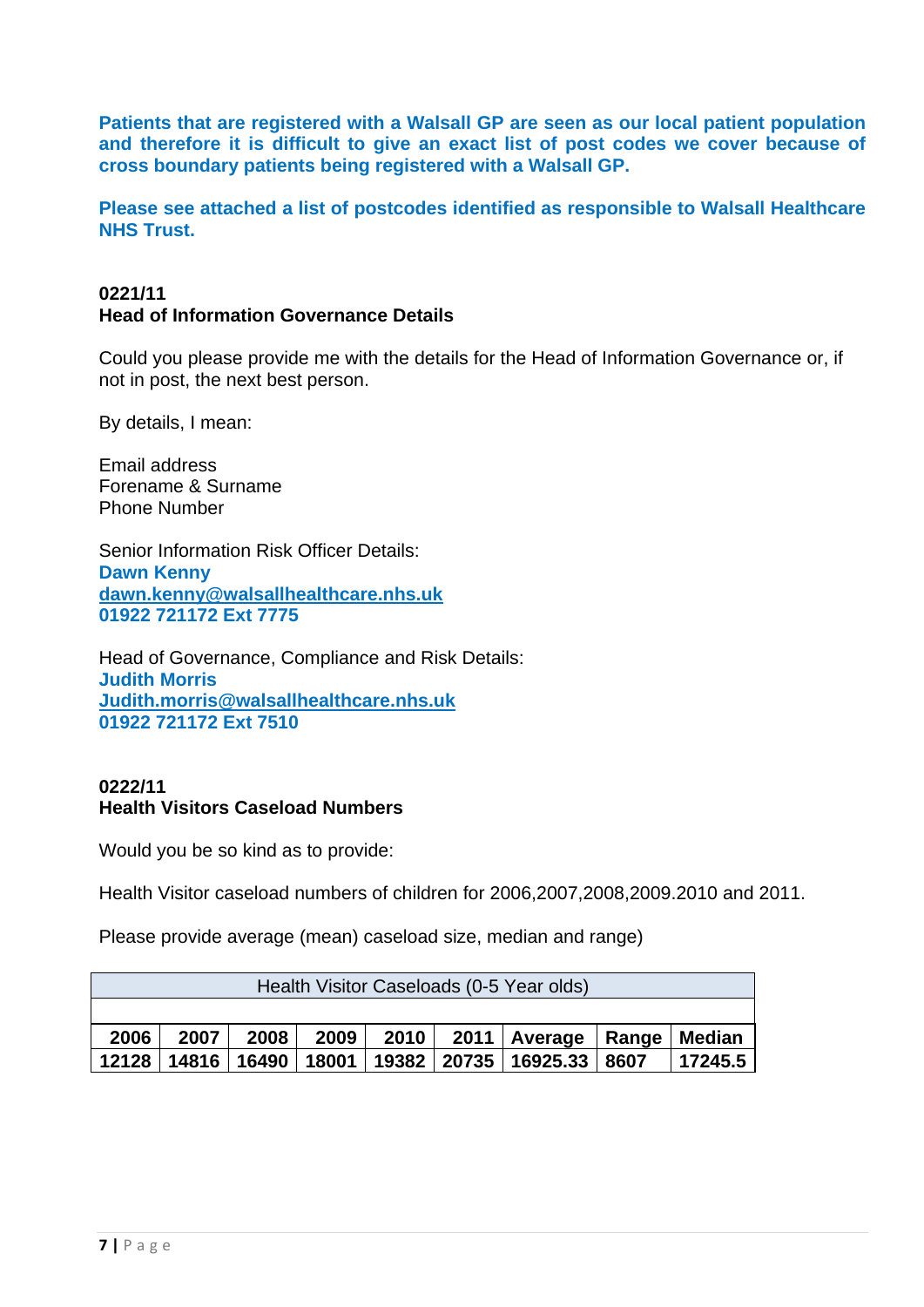## **0223/11 WHO Surgical Safety Checklist**

Q1) Do you use the WHO surgical safety checklist for any operative procedure **in the Labour ward/Delivery suite**? **Yes** 

Q2) Do you audit the rate of compliance? **Yes** 

Q3) If yes - What is the compliance rate overall? (If you audit it in a different way, please provide this audit data.) – **Between 90% -100%**

Q4) Have you locally adapted the WHO surgical safety checklist to suit your needs? **No, we use the national one** 

Q5) Is the WHO surgical safety checklist used for –

- **Yes Elective Surgery**
- **Emergency Surgery**
- **The Trust also audits the use of the WHO surgical safety checklist when we audit 3rd degree tears and as part of the continuous LSCS audit.**

#### **0224/11 Pest Control Services**

• How many sightings of pests have there been at hospitals within the Trust in the past financial year?

**There were 11 sightings between 1/1/11 to 31/12/11** 

• What was seen, at which hospital, in which department, and when?

| <b>Feb 2011</b>       | <b>Rodent external by West Wing entrance</b><br>$\bullet$                                                                                                       |
|-----------------------|-----------------------------------------------------------------------------------------------------------------------------------------------------------------|
| <b>March 2011</b>     | <b>Biting insects Cytology</b>                                                                                                                                  |
| <b>July 2011</b>      | <b>Pigeon nest internal by distribution</b><br>centre<br><b>Rodent inpatient area</b><br>Rodent external by distribution yard /old<br>$\bullet$<br>laundry site |
| <b>August 2011</b>    | <b>Biting insect inpatient area</b><br>Fruit fly's staff rest room                                                                                              |
| <b>September 2011</b> | Rodent external by old laundry site                                                                                                                             |

**There were 11 call outs as follows:**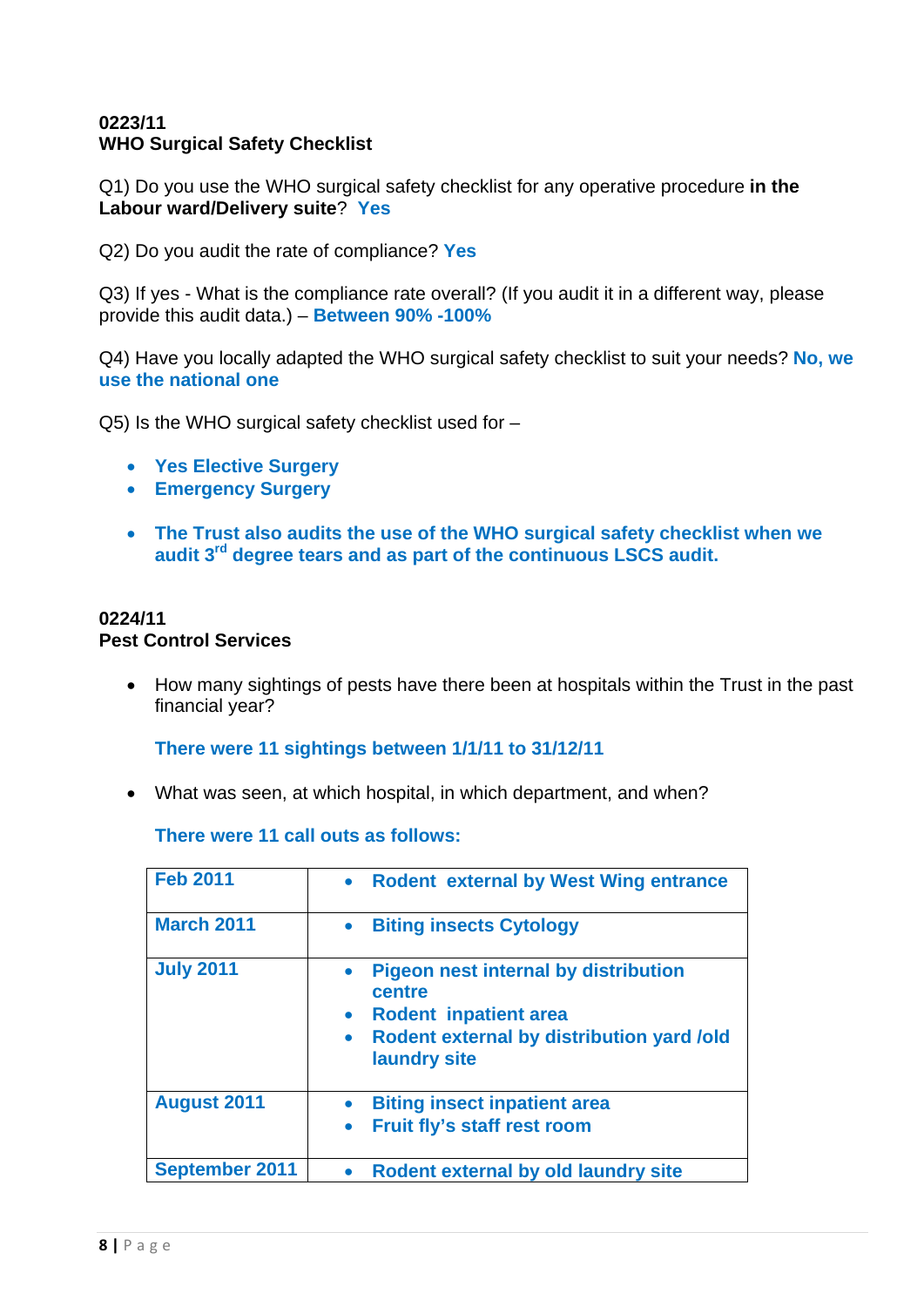| <b>November 2011</b> | <b>Rats external by West Wing entrance</b> |
|----------------------|--------------------------------------------|
|                      | • Rats A&E car park                        |
|                      | <b>Silver fish inpatient area</b>          |
|                      |                                            |

• How many times were pest control called, and how much was each firm paid and for what work, and which hospital, in which department and when - again during the past financial year?

**The pest control were called 11 times Fixed contract price + £60 for pigeon removal** 

• Has the trust taken any extra preventative action in each case during the past financial year? If so, please provide a description of what action was taken and how much it cost to implement?

**The Trust has weekly scheduled inspections from the pest control contractor. External bait boxes are moved to the problem area at no cost.** 

## **0225/11 Clinical Commissioning**

- A list of all Clinical Commissioning Groups that come under your area
- The board members of those Clinical Commissioning Groups
- If any of the Clinical Commissioning Groups are now Subcommittees of the PCT Cluster Board
- If any of the Clinical Commissioning Groups are working by locality and if so what are the localities

**Please could you contact Andy Rust at NHS Walsall, Jubilee House direct as they will be able to provide this information.** 

# **0226/11 Hepatitis C**

I would like to make a request for information regarding Hepatitis-C documentation at Walsall Healthcare NHS Trust.

Please could you supply the following information:

# • **Referral Pathways / Care Pathways / Prescribing Guidelines for Hepatitis-C**

If the Trust holds this information and is in a position to pass this information on, then I would like to submit the following request for Re-using the information:-

### **Request for Re-use**

We (Cegedim Relationship Management) request permission to re-use on our database the information received as a result of this request.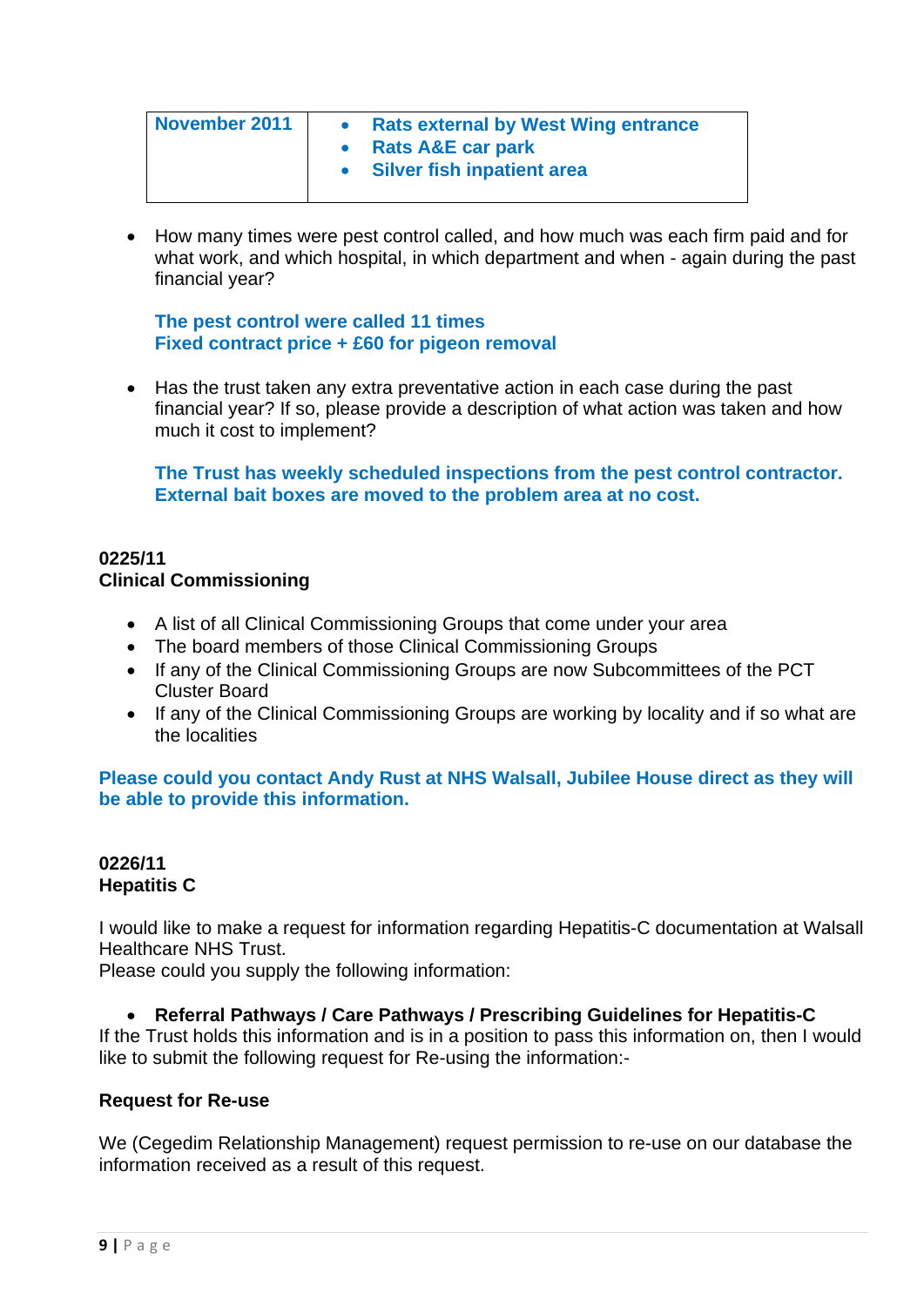**Patients are referred to the viral hepatitis clinic by standard formal referral routes i.e. written GP / referral letters / ward referrals.** 

**Patients are treated according to NICE guidance / EASL guidelines & in controversial/difficult cases discussed with Dr Mutimer at the Queen Elizabeth Hospital.** 

# **0227/11 Walsall Hospitals Property Request**

For **each building** in the authority which is used primarily as **office space for Secondary Care Trust employees**, please supply the following:

1) Building identification.

(Please note that we are only enquiring about buildings which are primarily used as office space for Walsall Hospitals NHS Trust employees.)

2) Postcode.

3) Net Internal Area (NIA) of the building – sq m.

4) Staff.

a) Approximate total number (FTE) of office based staff for the building.

b) *Optional:* If you also have available the total headcount of office based staff for the building, please indicate this.

5) Tenure. Please indicate if the property is **either:**

a) owned by your organisation (freehold or leasehold)

b) managed under a PFI agreement

c) rented or leased

| 1) BULORIG<br><b>IOBIT FICATION</b>     | 21 POSTCOOE    | 3) XET<br><b>PIT ERMAL</b><br>AREA(sq m) | 4) STAFF                 |                      | <b>QIENWE</b>                       |                                            |                               |
|-----------------------------------------|----------------|------------------------------------------|--------------------------|----------------------|-------------------------------------|--------------------------------------------|-------------------------------|
|                                         |                |                                          | a) FTF                   | b) Total<br>hashart. | a) Owned<br>frashold or<br>[Awwwdd] | b) Managad<br>under a PFI<br><b>System</b> | c) Rented or<br><b>Leased</b> |
|                                         |                |                                          |                          |                      |                                     | Fluore choose albuma) or the credi         |                               |
| <b>CompleteNing 1</b>                   | M/T            | 7.000                                    | $\overline{\phantom{a}}$ | $\overline{3}$       | ×                                   | ×                                          | Y                             |
| <b><i><u>Example inciding 2</u></i></b> | <b>EC1 OVP</b> | -320                                     | 40                       | ab.                  | Y                                   | ×                                          | ×                             |
| thuiding 1                              |                |                                          |                          |                      |                                     |                                            |                               |
| Guiding 2                               |                |                                          |                          |                      |                                     |                                            |                               |
| Suidho 3                                |                |                                          |                          |                      |                                     |                                            |                               |
| <b>_dk.</b>                             |                |                                          |                          |                      |                                     |                                            |                               |

6) For each of the buildings that is rented or leased please supply the following, if available

a) The approximate annual rental cost

b) Any known lease break dates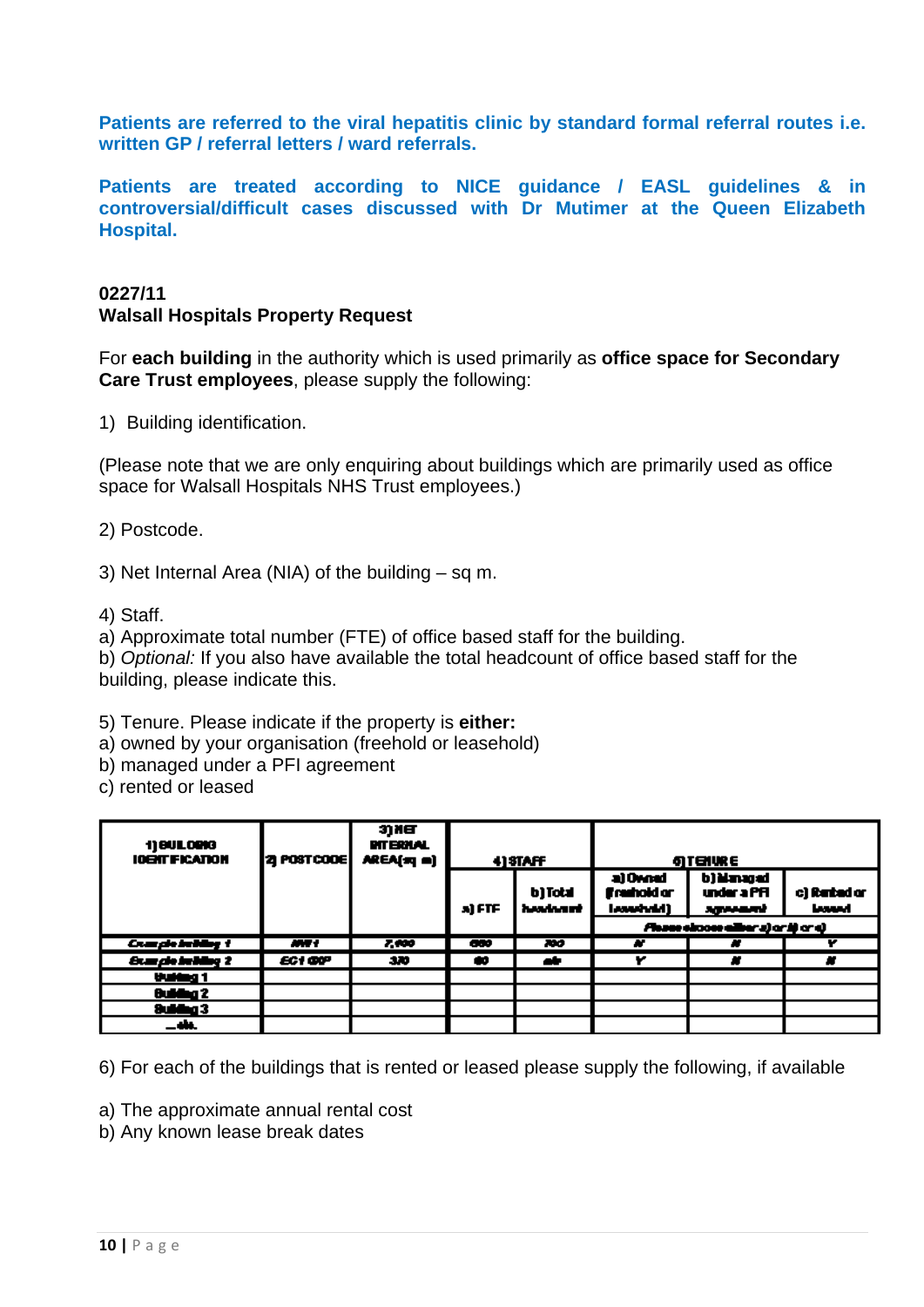7) For all buildings you have detailed, please supply the operational costs for the latest year available, *excluding* rent.

We expect that this will normally include rates, net service charge, maintenance, cleaning, utilities, security etc. but please supply the headline figure that you usually use, specifying what is included / excluded only if necessary.

Where it is not possible to break this down by individual building, please provide a total figure for your estate.

### **Available upon request.**

# **0228/11 AAC Devices**

Would you please send me details of augmentative and alternative communication devices supplied/purchased by your trust between 31st March 2006 and 1st April 2011. I would like the information broken down by product name (So for example Dynavox Xpress, iPod touch with TapToTalk, BigMack) year, and if the device was purchased for an adult or a child (and, as I understand more than one PCT may commission you, by PCT as well).

In summary, I am attempting to find out how many people who have poor or no speech have a speech aid, in particular electronic speech aids, and I would like to know how many have been supplied by the trust during the last five years.

### **Please consider this the formal request for breakdown by years**

### **Available upon request**

# **0229/11 Graphic Design and Print Services**

1 How does your Trust source Graphic Design and Print Services? **We use a freelance graphic designer. For print jobs we obtain quotes from three suppliers.** 

2 What is the forecasted spend on graphic design in 2011/2012? **Approximately £10,000.** 

3 Does the Trust have its own print room? If so, what percentage of jobs are handled internally on behalf of the Trust and other customers? **No.**

4 What is the forecasted spend on external print expenditure in 2011/2012? **Approximately £12,500.** 

5 What is the size of the communications team? **4 x full time staff, 2 x part time staff.**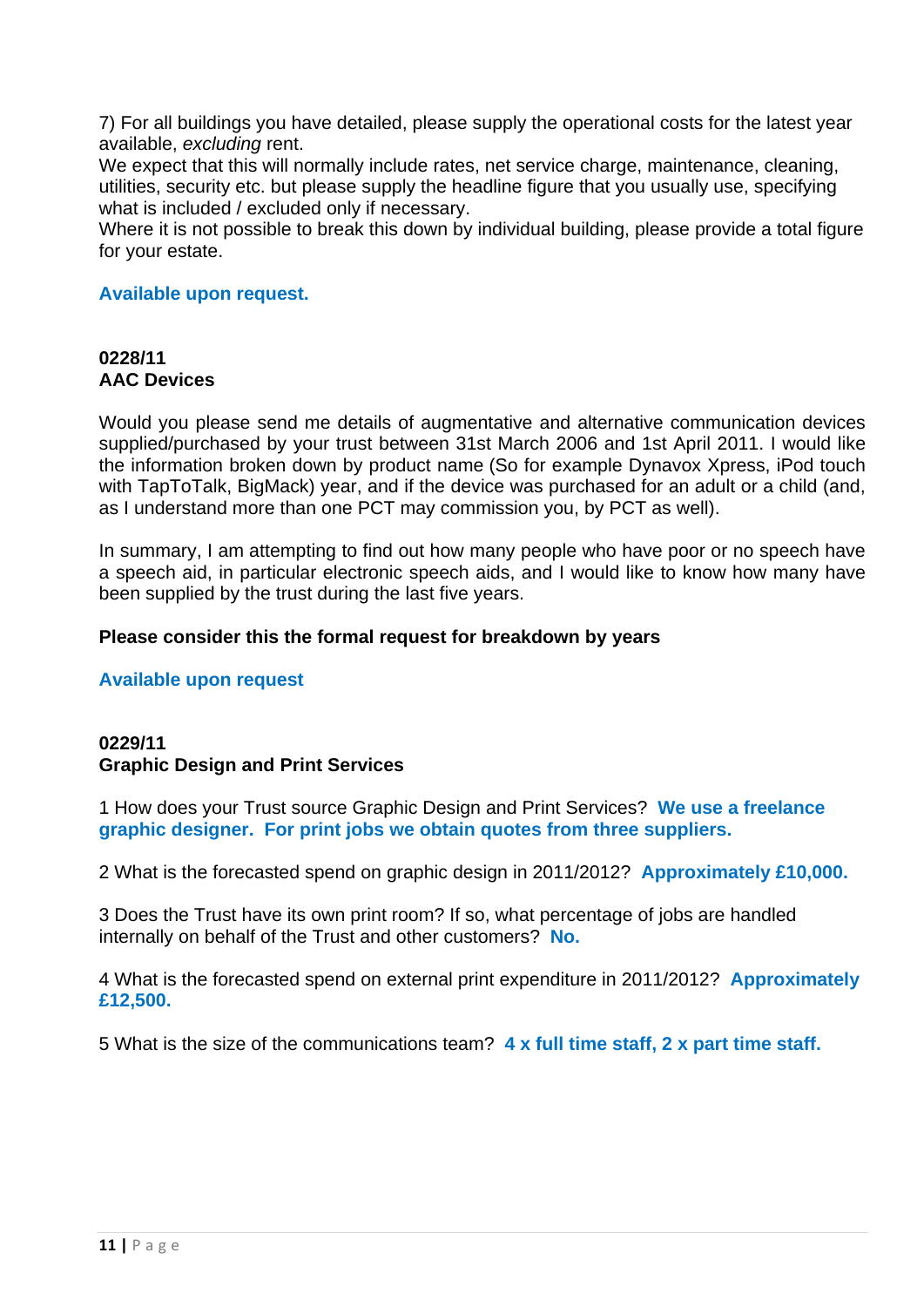## **0230/11 Urinary Incontinence**

I understand that two procedures are now regularly used in the treatment of urinary incontinence, namely:

- Injections of Botulinum toxin type A preparations
- Posterior tibial nerve stimulation (PTNS)

To allow me to develop a quantification of care delivered, please would you tell me the number of patients you currently have who are undergoing one or other of these two courses of treatment for the last 12 months.

I would also like to know if there are any other "competitive" treatments being used by you. If so what they are and the number of patients currently undergoing such courses of treatment.

Thus the data required is as follows, for urinary incontinence treatment:

| <b>Treatment</b>                     | <b>Number of Patients Currently</b><br>undergoing a Course of Treatment | <b>Comments</b> |
|--------------------------------------|-------------------------------------------------------------------------|-----------------|
| Botulinum toxin type<br>A Injections |                                                                         |                 |
| Posterior tibial                     |                                                                         |                 |
| nerve stimulation                    |                                                                         |                 |
| (PTNS)                               |                                                                         |                 |
| Other $1$ – please                   |                                                                         |                 |
| specify                              |                                                                         |                 |
| Other $2$ – please                   |                                                                         |                 |
| specify                              |                                                                         |                 |

**The Trust has developed a business case for offering these treatment options to our patients and this is still going through the approval process.** 

**To date we have the kit to offer posterior tibial nerve stimulation but we have not yet performed this on any patients and are awaiting the completion of business case.** 

### **0231/11 Overseas Testing of Blood Samples**

Please advise whether your Board or Trust provides overseas testing of blood Samples.

If the answer is yes can you advise me of the commencement dates of this practice, the locations of where the testing is provided and the annual cost to the NHS for this overseas service.

**The Trust does not provide overseas blood testing.**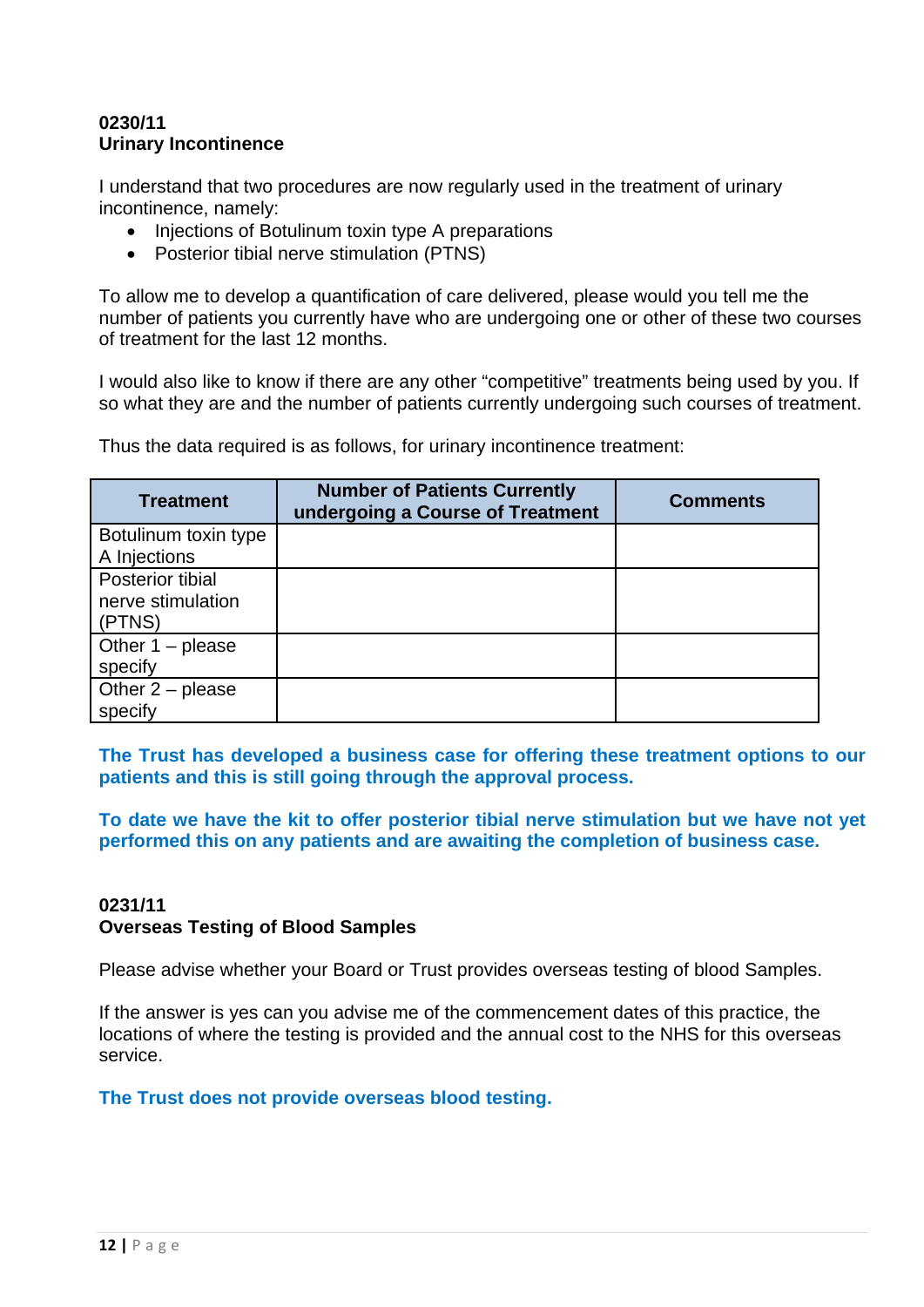### **0232/11 Lone worker devices**

The information I am requesting relates to the 2009 framework agreement for the provision of lone worker services between NHS Business Services Authority and Reliance Secure Task Management Limited. My questions are as follows:

- 1. Please confirm whether your trust has any lone worker devices purchased through the above agreement.
- 2. Please provide the number of devices purchased.
- 3. Please provide the date that your trust purchased the devices, the contract length and value of the contract.
- 4. Please list the departments or job titles of the device users in your trust.
- 5. Please provide the job title of the 'Local Security Management Specialist' in your organisation.
- 6. If possible, please list the name and contact details (phone, email) of this person.

# **The Trust does not buy into any Lone Working devices provided by Reliance.**

#### **0233/11 Disposal of Human Tissue**

Please provide a breakdown of all instances where a person's organ(s) have been, or are thought to have been, removed during post-mortem examinations and either disposed of or retained for more than one month, without permission from the patient's family. This should not include organ donation. Please provide this information dating back as far back as possible and up until the present day.

Please provide an Excel spreadsheet with a breakdown showing every instance. For each instance, please provide as much of the following additional information as is available:

(1) Whether the disposal/retention definitely occurred, or whether it is merely thought to be a possibility;

(2) What organ(s) were disposed or retained;

- (3) The age of the person whose organ(s) were removed.
- (3) The date that the organ(s) were removed;
- (4) How long the organ(s) were retained for;

(5) Whether or not relatives have so far been informed about the disposal/retention;

Please also state the number of organs currently being held following post-mortem

examinations without the express permission of the patients' relatives. Again, this should not include organ donation.

- **1. There are two types of post mortems conducted in the Walsall Manor Hospital Mortuary. Hospital PMs are performed with the family's consent and we strictly act according their wishes. No organs are retained during these investigations. With family's approval we sometimes take small amount of tissue for histological investigations but they are disposed of, returned to the body or family, or kept in the department in the form of wax blocks and slides, depending on the family's wishes.**
- **2. HM Coroner's PMs are conducted under Coroner's jurisdiction. The tissue and organs are sampled during the PM with Coroner's permission in order to**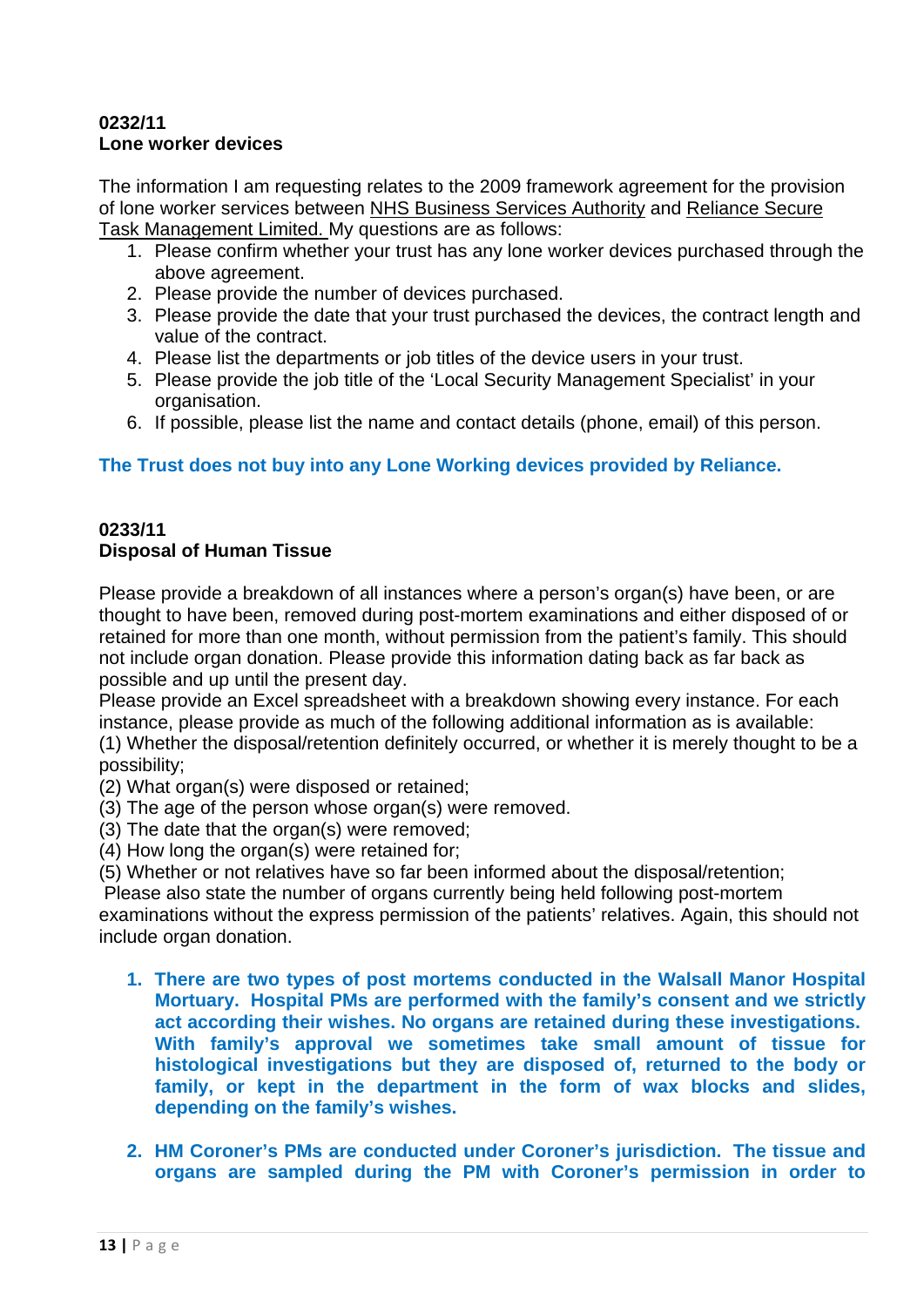**determine the cause of death. Coroner is the owner of the tissue until the final inquest. In meantime he writes to the families asking for their instruction regarding the destiny of the tissue, after the final inquest. Again, we strictly follow the family's wishes. If families do not reply we inform the Coroner about the development and if no instructions are received we dispose of tissue in dignified manner within the 10 weeks of completed inquest.** 

**We were inspected by Human Tissue Authority (HTA) in 2010. During the inspection HTA conducted audits of whereabouts of post mortem tissue. We were granted unconditional license after the inspection.** 

**We do not have in our possession organs or tissue which are kept against family's or Coroner's wishes.** 

**All material stored in the mortuary is either there for research purposes (as instructed by family) or awaiting disposal on completion of inquest. The tissue is disposed bi-monthly in dignified manner.** 

**The only whole organ we store at the moment is brain. We are waiting for the final inquest to return it to the family of the deceased, as they instructed us to do.** 

## **0234/11 Policy on handling enquiries**

Do you have a written policy on handling enquiries (either by telephone or in person including the police) about patients:

- In you Emergency Department
- In your Hospital

### **The Trust does not have a specific policy but are governed by Caldicott principals and guidelines.**

## **0235/11 ICT Contract**

I would like to submit a Freedom of Information Request relating to specific a ICT contract(s) for:

• Server and Virtualisation Support/Maintenance contract(s)- Please can you send me the contract(s) separately and not a combined total value or number of suppliers. If there is more than one supplier for a particular contract please state which of these suppliers the main one is.

For each of the types of ICT contract above can you please send me the following data types:

- 1. Contract Title:
- 2. Existing/Current Supplier:
- 3. Hardware Brand(s):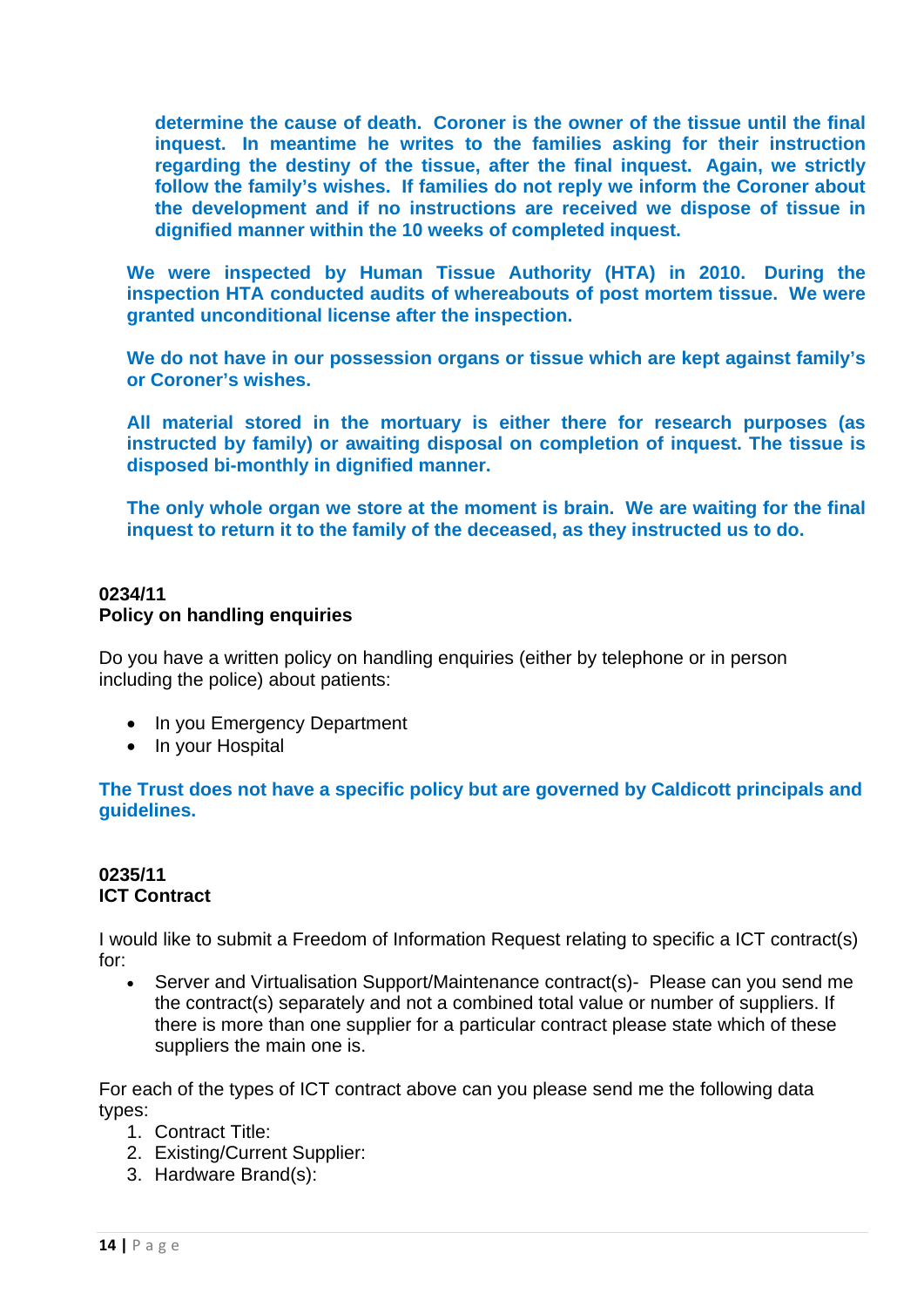- 4. Number of Users:
- 5. Operating System (Platform) : (Windows, Linux, Unix etc.)
- 6. Total number of Servers (per supplier):
- 7. Number of Virtual Servers: (of the total number of server how many are virtual)
- 8. Total Contract Value: (For the whole duration of the contract, if the total value sent is per annum please state this in the response)
- 9. Duration: (Please can you also include notes if the contract includes any contract extension periods.)
- 10. Contract Expiry Date:
- 11. Contract Review Date: (An approximate date of when the organisation is planning to review this particular contract.)
- 12. Brief Contract Description:
- 13. Internal Contact: (The person from within the organisation that is responsible for reviewing and renewing this particular contract. Please include there full name, job title, direct contact number and direct email address.)

#### **Available upon request.**

# **0236/11 Supply of Agency Staff**

Please can you provide me with further information on the supply of agency Staff to your trust. Please could you advise on the agency/locum spend for Nursing and Medical Locums during:

2010 (Q1 – 1st Jan – 31st March) 2010 (Q2 – 1st April – 30th June) 2010 (Q3 – 1st July – 30th September) 2010 (Q4 – 1st October – 31st December) 2011 (Q1 – 1st Jan – 31st March) 2011 (Q2 – 1st April – 30th June) 2011 (Q3 – 1st July – 30th September) 2011 ( $Q3 - 1$ <sup>st</sup> October – 31<sup>st</sup> December)

### **Please see below, the information provided is not available for each quarter and is only available for each year.**

Please outline details of any current framework or preferred supplier list in place for the supply of agency/locum staff within Nursing and Medical Locums along with details on any renewal dates or plans to re-procure the agreements.

**The Trust uses the following Government Procurement Services Frameworks** 

**Medical Locums - Ref No; CM/AMN/07/4820 covering period 01/07/08 - 30/06/12** 

**Agency Nurses - Ref No: CM/ANS/08/4961 covering period 01/10/09 - 30/09/12** 

**Procurement are reviewing the options regarding available Frameworks and collaborations with other Trusts**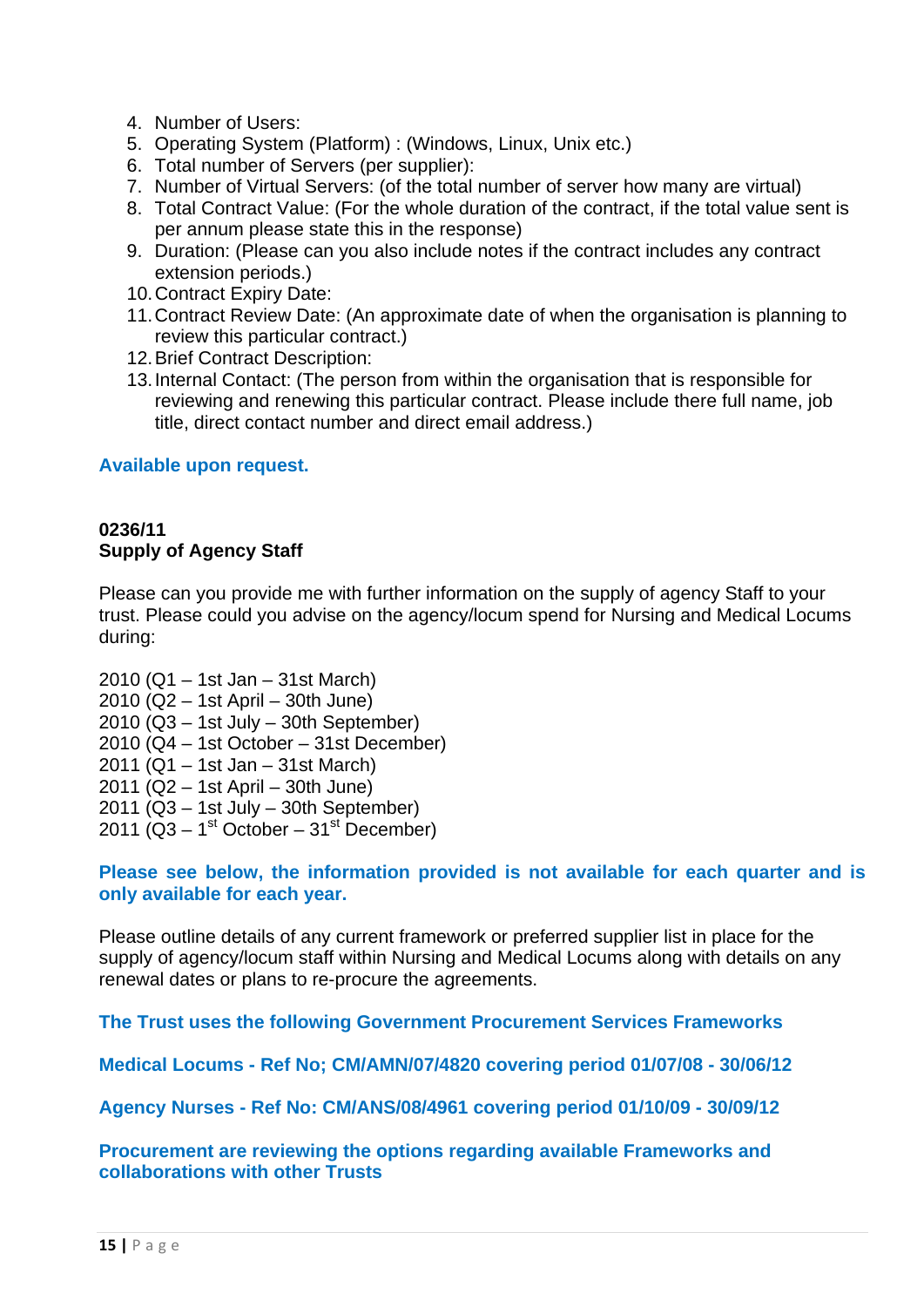| <b>AGENCY &amp;</b><br><b>LOCUM SPEND</b>                                 |               | 07/08                    | 08/09     | 09/10     | 10/11     | 11/12<br>MTH <sub>8</sub> |
|---------------------------------------------------------------------------|---------------|--------------------------|-----------|-----------|-----------|---------------------------|
|                                                                           |               |                          |           |           |           |                           |
| <b>Medics</b>                                                             | <b>Agency</b> | 887,655                  | 830,664   | 1,871,915 | 1,582,696 | 912,045                   |
|                                                                           | Locum         | 2,419,246                | 2,228,455 | 2,950,135 | 2,388,355 | 2,174,360                 |
|                                                                           |               | 3,306,901                | 3,059,119 | 4,822,050 | 3,971,051 | 3,086,405                 |
|                                                                           |               |                          |           |           |           |                           |
| <b>Nurses</b>                                                             |               | 597,389                  | 373,466   | 474,670   | 1,194,759 | 238,849                   |
|                                                                           |               |                          |           |           |           |                           |
| <b>Professional</b><br><b>Allied</b><br><b>Medical</b><br><b>Services</b> | <b>Agency</b> | 275,125                  | 236,673   | 361,714   | 444,677   | 278,676                   |
|                                                                           | Locum         | $\overline{\phantom{0}}$ | 13,738    | 20,954    | 6,253     | 10,261                    |
|                                                                           |               |                          |           |           |           |                           |
| Pathology /<br><b>Pharmacy</b>                                            | <b>Agency</b> | 177,555                  | 232,412   | 429,708   | 420,854   | 250,626                   |
|                                                                           | Locum         | 24,671                   | 53,072    | 224,599   | 296,661   | 227,827                   |
|                                                                           |               |                          |           |           |           |                           |
| Total                                                                     |               | 4,381,641                | 3,968,480 | 6,333,695 | 6,334,255 | 4,092,644                 |

# **0237/11 DNAR Policy and Form**

Under the freedom of information act can you provide me with your trust's policy on do-not-attemptresuscitation decisions and also a copy of the adult do-not-attempt-resuscitation form that is used to document the decision in patient notes.

**Available upon request** 

# **0238/11 FY1/2 Doctors employed**

Please can you provide the number of Doctors you employed at the 1<sup>st</sup> January 2012 in the following grades:

FY1 FY2

# **Walsall Healthcare NHS Trust employed 34 FY1 and 32 FY2 doctors on 1 January 2012.**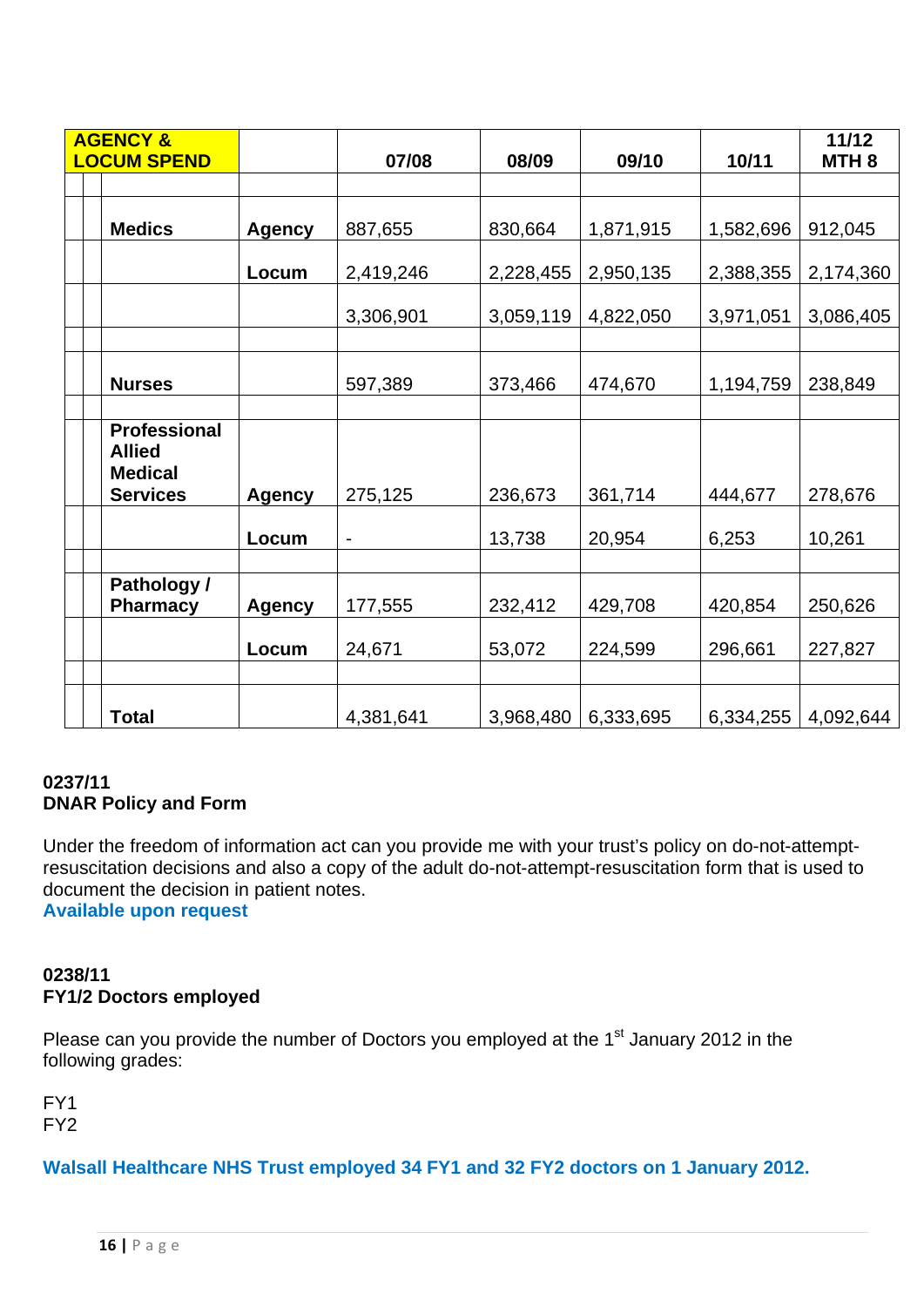# **0239/11 Losses and special payments**

In your financial accounts for the financial year 2010/2011 did you have a section for "losses and special payments"? **YES**

1. If so how much money was accounted for in the 2010/2011 financial year as being "losses and special payments"? (Please note I am aware that the loss may have occurred many years earlier but I am interested in items which were accounted for in the last financial year, irrespective or when the loss took place.)

# **The Trust had losses & special payments of £104,008 for the year 2010/2011.**

2. Please detail the three largest single amounts within this total and giving a cost for each loss and a brief description of the claim and the reason for the loss.

- **£10,000 compensation under legal obligation re trip down pothole**
- **£10,000 compensation under legal obligation re knee injury sustained whilst removing an item from a cupboard**
- **£10,000 compensation under legal obligation re slip in puddle of water**

3. What was the total paid on claims for property lost by patients and how much related to a) Dentures, b) Spectacles and c) Hearing Aids?

**The total amount on claims for patients' lost property was £2,639.34** 

- **a) Dentures £1,400.40**
- **b) Spectacles £719.50**
- **c) Hearing aids £nil**

# **0240/11 Complaints relating to Maternity Unit**

1. If you have a maternity unit within your trust how many patients or members of the public made a complaint relating to the maternity unit in the 2010/2011 financial year?

### **There have been a total of 22 complaints relating to the maternity unit.**

2. Where a complaint was made please provide a heading under a category that it may have been classified under (eg. Rudeness, medical competence etc) AND a brief summary detailing the nature of that complaint.

3. Have any of your Midwives appeared before a disciplinary panel and/or been dismissed as a result of an incident when undertaking their duties in the last five years?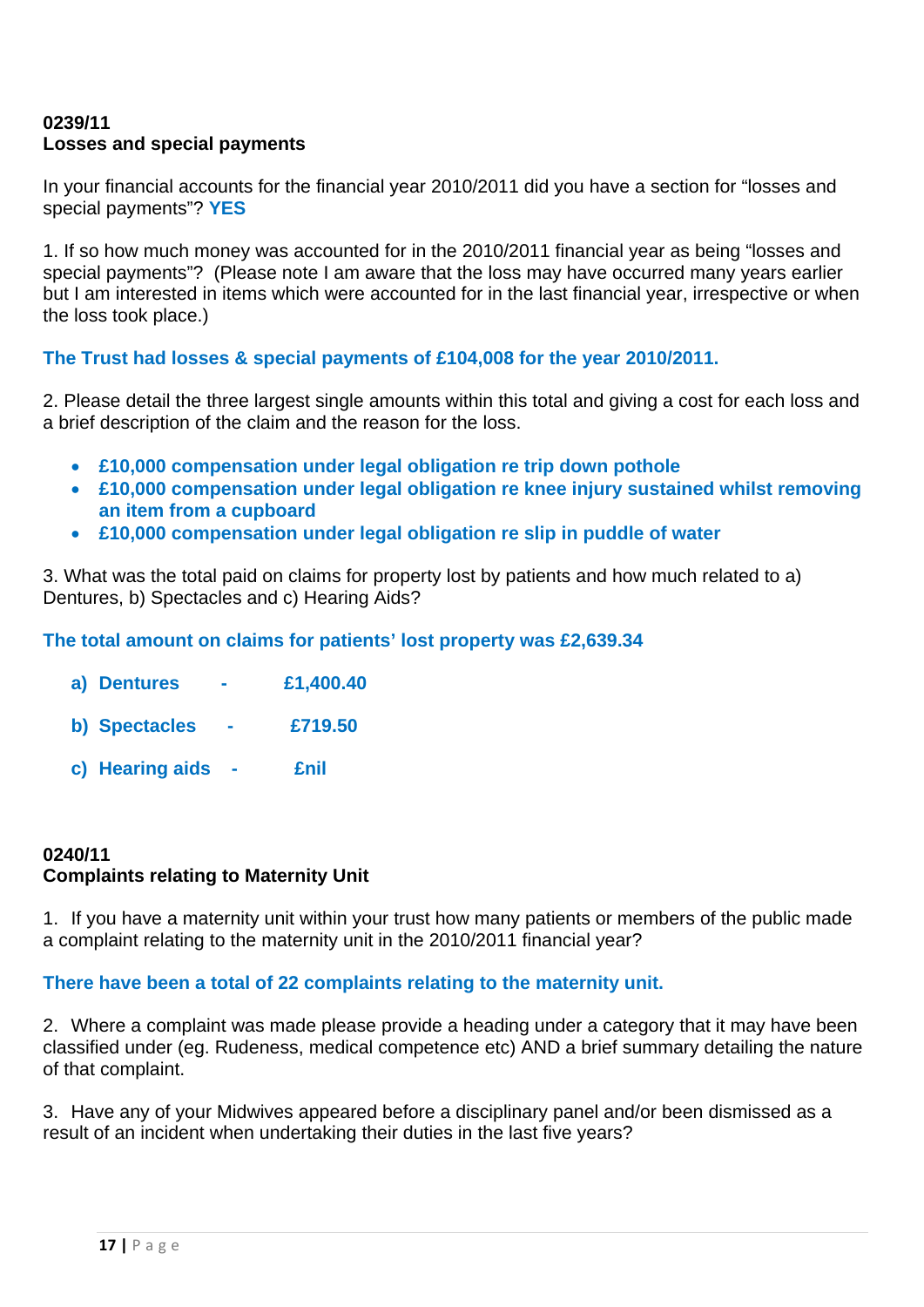#### **2010-2011**

| <b>Complaint Description</b>            |  |
|-----------------------------------------|--|
| <b>Failure/delay in diagnosis</b>       |  |
| <b>Communications and Attitude</b>      |  |
| <b>Care and Monitoring</b>              |  |
| <b>Treatment and Delays</b>             |  |
| <b>Admission / Discharge / Transfer</b> |  |

### **0241/11 Bariatric Beds**

The total number of bariatric beds (specialist beds for obese patients) in your trust, broken down over the last five years.

**There have been no purchases since 2006, over the last 5 years the Trust has hired Bariatric beds. The spreadsheet provided gives records of the number of** *days* **that we have rented the beds.** 

- The cost of renting or purchasing these bariatric beds, broken down over the last five years.

# **Bariatric Beds Hire & Purchase From 08/09 to 11/12**

| <b>Bariatric Beds Hire</b>    | 08/09            | 09/10                | 10/11         | 11/12<br><b>April to</b><br><b>December</b> |
|-------------------------------|------------------|----------------------|---------------|---------------------------------------------|
|                               | <b>Sub-Total</b> | Sub-<br><b>Total</b> | Sub-<br>Total | <b>Sub-Total</b>                            |
| <b>Hire of Bariatric Beds</b> |                  |                      |               |                                             |
|                               | 35,660           | 109,936              | 15,656        | 2,820                                       |

- The amount paid to medical recruitment firms over the last five years, including the names of the companies. **Information available upon request**

#### **0242/11 Elective Procedures**

1) Please set out the number of individual elective procedures that took place in your Trust in 2010 for the following categories -

i Hip replacements **192**

ii Knee replacements **296**

iii Bariatric Surgery **269**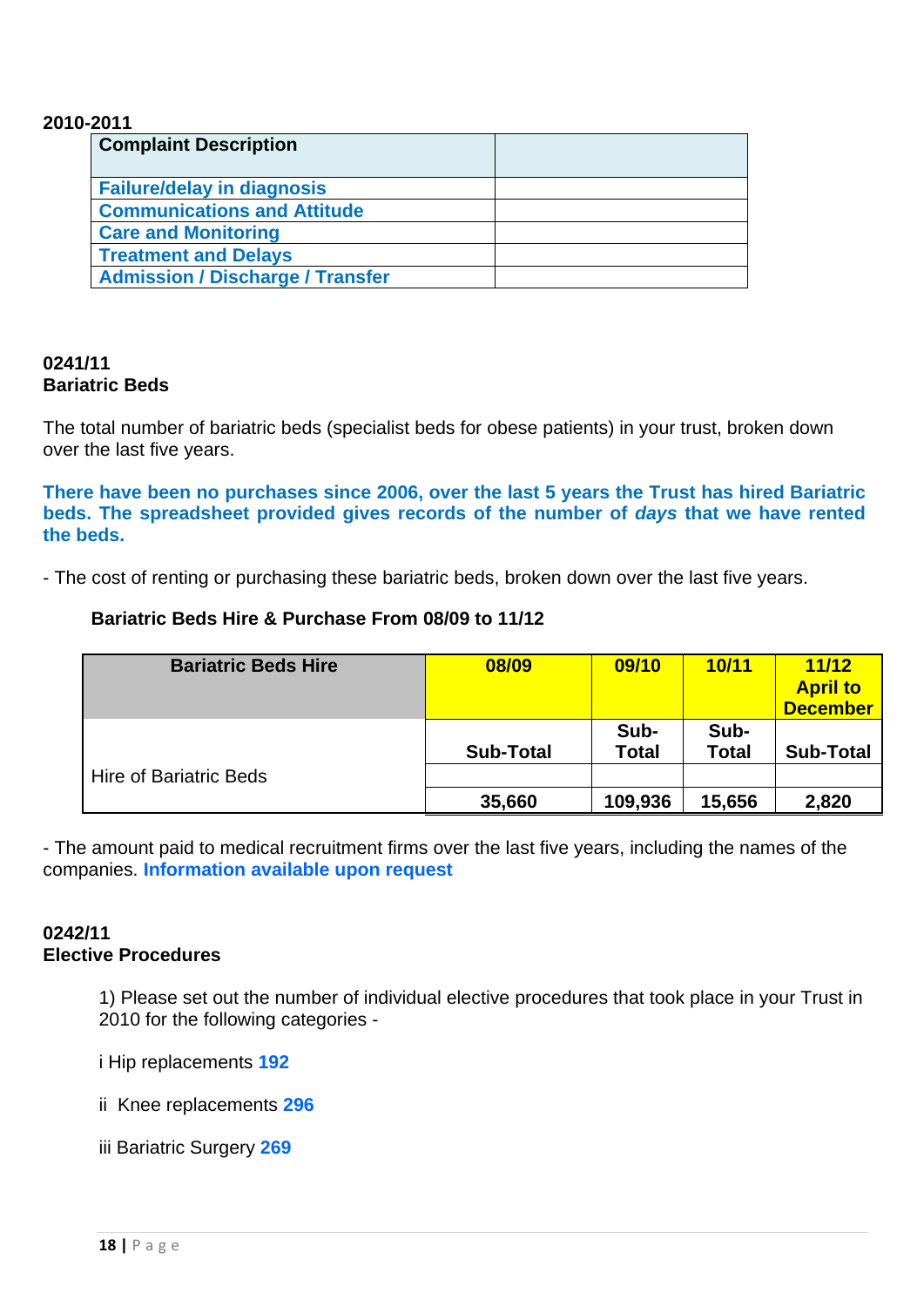iv Hernia Operations **535**

- v Tonsillectomies **320**
- vi Adenoid Operations **25**
- vii Gallstone operations **365**
- Viii Hysterectomies **152**
- Viiii Cataract operations **1116**

2) Please set out the number of individual elective procedures that took place in your Trust in 2011 for the following categories-

- i Hip replacements **211**
- ii Knee replacements **275**
- iii Bariatric Surgery **180**
- iv Hernia Operations **501**
- v Tonsillectomies **237**
- vi Adenoid Operations **16**
- vii Gallstone operations **383**
- Viii Hysterectomies **152**
- Viiii Cataract operations **991**

3) Please set out the average waiting time (in days), within your trust, for each of the following procedures in 2010-

- (i) Hip replacements **60**
- (ii) Knee replacements **25**
- (iii) Bariatric Surgery **0**
- iv) Hernia Operations **46.2**
- (v) Tonsillectomies **47.1**
- (vi) Adenoid Operations **49.4**
- (vii) Gallstone operations **57.6**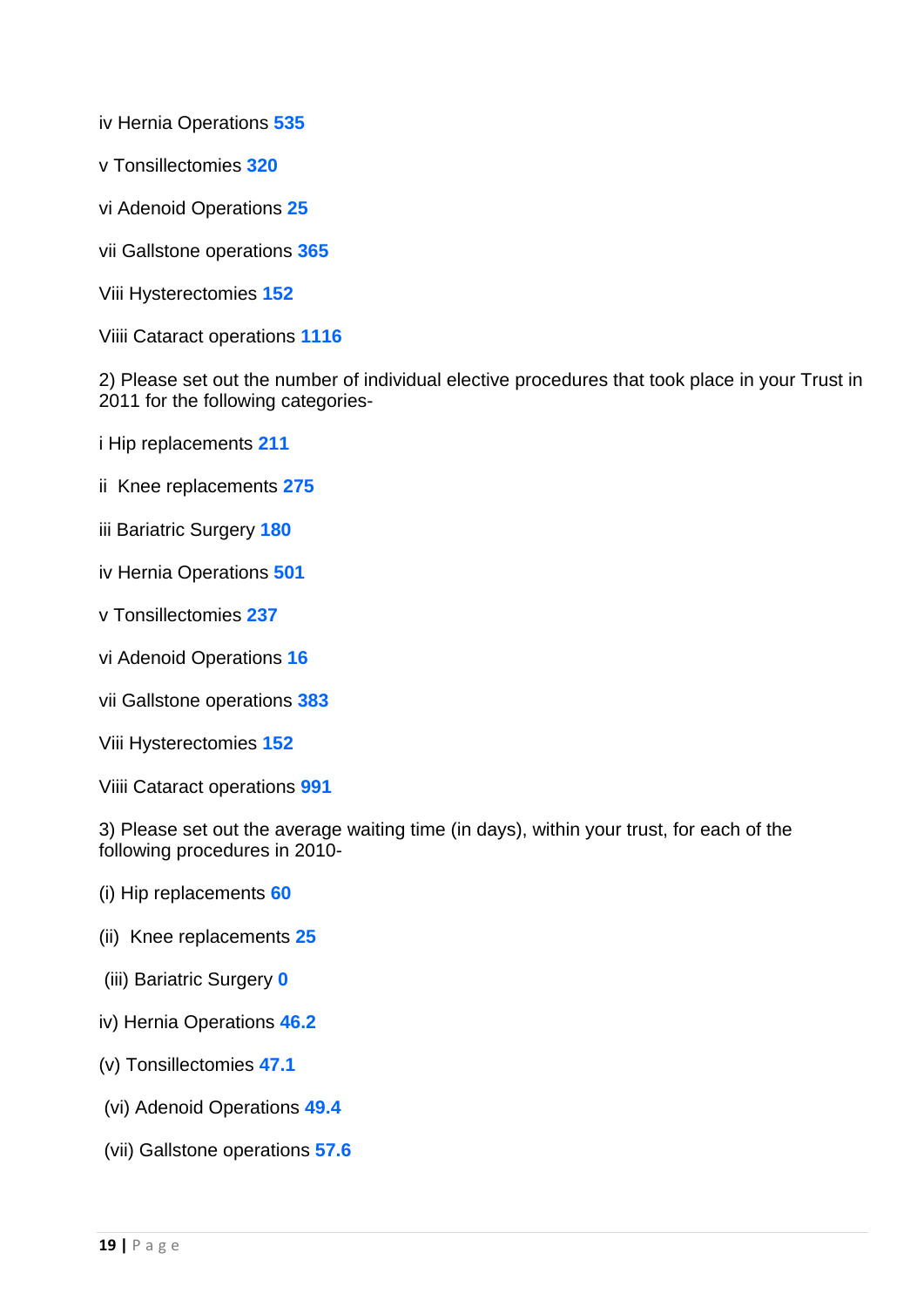(Viii) Hysterectomies **37.8**

(Viiii) Cataract operations **52.8**

4) Please set out the average waiting time (in days), within your trust, for each of the following procedures in 2011-

(i) Hip replacements **0**

(ii) Knee replacements **116** 

(iii) Bariatric Surgery **19.5**

iv) Hernia Operations **59.9**

(v) Tonsillectomies **35.2**

(vi) Adenoid Operations **10**

(vii) Gallstone operations **59.8**

(Viii) Hysterectomies **45**

(Viiii) Cataract operations **52**

# **0243/11 Dignity and Nutrition Inspection**

In response to a request by the Secretary of State, the CQC planned and delivered a series of 100 unannounced inspections of acute NHS hospitals in England between March and June 2011, looking at standards of dignity and nutrition on wards caring for elderly people. Your hospital was one of those 100 inspected.

This process has been described as the Dignity and Nutrition Inspections (DANI).

a) Confirmation of the date the initial inspection occurred at your hospital **The initial inspection occurred on 13 April 2011.** 

b) Copies of all correspondence received by you (your Trust) from the CQC, and all correspondence provided by you to the CQC, in advance of that inspection. **Walsall Healthcare NHS Trust had an unannounced visit therefore no correspondences were received from the CQC in advance of the inspection.** 

c) A copy of your response following that inspection **Please see attached an action plan sent to CQC.** 

d) The date(s) of all subsequent inspections undertaken by CQC in connection with the DANI process, in relation to those hospital(s)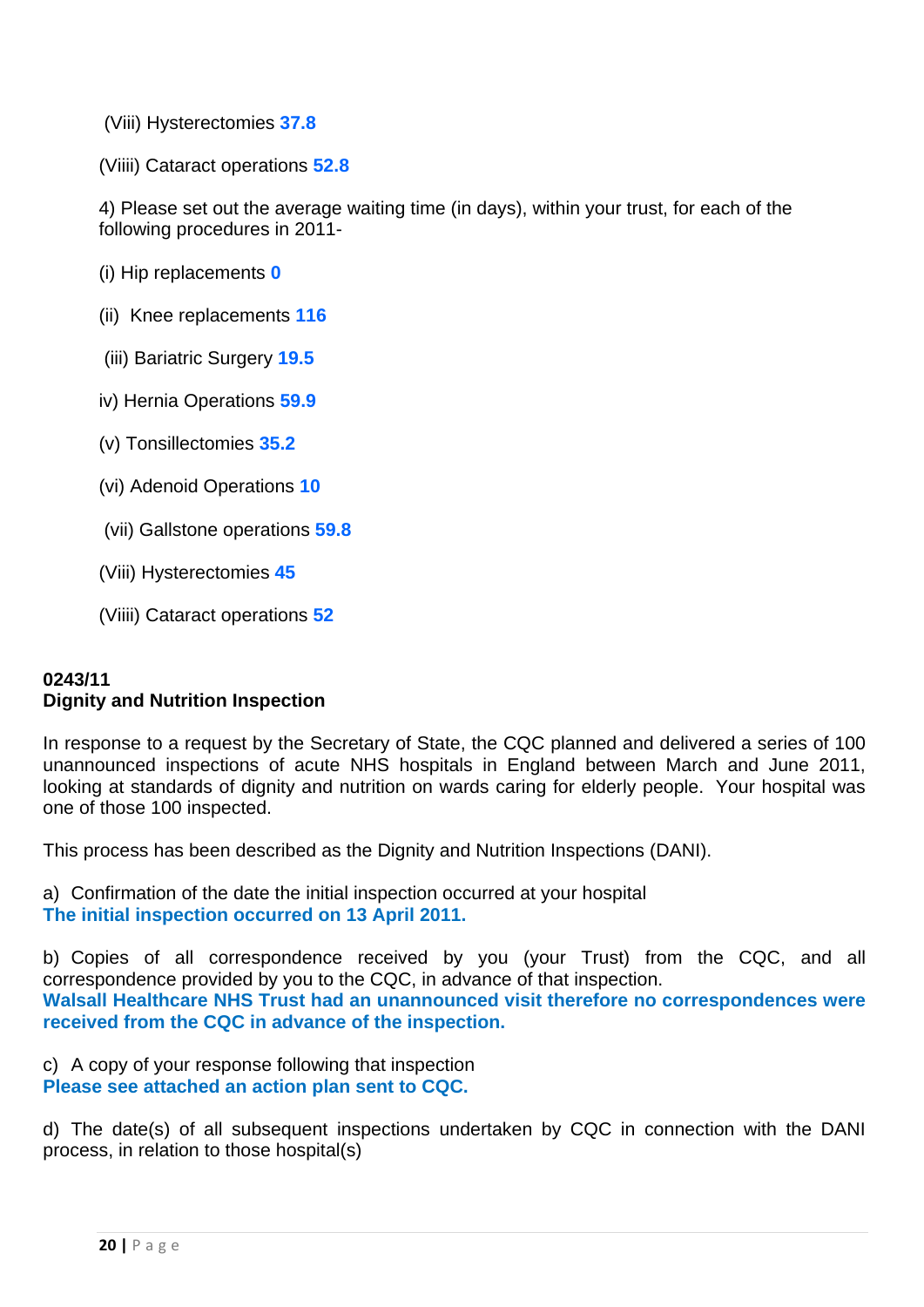**On 8 November 2011 the Trust had an unannounced visit from the CQC which focussed on outcomes 1, 4, 7, 8, 14 and 16. Please see attached.**

e) Copies of all correspondence received by you from the CQC, and provided by your Trust to the CQC, as a consequence of subsequent inspections of those hospitals **Following the visit in November 2011 the CQC verbally requested the following information in relation to DANI.** 

f) If no further inspections occurred, copies of any additional correspondence received by you from the CQC, together with any correspondence provided by your Trust to the CQC, in connection with this process.

**N/A** 

g) Whether any staff member was referred by your Trust to the Nursing and Midwifery Council as a consequence of these inspections. **N/A** 

h) Whether any staff member was referred to the Independent Safeguarding Authority as a consequence of these inspections. **N/A** 

**i)** Whether any member of your staff was referred to the NMC by anyone else and, if so, by who? **N/A** 

j) Whether any member of your staff was referred to the ISA by anyone else and, if so, by who? **N/A** 

# **0244/11 Joint / Ventures**

I would like to see a copy of any documentation relating to any joint venture. Strategic estates partnership, local assets backed vehicle or sale-and-leaseback arrangements between the trust and a third party, either a company, charity or combination of the two.

**The Trust is not aware of any documentation relating to any joint venture.** 

# **0245/11 Fascia Iliaca Blocks**

Dear FOI Team,

Thank you for quick response to my request. However I would like to inform you that I am officially withdrawing my request for information under the Freedom of Information Act regarding fascia iliaca blocks. I would like to take this opportunity to apologise for any inconvenience this has caused.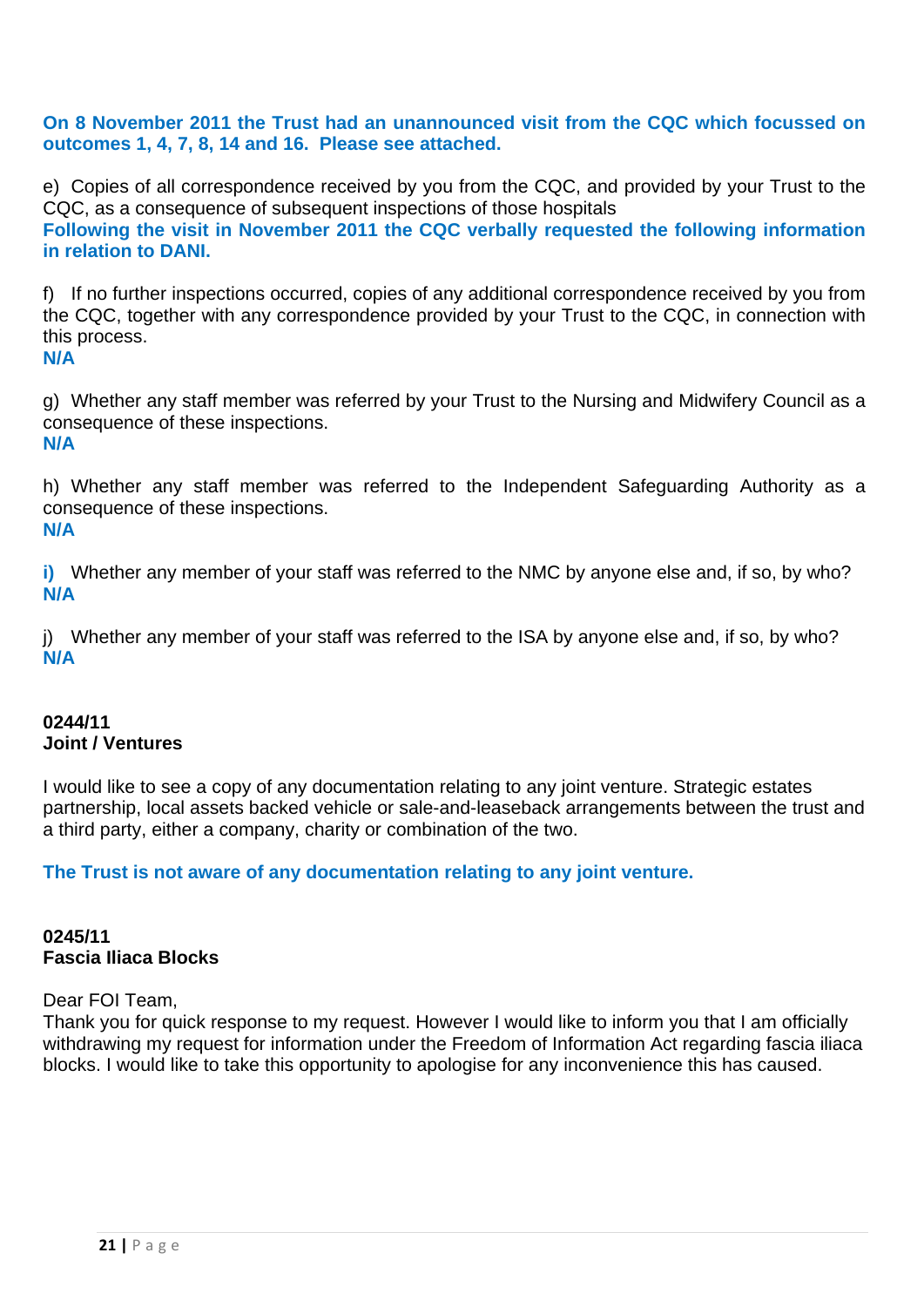### **0246/11 Patients entering A&E with Seizures**

# **Patients entering A&E DEPARTMENT WITH SEIZURES**

When a patient enters A&E department with cluster seizures how long do the department leave the patient fitting before the decision is decided to abort the seizures?

• What medication does the trust give for aborting the seizures?

## **This is discussed with the Medical registrar as per trust guidelines, please see attached guideline.**

If the trust suspect the patient may be having pseudo seizures does the trust;

- Do a pain reactive test to see if the patient react to pain? - **Yes**
- Does the trust call the duty psychiatric down to assess the mental state of the patient? – **No**

Where there is a case in a patient presents as unusual seizures;

- What are the clinical signs of the seizures?  **Variable signs including confusion, aggressive behaviour, drowsiness**
- Does the trust discuss with the patient they are unusual the patient needs to see neurology? **Yes**
- Does the trust discharge the patient diagnosing them as pseudo seizures **No**

# **0247/11 Maternity Statistics**

1. Total spending on maternity services for 2009/10, 2010/11 and 2011/12, broken down by financial year (budgeted/forecast figures may be used to give a full-year figure for 2011/12; please do not provide a part-year figure)

# **Figures as follows:**

| 2011/12      | 2010/11    | 2009/10    |
|--------------|------------|------------|
|              |            |            |
| 21, 131, 562 | 19,877,828 | 16,931,911 |

**This includes Antenatal, Post Natal and Neonatal Services.**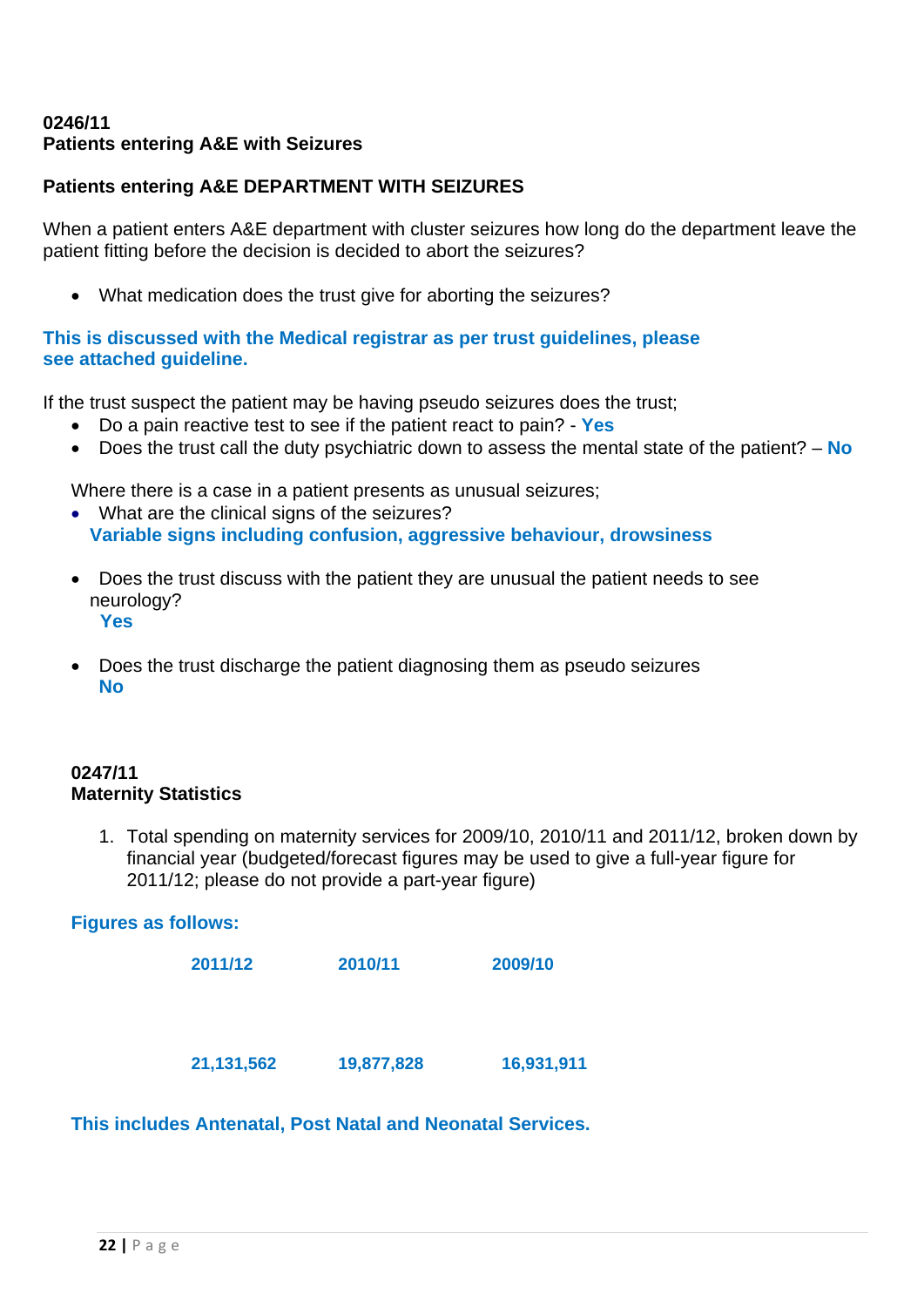#### **The 2009/10 an 2010/11 figures are as per Reference costs. The 2011/12 figure is quarter 3 Service Line Reported extrapolated**

2. The number of midwives in the staffing establishment, measured as FTE and headcount, separately for 2009/10, 2010/11, and as of Jan 2012 (or most recent available data)

### **Mn included (4 FTE and 4 HC for each year)**

|      | 2010   | 2011  | 2012   |
|------|--------|-------|--------|
| FTE. | 114.01 | 114.2 | 119.79 |
| НC   | 146    | 143   | 149    |

3. The forecast number of midwives in the staffing establishment, measured as FTE and headcount, for 2012/13, 2013/14, and 2014/15

#### **Figures are subject to change with birth rate, but a new midwifery led unit is to be delivered 2012/13.**

**Figures allow for this unit and an increase in staff during this year and into next year will ensure we are ready for the unit.** 

|  | 2012/13 2013/14 2014/15 2015/16 2016/17 |  |
|--|-----------------------------------------|--|
|  | 121.71  121.71  121.71  121.71  121.71  |  |

4. The target maternity bed occupancy rate for 2009/10, 2010/11, 2011/12, and any future target rates as far as 2014/15, broken down by financial year

### **No target rates set.**

5. The actual maternity bed occupancy rate in 2009/10, 2010/11, and 2011/12, broken down by financial year

### **No target rates set.**

6. The number of recorded maternal deaths at the Trust for 2009/10, 2010/11 and 2011/12, broken down by financial year

• This includes deaths of the mother and deaths of the child. With deaths of the mother, this is restricted to women whose death was directly related to childbirth and/or labour, and does not include antenatal deaths or those with accidental or incidental causes.

• With deaths of the child, this includes stillbirths and early neonatal mortality, but not late neonatal mortality. If the Trust's records do not distinguish between early and late neonatal mortality, please exclude neonatal mortality altogether and state that this is the case. The most important thing is that the Trust applies the same criteria to the date for all three years.

• When providing the data, please distinguish between statistics for deaths of the mother and deaths of the child.

### **There were two deaths within the last five years that match criteria for this.**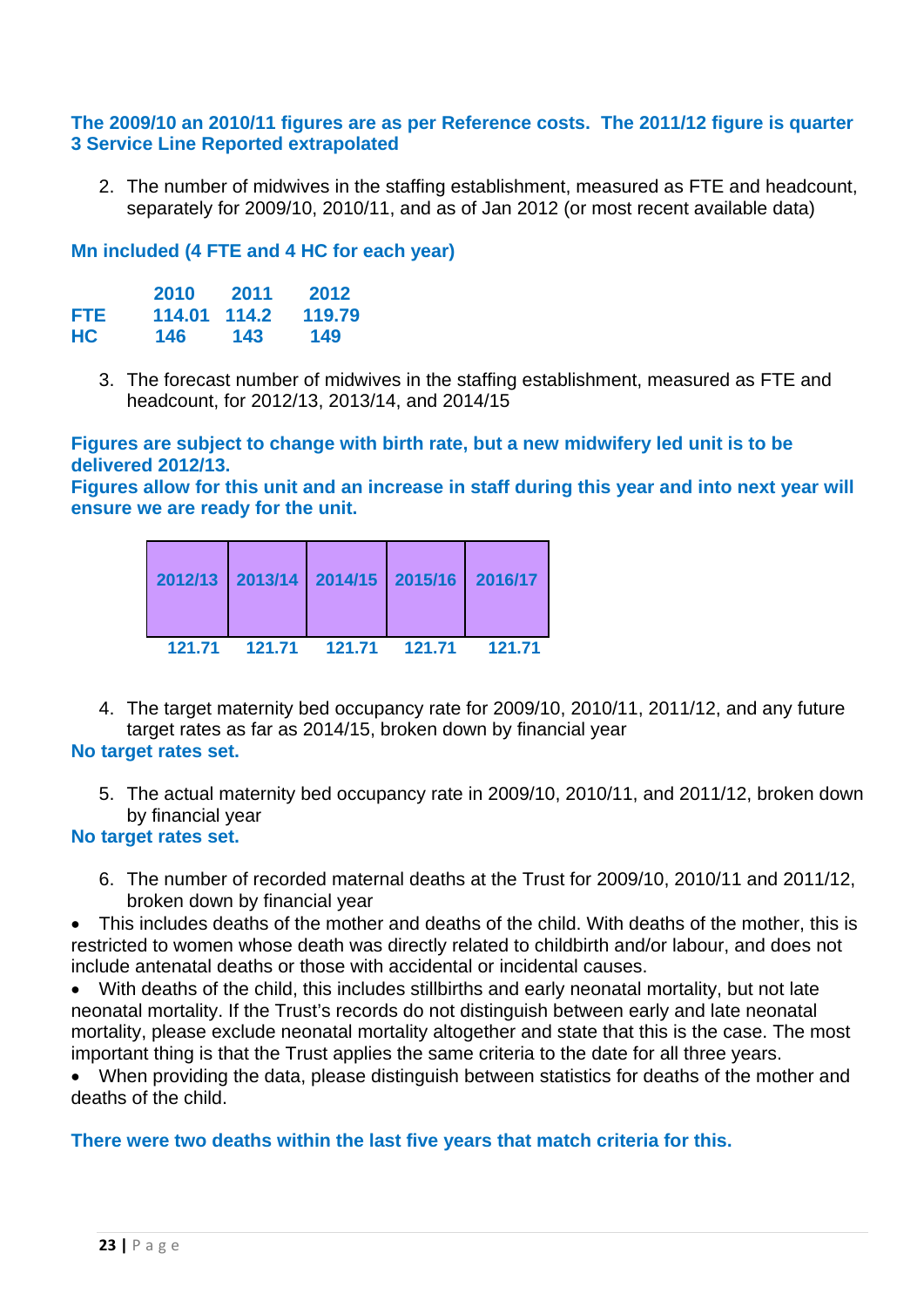7. The number of recorded maternal injuries at the Trust for 2009/10, 2010/11 and 2011/12, broken down by financial year

|                                                    | <b>April 2009</b><br>- March | <b>April 2010</b><br>- March | <b>April 2011</b> |
|----------------------------------------------------|------------------------------|------------------------------|-------------------|
| <b>Focus</b>                                       | 2010                         | 2011                         | - Jan 2012        |
| Failure to detect congenital                       |                              |                              |                   |
| abnormality/rubella/other                          | $\overline{0}$               | $\overline{2}$               | 13                |
| Failure to interpret USS/follow up or act on       | 1                            | 0                            | 10                |
| Failure to adequate monitor 1st stage of labour    | 0                            | $\overline{0}$               | 3                 |
| Failure to diagnose pre-eclampsia                  |                              | $\mathbf 0$                  | $\overline{0}$    |
| Failure to make timely response to admin FHR       | 1                            | 1                            | $\overline{0}$    |
| Repeated attempts of forceps delivery and/or       |                              |                              |                   |
| ventouse                                           | 1                            | 0                            | 0                 |
| Failure/delay in rescue by paediatrician           | $\overline{2}$               | 0                            | $\overline{2}$    |
| Failure/delay in availability of Special Care Baby |                              |                              |                   |
| Unit beds                                          | 19                           | 44                           | 23                |
| Perineal tear - 1st, 2nd or 3rd degree             | 40                           | 40                           | 48                |
| Unplanned homebirth                                | 9                            | 8                            | 3                 |
| Major post-partum haemorrhage                      | 78                           | 94                           | 109               |
| Shoulder dystocia                                  | 38                           | 31                           | 30                |
| Complication of birth                              | 120                          | 182                          | 127               |
| Laceration during LSCS (baby)                      | 3                            | $\overline{0}$               | 0                 |
| Neonatal death by natural causes                   | 6                            | 4                            | 9                 |
|                                                    |                              |                              |                   |
| <b>TOTAL</b>                                       | 319                          | 406                          | 377               |

8. Total spending on compensation payouts relating to maternity cases for 2009/10, 2010/11 and 2011/12, broken down by financial year

**This info is not available on the NHSLA fact sheet and it will take a significant amount of work to pull it out** 

**From our preliminary assessment, we have estimated that it will cost more than the 'appropriate limit' to consider your request.** 

**Section 12 of the Act makes provision for public authorities to refuse requests for information where the cost of dealing with them would exceed the appropriate limit, which for the NHS is set at £450. This represents the estimated cost of one person spending 2.5 working days in determining whether the department holds the information, locating, retrieving and extracting the information.** 

9. A list of the maternity units and wards run by the Trust

**The maternity unit runs its service from 1 acute site. The unit has responsibility for:** 

**1 delivery suite 1 fetal assessment unit I triage unit**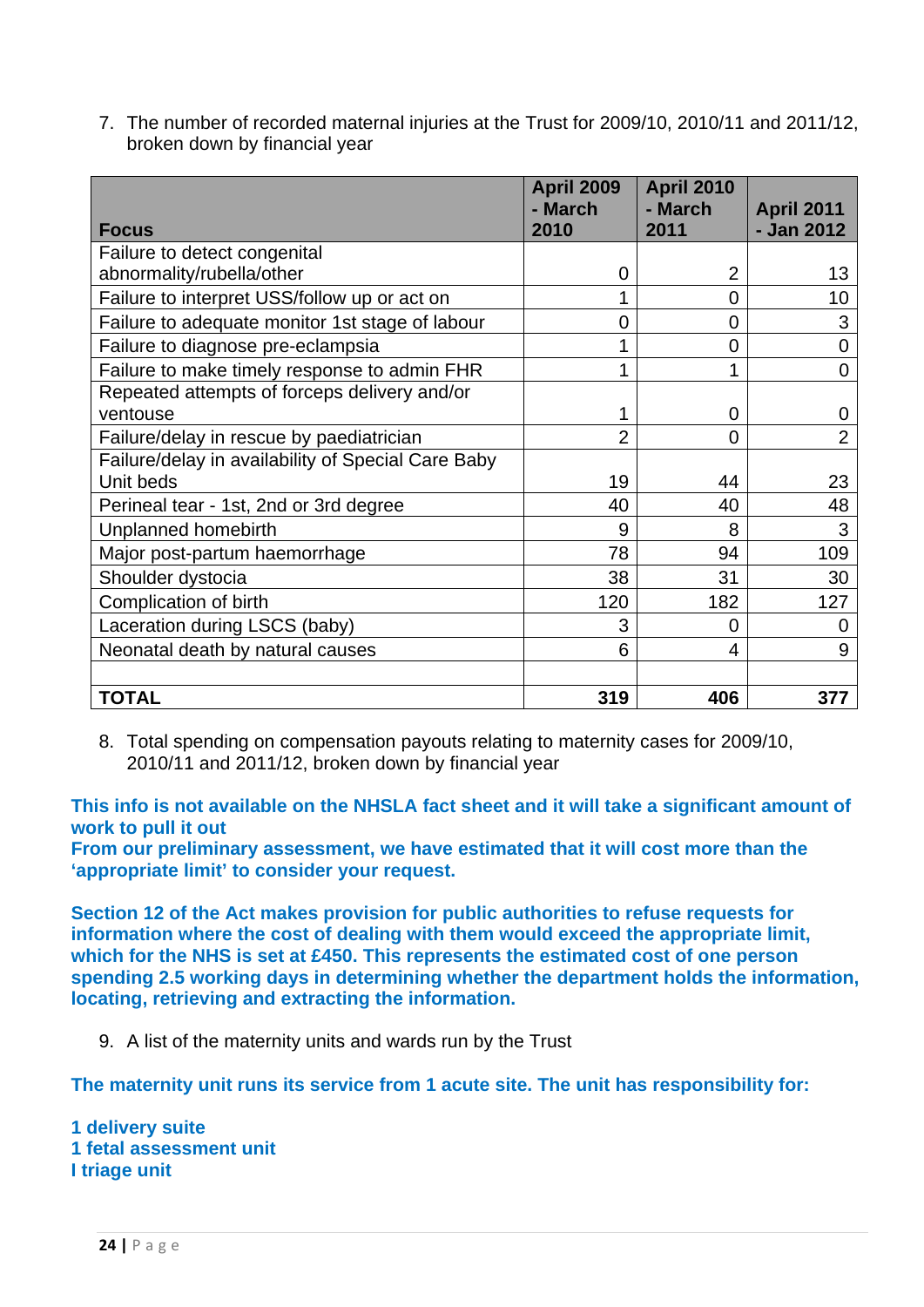# **1 Neonatal Unit**

**2 antenatal/postnatal wards (32-35 beds)** 

**The antenatal services are spread across the acute site for high risk women (approx 15 clinics per week) and across GP surgeries for low risk women. Post natal care is delivered (following discharge from hospital) from a selection of venues e.g. Pts home address, postnatal clinics in children's centres.** 

#### **0248/11 Data Warehouse**

| Question                                                             | <b>Response</b>                               |
|----------------------------------------------------------------------|-----------------------------------------------|
| Please enter your NHS organisation code                              |                                               |
| Does your organisation have a                                        | <b>Yes</b>                                    |
| datawarehouse, holding at the least,                                 |                                               |
| patient activity data                                                |                                               |
| When was the datawarehouse procured?                                 |                                               |
| Who is the supplier of this datawarehouse?                           | Lonsdale Informatics/ Bluefish Intelligence - |
|                                                                      | company name change I think                   |
| What is the name of the datawarehouse<br>software?                   | <b>Bluefish Explorer</b>                      |
| What reporting or Business Intelligence                              | <b>SSRS, SSIS</b>                             |
| tools are used with the datawarehouse?                               |                                               |
| Is the datawarehouse used to prepare data                            | Yes for some of the data sets                 |
| for sending to the Secondary Uses Service                            |                                               |
| (SUS)?                                                               |                                               |
| How many source systems does the<br>datawarehouse receive data from? | <b>Atleast 2 (lilie and iPM)</b>              |
|                                                                      |                                               |
| What is the source system for outpatient<br>appointments?            | <b>iPM, PMS</b>                               |
| What is the source system for inpatient                              | <b>PMS</b>                                    |
| activity?                                                            |                                               |
| What is the source system for A&E                                    | <b>PMS</b>                                    |
| attendances?                                                         |                                               |
| Please list all the name & supplier of the                           |                                               |
| other source systems and the type of data                            |                                               |
| held in each e.g. radiology, financial,                              |                                               |
| community etc                                                        |                                               |
| Does the datawarehouse calculate                                     | <b>Yes for community services</b>             |
| <b>Referral to Treatment periods?</b>                                |                                               |
| Does the datawarehouse calculate                                     | No, Access database does this                 |
| Commissioning information e.g. assign                                |                                               |
| contracts to activity<br>What is the email address of the person     |                                               |
| responsible for the datawarehouse?                                   |                                               |
| How long did the implementation take?                                |                                               |
| When did project start and what is the                               |                                               |
| current status of implementation?                                    |                                               |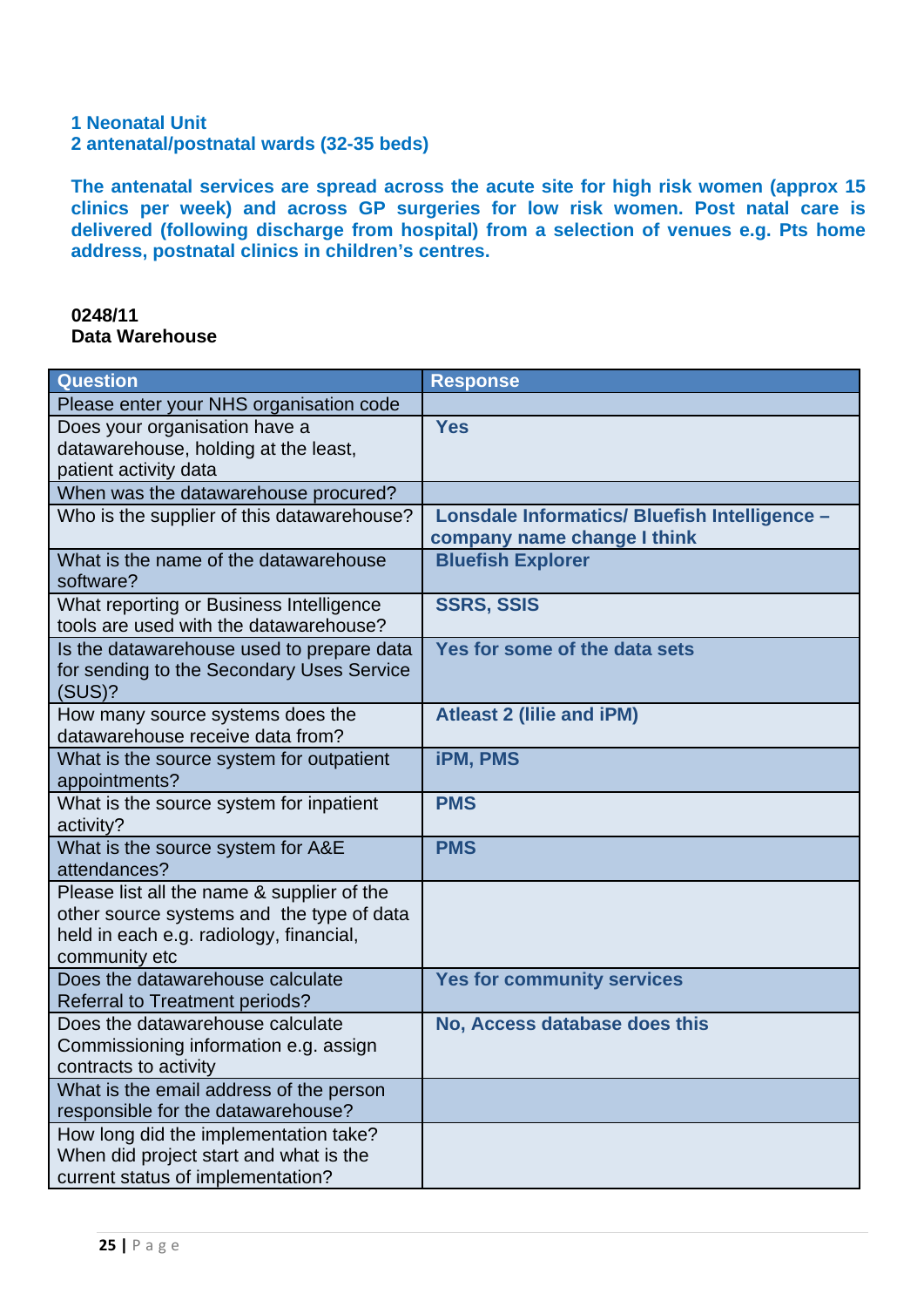| Through what process was the<br>datawarehouse procured e.g. OJEU                                                                                       |  |
|--------------------------------------------------------------------------------------------------------------------------------------------------------|--|
| How many unique users accessed reports<br>in the datawarehouse in November 2011. If<br>possible, separate the users into clinical<br>and non-clinical. |  |

### **0249/11 Workforce Performance Report**

The November 2011 Workforce performance report which was circulated to member of the JNC states that there were (as of Nov 30 2011) 97.96 FTE vacancies among Registered Nurses and Midwives.

Could you please provide me with full details of:

**The figures that have been provided from our Finance dept are not strictly vacancies but differences between the funded establishment and the actual staff in post. Sometimes this will be negative – i.e. we have more staff in a particular area than we are funded for.** 

| <b>ESR Staff Group</b>                            | <b>Finance Detail</b>                         | M.P.E.<br><b>Budget</b> | M.P.E.<br><b>Actual</b> | <b>Vacancy</b> |
|---------------------------------------------------|-----------------------------------------------|-------------------------|-------------------------|----------------|
| <b>Nursing and Midwifery</b><br><b>Registered</b> | <b>Midwifery Qualified</b><br><b>PB5-7</b>    | 111.79                  | 109.71                  | 2.08           |
| <b>Nursing and Midwifery</b><br><b>Registered</b> | <b>Midwifery Qualified</b><br>PB <sub>8</sub> | 2.00                    | 2.00                    | 0.00           |
| <b>Nursing and Midwifery</b><br><b>Registered</b> | <b>Nurse Consultant</b>                       | 0.00                    | 0.00                    | 0.00           |
| <b>Nursing and Midwifery</b><br><b>Registered</b> | <b>Nurse Local Pay</b>                        | 0.00                    | 0.00                    | 0.00           |
| <b>Nursing and Midwifery</b><br><b>Registered</b> | <b>Nurse Manager</b><br>PB <sub>8a</sub>      | 39.46                   | 39.66                   | $-0.20$        |
| <b>Nursing and Midwifery</b><br><b>Registered</b> | <b>Nurse Qualified</b><br><b>PB5-7</b>        | 923.95                  | 827.87                  | 96.08          |
| <b>Nursing and Midwifery</b><br><b>Registered</b> | <b>Nursery Nurse Band</b><br>$5-8a$           | 1.00                    | 1.00                    | 0.00           |

- 1. Where these vacancies are (dept/ward etc) **Available upon request**
- 2. Band of vacancy **Available upon request**
- 3. How long the posts have been vacant **The Trust is unable to identify how long these posts have been vacant for.**
- 4. How the posts are being covered whilst vacant **All posts are covered by bank or agency**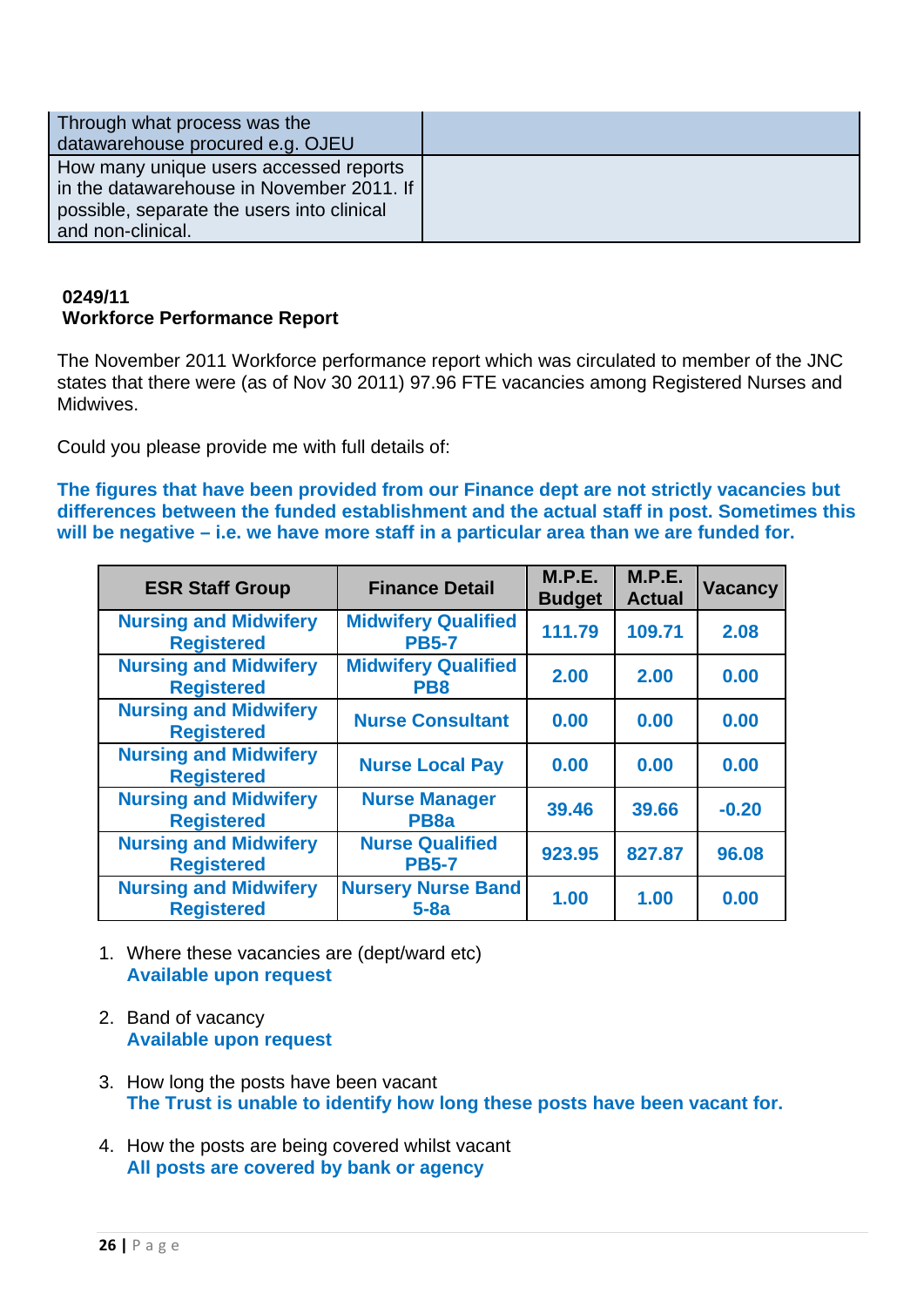5. Reasons for vacancy if known **We are unable to identify the reasons for vacancy** 

## **0250/11 Hospital Capital Spending**

- 1. Total number of beds at your hospital (for in patients): **The number of inpatient beds is 558**
- 2. How do you expect your hospital's overall **First Half 2012 capital equipment** spend to compare with what was spent on capital equipment in **First Half 2011**? Up/flat/down. Cite % change and explain.

**The forecast spend for the first half of 2012 (period Jan 2012 to Jun 2012) is predicted to be 65% higher than the actual spend for the first half of 2011 (period Jan 2011 to Jun 2011). This is essentially due to the differences in the profile spend for the two years which is determined by priority of need and lead times for equipment purchase. The actual spend for the financial year 2011/2012 and 2012/2013 is expected to remain the same.** 

3. How do you expect your hospital's **overall 2012** capital equipment spending to compare with your **overall 2011** spending? Up/flat/down. Cite % change year-to-year and explain.

**The capital equipment spend for the financial year 2011/2012 is forecast to be 78% lower than in 2010/2011, this was due to the purchase of a new CT scanner in 2010/2011. Capital equipment spend for the financial year 2012/2013 is predicted to be 8% higher than in 2011/2012.** 

4. The spend in 2010/2011 on operating theatre equipment was considerably higher due to the opening of a new operating theatre within the new hospital building.

|                                          | 4. % change in<br>spending<br>2011/2012 vs<br>2010/2011.                                | % change in<br>spending 2012/2013<br>vs 2011/2012.                            | 5. Rank in order of<br>priority for 2012.                                               |
|------------------------------------------|-----------------------------------------------------------------------------------------|-------------------------------------------------------------------------------|-----------------------------------------------------------------------------------------|
| <b>Hospital Beds</b>                     | <b>Managed contract</b>                                                                 | <b>Managed contract</b>                                                       | <b>Managed contract</b>                                                                 |
| <b>Operating Theatre</b><br>equipment    | $-88%$                                                                                  | $+19%$                                                                        |                                                                                         |
| <b>Radiation</b><br>oncology             | The Trust has not<br>purchased any<br><b>Radiation</b><br><b>Oncology</b><br>equipment. | The Trust has not<br>purchased any<br><b>Radiation Oncology</b><br>equipment. | The Trust has not<br>purchased any<br><b>Radiation</b><br><b>Oncology</b><br>equipment. |
| <b>Robotic surgery</b><br><b>systems</b> | The Trust has not<br>purchased any<br><b>Robotic surgery</b><br>equipment.              | The Trust has not<br>purchased any<br><b>Robotic surgery</b><br>equipment.    | The Trust has not<br>purchased any<br><b>Robotic surgery</b><br>equipment.              |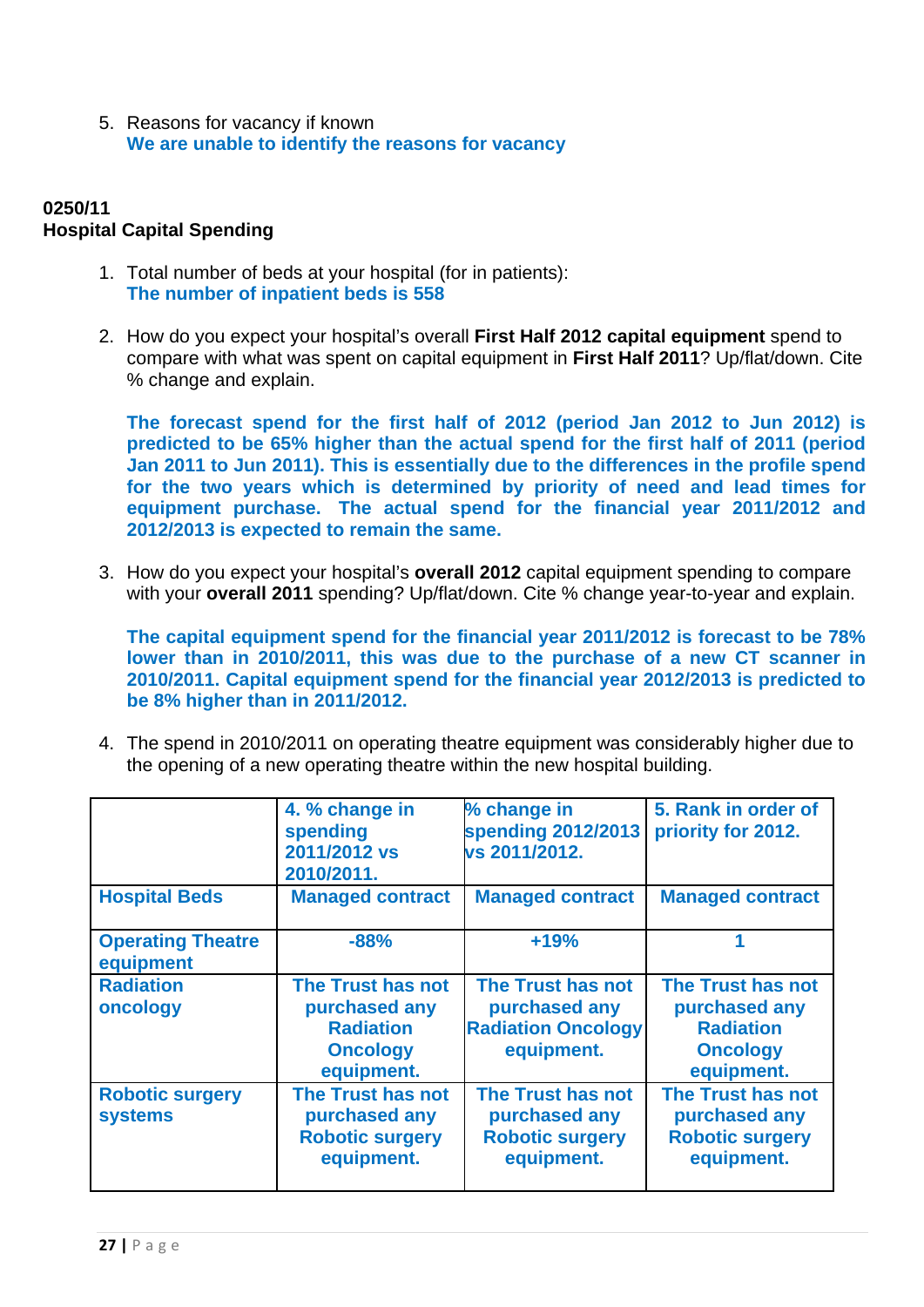### **0251/11 Car Park Charges**

# **PUBLIC CHARGING**

1. What is your current tariff for public parking? Please indicate the time band and the charges that apply per price band

Up to 30 Minutes - **£1.00** 30 Minutes – 1 Hour - **£2.00** 1 – 2 Hours - **£3.00** 2 – 3 Hours - **£4.00** 3 – 4 Hours - **£5.00** Over 4 Hours - **£6.00** Lost Parking Tickets - **£6.00**

2. Do you charge Blue Badge [disabled] holders? If so, at what rates?

**Same rates apply to all Patients and Visitors** 

3. What Concessionary schemes do you operate? E.g. Oncology / Renal / weekly permits…etc…

**We operate Weekly Concessionary Permits at a charge of £10.00 with the exception of Cancer & Chemotherapy patients.** 

4. Have you or do you intend to change your tariff for parking in 2012? If so, what will be the new price bands?

**Not at present.** 

# **STAFF CHARGING**

1. What is your current charging rate for staff parking?

**Inner Zone Permit Holders – Full Time Hours - (+18.5 Hours) = : £180.00 per annum** 

 **Part Time Hours - (-18.5 Hours) : £ 90.00 per annum** 

**Outer Zone Permit Holders – Full Time Hours - (18.5 Hours +) : £120.00 per annum Part Time Hours – (18.5 Hours-) : £ 60.00 per annum** 

2. Please indicate at what rate part-time staff are charged. What is your definition of parttime?

**Inner Zone Permit Holders - Part Time Hours - Less than 18.5 Hours: £ 90.00 per annum. Part time is less 18.5 hours per week.** 

**Outer Zone Permit Holders – Part Time Hours – Less than 18.5 Hours: £ 60.00 per annum**.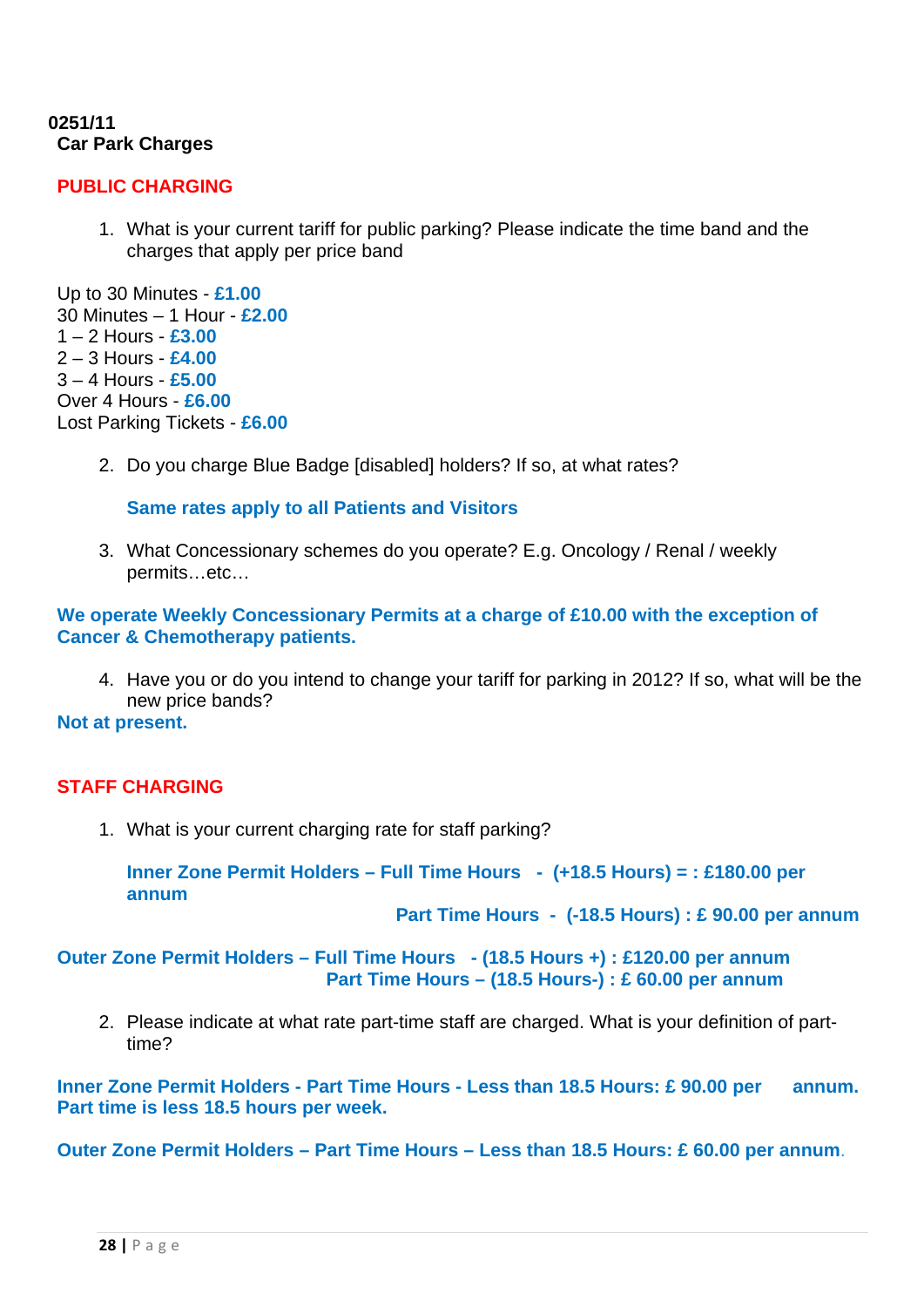3. Please indicate whether you have any priority parking areas for staff and if so, what rates apply

## **Inner Zone Priority Holders who gain access to all Car Parks with the exception of Visitor Car Parks. Please see (5.) for Details.**

4. Have you or do you intend to change your tariff for staff parking in 2012? If so, what will be the new price bands?

## **Currently under review.**

#### **0252/11 Audiology**

• How many audiology assessments of children were carried out in 2008-9, 2009-10, 2010- 11?

| Financial    |     |     |     |     |     |     |     |            |     |     |     |     |       |
|--------------|-----|-----|-----|-----|-----|-----|-----|------------|-----|-----|-----|-----|-------|
| Year         | Apr | Mav | Jun | Jul | Aug | Sep | Oct | <b>Nov</b> | Dec | Jan | Feb | Mar | Total |
| 2008 2009    | 44  | 27  |     |     | 56  | 323 | 338 | 311        | 127 | 587 | 297 | 439 | 2549  |
| 2010<br>2009 | 139 | 350 | 164 | 125 |     | 12  | 33  | 157        | 22  | 87  | 204 | 39  | 1333  |
| 2010 2011    | 83  | 5   |     |     |     | 151 | 340 | 571        | 82  | 600 | 260 | 504 | 2598  |

### **AUDIOLOGY SCREENING IN SCHOOLS**

# **Audiology Screening taking place in Schools during the financial Years above (April - March )**

- How many audiology assessments in total were carried out in 2008-9, 2009-10, 2010- 2011?
- How many patients in XXXXX area were legally registered as hearing impaired in 2008-9, 2009-10, 2010-11?
- How many procedures to fit hearing devices were conducted in 2008-9, 2009-10, 2010- 11?

|                                                                      | 2010-11 | 2009-10 | 2008-09 |
|----------------------------------------------------------------------|---------|---------|---------|
| <b>Fitting of Hearing Aids and Counseling:</b><br><b>Assessments</b> | 2540    | 1903    | 1682    |

• How many pacemakers were implanted in 2008-9, 2009-10, 2010 -11?

**2008 150 2009 165 2010 227**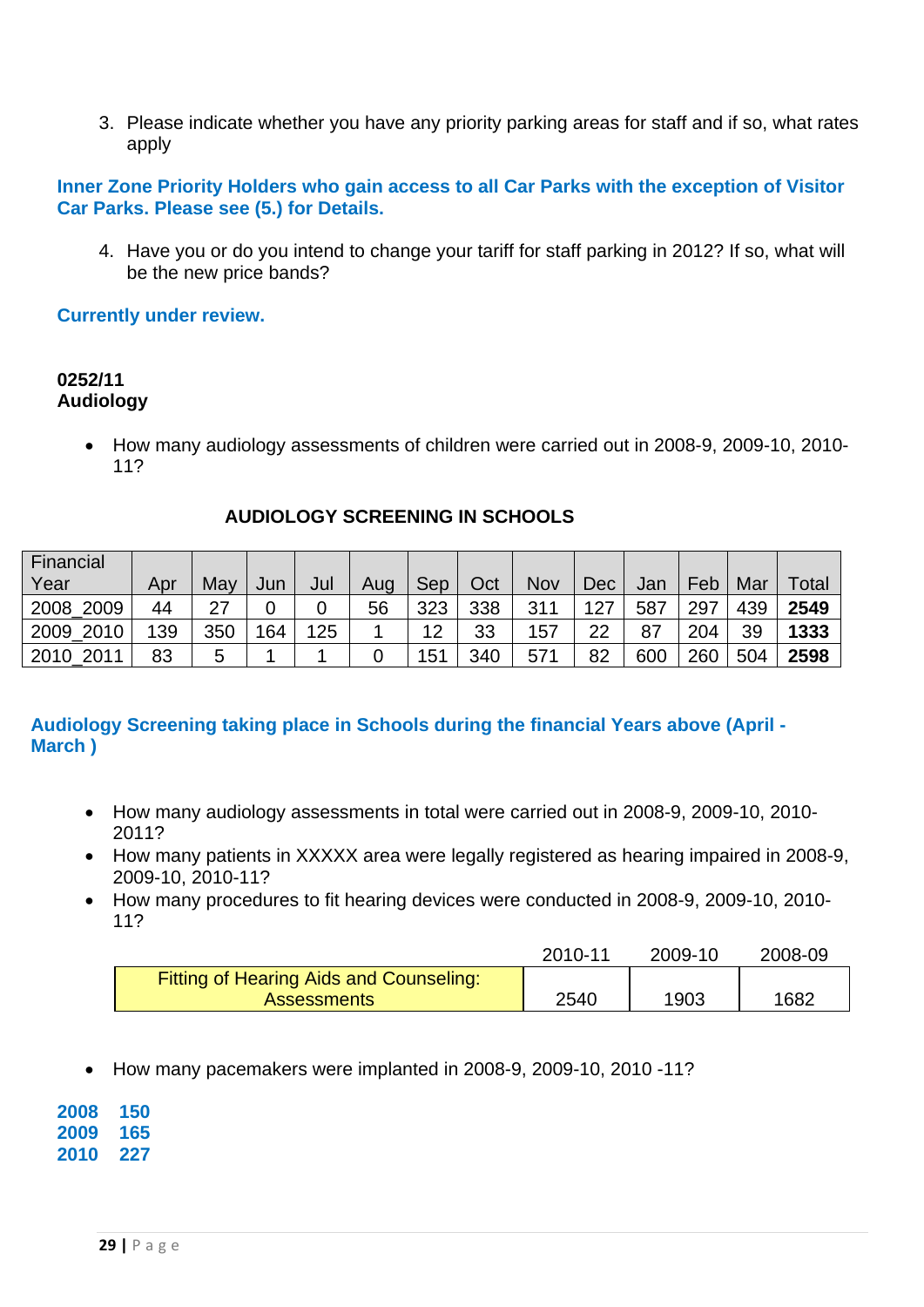• How many pacemaker follow-up assessments were conducted in 2008-9, 2009 -10, 2010- 11?

**2008 1244 2009 1410 2010 1652** 

• How many exercise stress tests were conducted in 2008-9, 2009 -10, 2010-11?

| 2008 | 1269 |
|------|------|
| 2009 | 1250 |
| 2010 | 966  |

• How many echocardiographs were conducted in 2008-9, 2009 -10, 2010 -11?

| 2008 | 4094 |
|------|------|
| 2009 | 3315 |
| 2010 | 3858 |

• How many trans rectal ultrasounds were performed in 2008-9, 2009-10, 2010-11?

#### **We do not perform trans rectal ultrasound examinations**

• How many patients were diagnosed with primary swallowing disorders in 2008-9, 2009-10, 2010-11?

| QryFOI252Swallowing     |       |  |  |
|-------------------------|-------|--|--|
| <b>YearEndFinancial</b> | Expr1 |  |  |
| 31/03/2009              | 456   |  |  |
| 31/03/2010              | 468   |  |  |
| 31/03/2011              | 453   |  |  |

• How many EEGs were conducted in 2008-9, 2009-10, 2010-11?

| 2008 | 595 |
|------|-----|
| 2009 | 667 |
| 2010 | 587 |

• How many nerve conducted studies were conducted in 2008-9, 2009-10, 2010-11?

**2008 1016 2009 1108 2010 1019** 

• How many EMG investigations were conducted in 2008-9, 2009-10, 2010-11?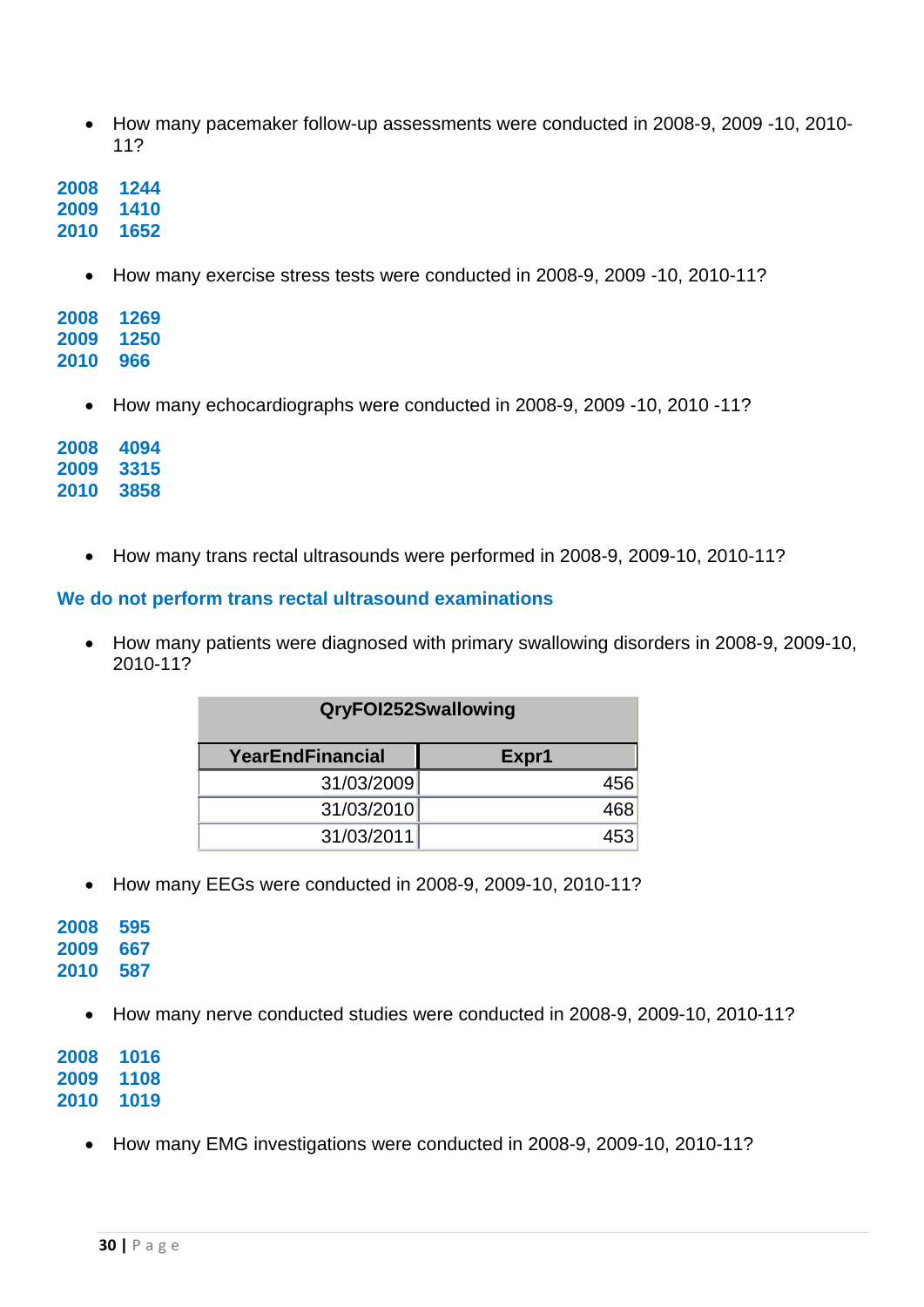#### **Included in above**

• How many patients were diagnosed with neurological diseases in 2008-9, 2009-10, 2010- 11?

#### **Clarification required, sent on a separate email**

• How many lung function tests were conducted in 2008-9, 2009-10, 2010-11?

**2008 8489 2009 7077 2010 6531**

> • How many measurements of dynamic and static lung volumes were conducted in 2008-9, 2009-10, 2010-11?

#### **Not sure how this differs from above need clarification from requester**

• How many sleep studies were conducted in 2008-9, 2009-10, 2010-11?

**2008 1316 2009 1275 2010 1437** 

• How many cardio-pulmonary exercise tests were conducted in 2008-9, 2009-10, 2010-11?

**2008 7 2009 4 2010 34** 

#### **0253/11 Steis System**

• I would therefore be grateful if you could provide the number of SI's reported for the following financial years:-

2009-2010 2010-2011 2011-2012

#### **Please see below**

• Please can you also include the steis category and also the numbers of incidents reported per categories - for each of the financial years

#### **Please see below**

• If the category 'other' has been used, can you advise more details regarding the incident please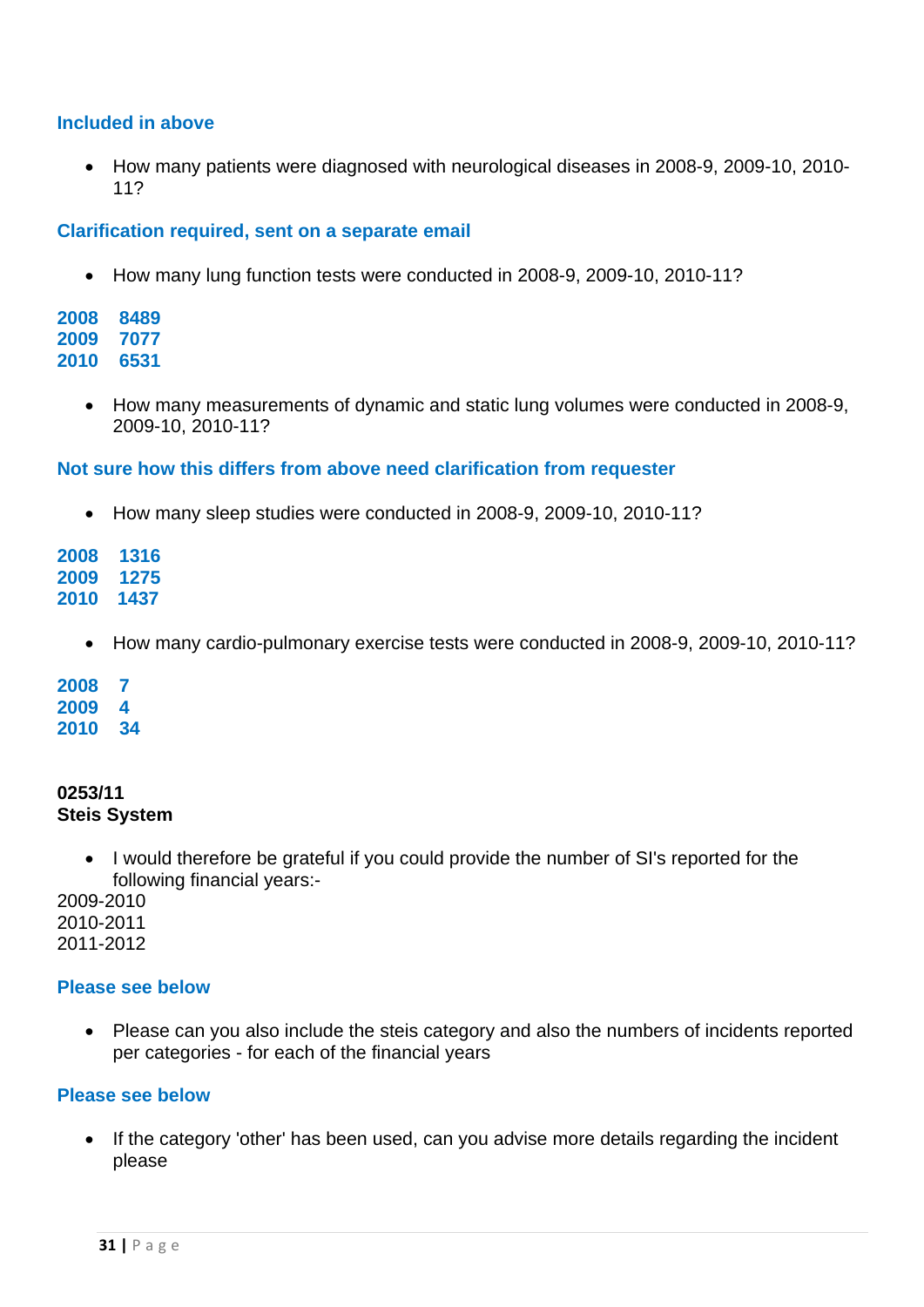#### **Please see below**

• Please can you advise me of your local never events which have been agreed with your local pct and the numbers reported against these categories for 2011-2012 financial year.

#### **Please see below**

• Can you advise me the number of retained cannula on discharge that you have reported through your organisation, either through Steis, or your incident reporting system for the year 2011-2012

#### **Please see below**

• Who completes your SI investigations, what grade(s) and job titles? (is this a dedicated source in the Trust or added on to other roles). Do they have dedicated time taken out of their 'day job' to undertake the SI investigations?

#### **Please see below**

- Can you advise me of the number of 12 hour A&E trolley breaches that you have had during 2011-2012 and your definition of your 12 hour trolley breach. (Is it from presentation in the department until transfer or taken from decision to admit to transfer?)
- Who manages the CAS Alert System within the Trust. Is this corporately managed and by whom

 what grade and hours worked, is it a separate role or included in the governance structure?

#### **The CAS Alert System is managed by the Head of Governance and the process is included in the governance structure.**

| Year            | <b>Total</b> |
|-----------------|--------------|
| 2009-2010       | 28           |
| 2010-2011       | 86           |
| 2011-2012   272 |              |

|                                           | 2009-2010 | 2010-2011    | 2011-2012 |
|-------------------------------------------|-----------|--------------|-----------|
| <b>Accident whilst in Hospital</b>        | 0         |              | O         |
| <b>Allegation against Health Care</b>     | $\bf{0}$  |              |           |
| <b>Professional</b>                       |           |              |           |
| <b>Ambulance (general)</b>                |           | $\mathbf{p}$ | O         |
| <b>Assault by Inpatient</b>               | 0         |              |           |
| <b>Attempted suicide by inpatient (in</b> | $\bf{0}$  |              | $\bf{0}$  |
| receipt of mental health services)        |           |              |           |
| <b>Attempted suicide by inpatient</b>     | $\bf{0}$  |              | $\bf{0}$  |
| (not in receipt of mental health          |           |              |           |
| services)                                 |           |              |           |
| <b>Child death</b>                        |           | 3            | 6         |
| <b>Child serious injury</b>               | 2         | Ω            | N         |
| <b>Communicable disease and</b>           | Ω         |              |           |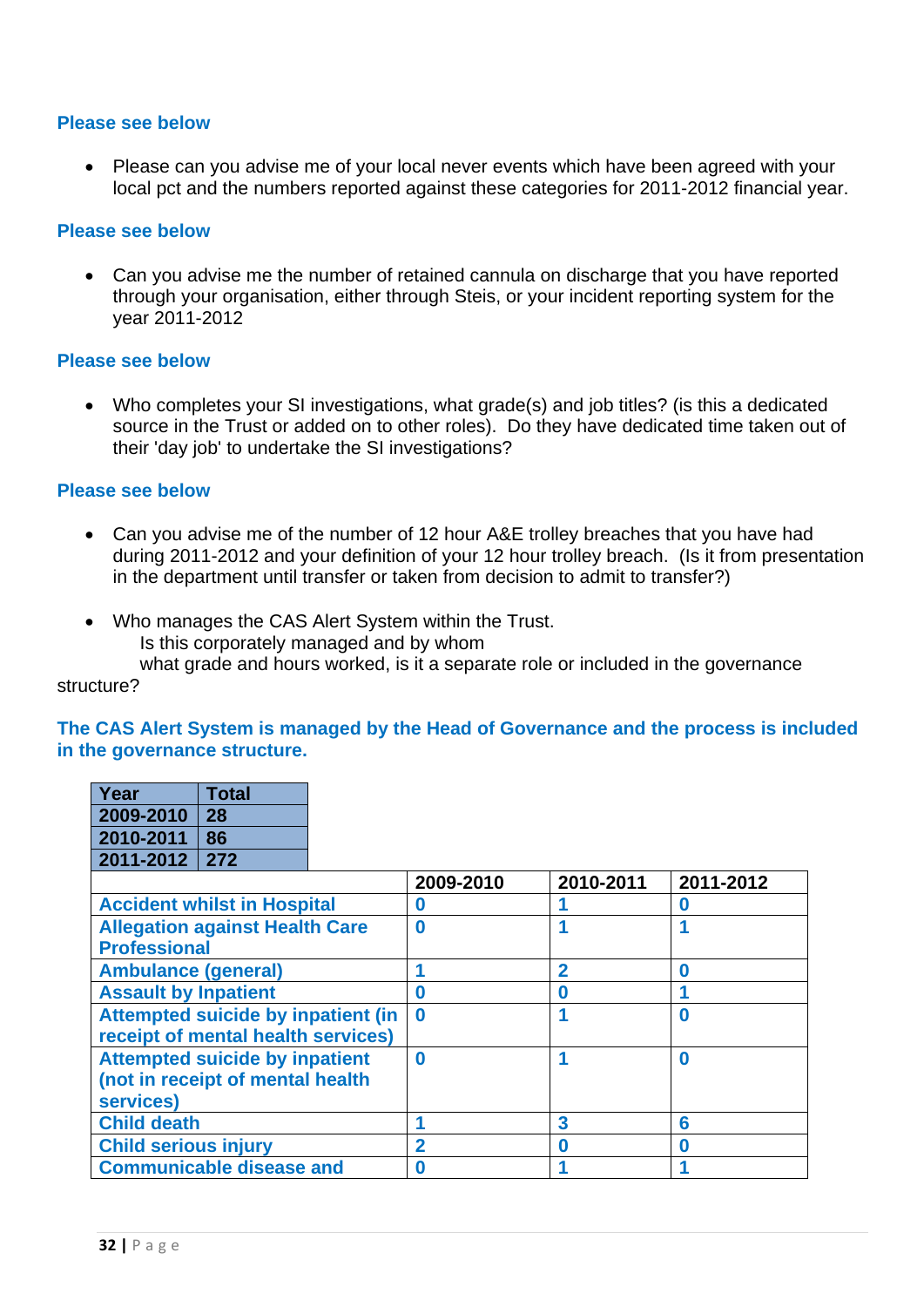| <b>Infection issue</b>                   |                  |                         |                      |
|------------------------------------------|------------------|-------------------------|----------------------|
| <b>Communication issue</b>               | $\overline{2}$   | 0                       | $\bf{0}$             |
| <b>Confidential information leak</b>     | $\overline{2}$   | $\overline{\mathbf{3}}$ | $\bf{0}$             |
| <b>C Diff &amp; Health Care Acquired</b> | $\overline{2}$   | 3                       | 17                   |
| <b>Infection</b>                         |                  |                         |                      |
| <b>Delayed diagnosis</b>                 | 5                | 7                       | 7                    |
| <b>Dentistry</b>                         | $\bf{0}$         | 0                       | 1                    |
| <b>Drug incident (general)</b>           | 3                | 1                       | 1                    |
| <b>Drug incident (chemotherapy)</b>      | $\bf{0}$         | $\bf{0}$                | $\overline{2}$       |
| <b>Failure to act upon test results</b>  | $\bf{0}$         | 1                       | $\bf{0}$             |
| <b>Failure to obtain consent</b>         | 1                | O                       | $\bf{0}$             |
| <b>Hospital equipment failure</b>        | $\bf{0}$         | 1                       | $\overline{2}$       |
| <b>Hospital transfer issue</b>           | $\boldsymbol{0}$ | 0                       |                      |
| <b>Infected healthcare worker</b>        | $\bf{0}$         |                         | 1                    |
| <b>Maternity service</b>                 | 1                | 1                       | $\bf{0}$             |
| <b>Maternity service - intrapartum</b>   | $\bf{0}$         | $\bf{0}$                | 1                    |
| death                                    |                  |                         |                      |
| <b>Maternity service - intrauterine</b>  | $\bf{0}$         | 1                       | 5                    |
| death                                    |                  |                         |                      |
| <b>Maternity service - unplanned</b>     | $\bf{0}$         | $\overline{2}$          | $\overline{7}$       |
| admission to <b>ITU</b>                  |                  |                         |                      |
| <b>Maternity service - unexpected</b>    | $\bf{0}$         | 1                       | $\bf{0}$             |
| neonatal death                           |                  |                         |                      |
| <b>Medical equipment failure</b>         | 1                | $\bf{0}$                | $\bf{0}$             |
| <b>MRSA Bacteraemia</b>                  | 5                | 7                       | $\bf{0}$             |
| <b>Other</b>                             | 1                | 4                       | $\overline{7}$       |
| <b>Pressure Ulcers (Grade 3 or 4)</b>    | $\bf{0}$         | 27                      | 172                  |
| <b>Safeguarding Vulnerable Adult</b>     | $\bf{0}$         | $\bf{0}$                | 1                    |
| <b>Slips / Trips / Falls</b>             | $\bf{0}$         | 6                       | 16                   |
| <b>Sub-optimal care of the</b>           | $\bf{0}$         | 3                       | 3                    |
| deteriorating pt                         |                  |                         |                      |
| <b>Surgical error</b>                    | $\bf{0}$         | $\overline{\mathbf{2}}$ | $\blacktriangleleft$ |
| <b>Transfusion incident</b>              | $\bf{0}$         | $\bf{0}$                | 1                    |
| <b>Unexpected death of inpatient</b>     | $\bf{0}$         | $\overline{2}$          | 1                    |
| (not in receipt of mental health         |                  |                         |                      |
| services)                                |                  |                         |                      |
| <b>Unexpected death (general)</b>        | 1                | $\overline{\mathbf{3}}$ | 6                    |
| <b>Venous Thromboembolism (VTE)</b>      | $\bf{0}$         | $\bf{0}$                | 1                    |
| <b>Ward Closure</b>                      | $\boldsymbol{0}$ | $\bf{0}$                | 9                    |

# **There were 12 incidents reported as "other" and which related to:**

- **1. Blocked tracheostomy tube requiring admission to ITU**
- **2. Overdose of inotrope required for nuclear bone scan**
- **3. Patient admitted from police custody suffered cardiac arrest due to atrial fibrillation and underlying alcohol liver disease.**
- **4. Patient diagnosed with necrotising pancreatitis but delay in review by medical staff - pt died.**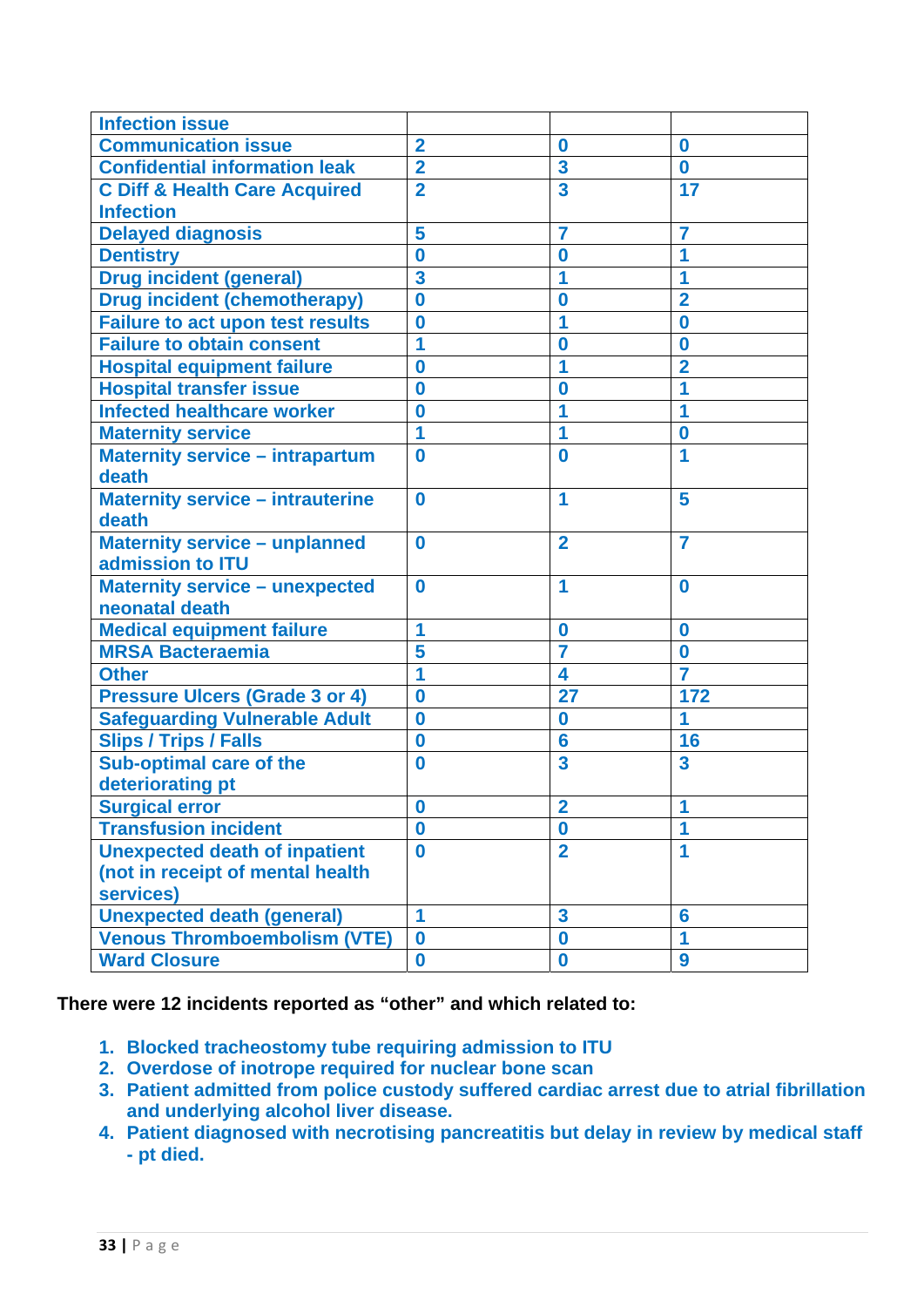- **5. Patient frequented various hospitals to gain thrombolysis treatment patient underwent CT scan to exclude a stroke and discharged himself when thrombolysis was refused.**
- **6. The analysers for cholesterol testing were inaccurate and resulted in re-testing. One sixth of the samples had a result amended by greater than 1 deviation.**
- **7. Patient sustained a perforation to the bladder following a recent catheterisation. Bladder repair carried out.**
- **8. Pottassium was prescribed but was administered via the wrong route.**
- **9. Patient had a feeding naso-gastric tube passed but unable to confirm placement in stomach – following chest x-ray the tube was found in lungs and a lung perforation had occurred.**
- **10. Female catheter was inserted into a male patient.**
- **11. 2 patients underwent TRUS biopsy procedures but both samples had been inadvertently been placed in the same formalin pot.**
- **12. Female catheter inserted into a male patient.**

# **Please see list of Local Never Events for 2011/12.**

**We have only reported 4 Local Never Events during this time period and all relate to the deterioration of pressure ulcers from grade 2 to grade 4.** 

**We cannot provide data on the number of retained cannulas on discharge because our reporting system does not specifically reflect this issue.** 

**Serious Incident investigations are facilitated by a Band 7 Patient Safety Manager (who undertakes this function as part of their job role). Additionally, there would be a Lead Investigator who would have been nominated by the Medical Director. Dependant upon the nature of the Serious Incident, the role of Lead Investigator would be undertaken by a Ward Manager (Band 7) as part of their job role or in more specialist cases and requiring extra clinical input by a Consultant (this is not part of their job role).** 

| <b>Locally specified</b>                         | <b>Provide</b>                              | <b>Definition</b>                                                                                                                                                   |
|--------------------------------------------------|---------------------------------------------|---------------------------------------------------------------------------------------------------------------------------------------------------------------------|
| events                                           |                                             |                                                                                                                                                                     |
| <b>Retained swabs post</b><br>surgical procedure | <b>WHT</b>                                  | A swab unintentionally retained following an operative<br>procedure, an operation or other invasive procedure<br>except where a decision is made to retain a swab.  |
| <b>Falls from a trolley</b>                      | <b>WHT</b>                                  | Where any patient falls from theatre tables, A&E trolleys or<br>examination tables, resulting in a fracture, serious injury or<br>death                             |
| <b>Medical device</b><br>malfunction             | <b>WHT</b><br>D&WM<br><b>HPT</b>            | Device that malfunctions or cannot be used when required<br>due to the device not being serviced within required<br>timeframe that results in serious medical harm. |
| <b>Misidentification of</b><br><b>Patient</b>    | <b>WHT</b><br><b>D&amp;WM</b><br><b>HPT</b> | The misidentification of a patient that results in treatment<br>being given to the incorrectly identified patient resulting in<br>serious harm or death.            |
| <b>Catheters</b>                                 | <b>WHT</b><br>D&WM<br><b>HPT</b>            | Where urethral damage arises from use of a female length<br>urinary catheter in a male                                                                              |
| <b>Safeguarding Children</b>                     | <b>WHT</b>                                  | Non mobile babies presenting with bruises allowed home                                                                                                              |

### **Local Never Events 2011/12**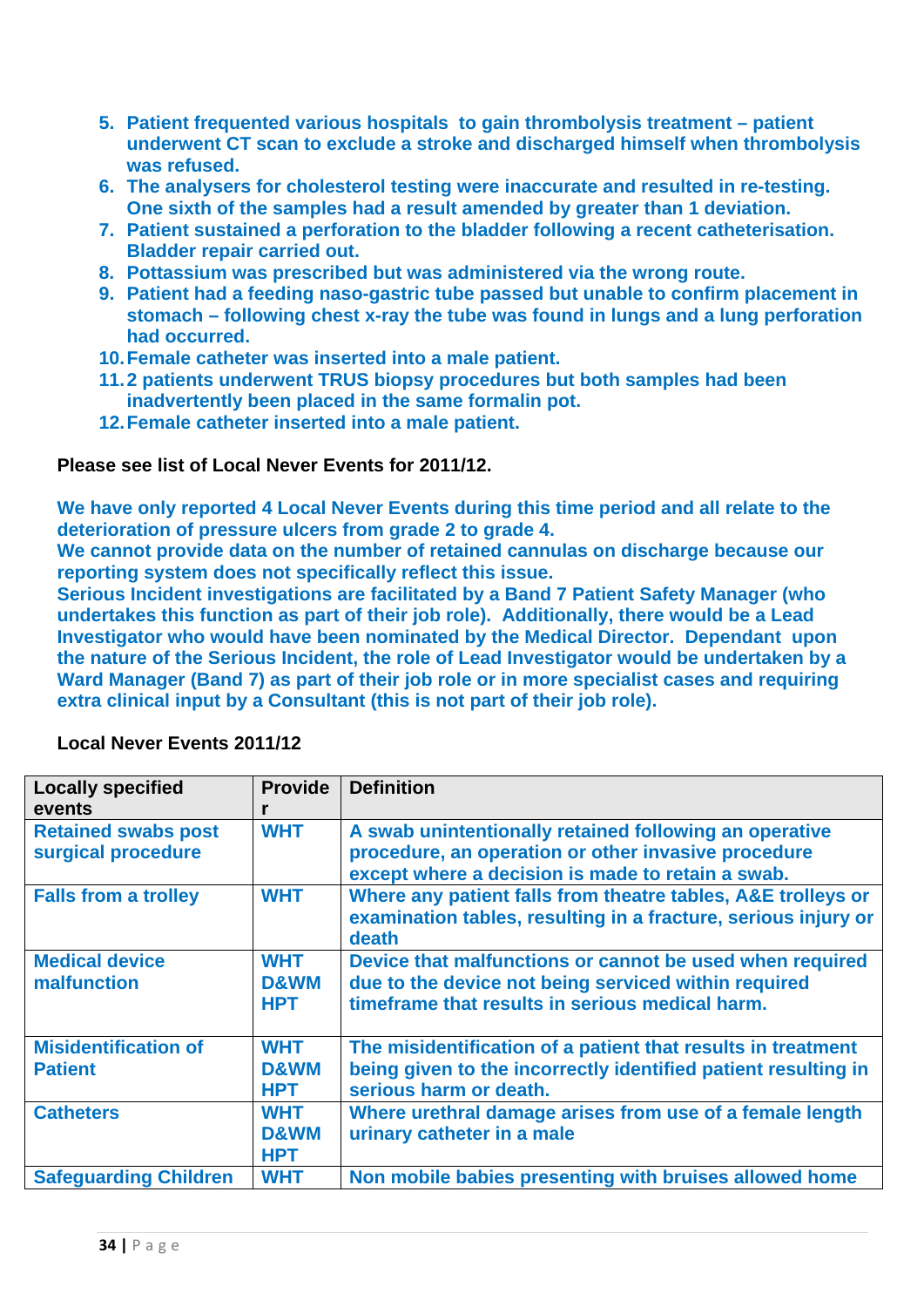|                               | D&WM<br><b>HPT</b> | then returning with serious injuries                                                                          |
|-------------------------------|--------------------|---------------------------------------------------------------------------------------------------------------|
| <b>Suicide of Mental</b>      | D&WM               | Suicide on an mental health inpatient ward of patient                                                         |
| <b>Health inpatient</b>       | <b>HPT</b>         | detained under the mental Health Act                                                                          |
| <b>Deterioration of</b>       | <b>WHT</b>         | Unless during continual assessment a clinical evidenced                                                       |
| identified grade 1 or 2       |                    | reason is identified that would indicate that the                                                             |
| pressure ulcer to a           | <b>D&amp;WM</b>    | deterioration of the ulcer to a grade 4 is deemed                                                             |
| grade 4                       | <b>HPT</b>         | unpreventable even when there is full patient compliance                                                      |
|                               |                    | and implementation of the care plan.                                                                          |
| <b>Death or serious harm</b>  | <b>WHT</b>         | On completion of a diagnosis a patient must be cared for                                                      |
| to patient due to             |                    | in a place where there is timely access to relevant                                                           |
| relevant equipment for        |                    | equipment i.e. oxygen, suction, defibrillator                                                                 |
| known medical                 |                    |                                                                                                               |
| condition is not<br>available |                    |                                                                                                               |
| <b>Doubling up in A&amp;E</b> | <b>WHT</b>         |                                                                                                               |
| cubicles/bays where           |                    | In times of capacity pressures when the practice of<br>doubling up in A&E cubicles/bays authorised there must |
| there is a risk of            |                    | be no occasion when a patient who is known to have                                                            |
| infection control <i>i.e.</i> |                    | sickness or diarrhoea is placed in a cubicle with anyone                                                      |
| patient with vomiting,        |                    | else.                                                                                                         |
| diarrhoea,                    |                    |                                                                                                               |
| <b>Post 48 hour MRSA</b>      | <b>WHT</b>         | When the identified source of a case of post 48 hour MRSA                                                     |
| with identified source        |                    | bacteraemia is known to have originated from a peripheral                                                     |
| as peripheral cannula,        |                    | cannula, CVP line, Hickman line or catheter                                                                   |
| <b>CVP line, catheter,</b>    |                    |                                                                                                               |
| <b>Hickman line</b>           |                    |                                                                                                               |
| No fall/injury of patient     | <b>WHT</b>         | When an inappropriate hoist is used and or a hoist is used                                                    |
| when in a hoist               |                    | incorrectly with a patient and they incur an injury or fall as                                                |
|                               |                    | a direct result.                                                                                              |

# **0254/11 Case Review**

# **Request and response information available upon request**

# **0255/11 A&E Patients**

All questions relate to A&E patients at the Manor Hospital, Walsall.

- 1. During the first aforementioned period how many people were treated for Choking (or the nearest coded category)
- 2. During the second aforementioned period how many people were treated for Choking (or the nearest coded category)
- 3. During the first aforementioned period how many people were treated for Burns (or the nearest coded category)
- 4. During the second aforementioned period how many people were treated for Burns (or the nearest coded category)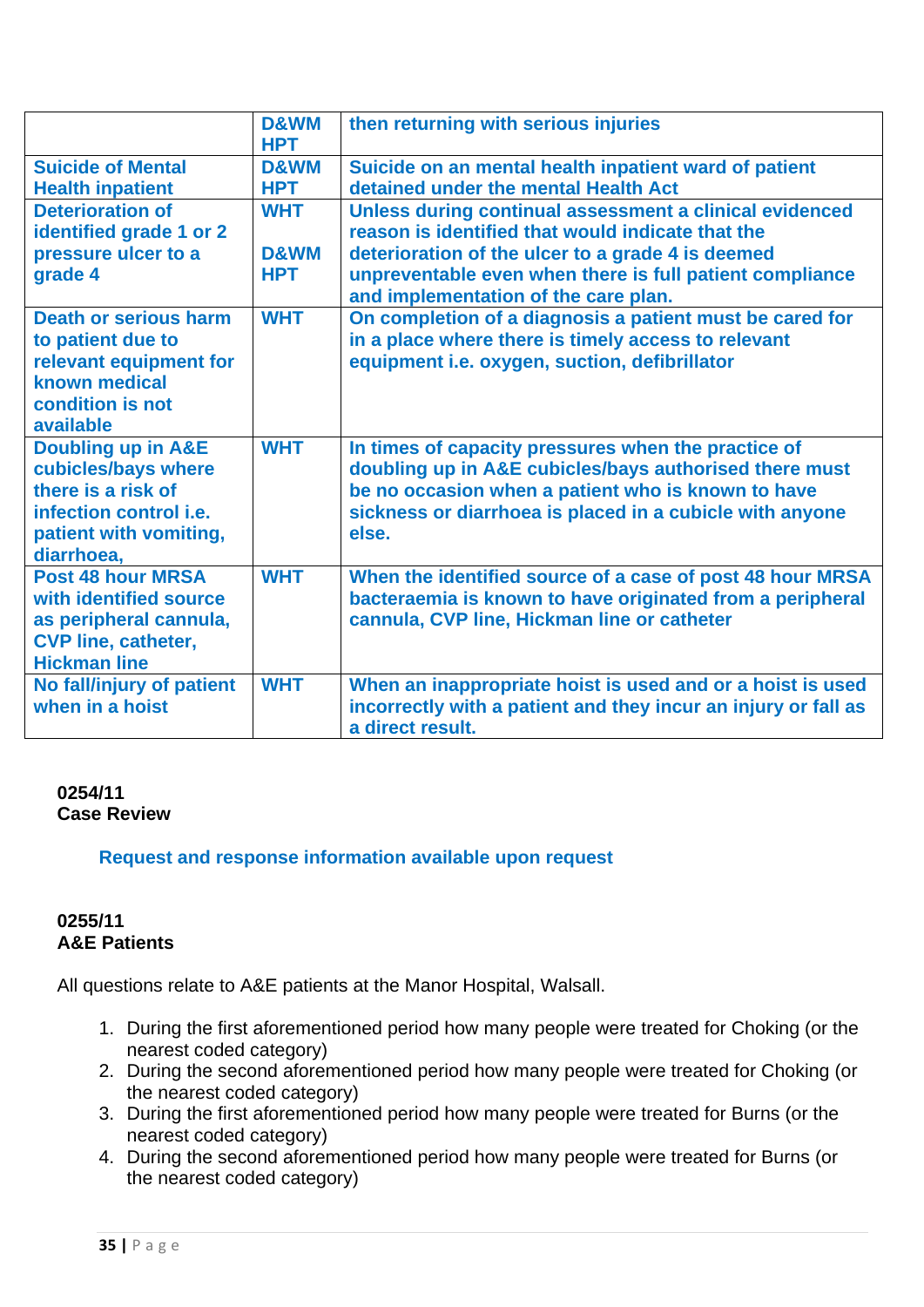- 5. During the first aforementioned period how many people were treated for Fractures (or the nearest coded category)
- 6. During the second aforementioned period how many people were treated for Fractures (or the nearest coded category)
- 7. During the first aforementioned period how many people were treated a Head Injury (or the nearest coded category)
- 8. During the second aforementioned period how many people were treated a Head Injury (or the nearest coded category)
- 9. During the first aforementioned period how many people were treated for Poisoning (or the nearest coded category)
- 10. During the second aforementioned period how many people were treated for Poisoning (or the nearest coded category)
- 11. During the first aforementioned periods how many people were treated for Strains and Sprains (or the nearest coded category)
- 12. During the second aforementioned periods how many people were treated for Strains and Sprains (or the nearest coded category)
- 13. During the first aforementioned period how many people were treated for Strokes (or the nearest coded category)
- 14. During the second aforementioned period how many people were treated for Strokes (or the nearest coded category)
- 15. During the first aforementioned period how many people were treated for Heart Attacks (or the nearest coded category)
- 16. During the second aforementioned period how many people were treated for Heart Attacks (or the nearest coded category)
- 17. During the first aforementioned period how many people were treated for Seizures (or the nearest coded category)
- 18. During the second aforementioned period how many people were treated for Seizures (or the nearest coded category)
- 19. During the first aforementioned period how many people were treated for Allergies (or the nearest coded category)
- 20. During the second aforementioned period how many people were treated for Allergies (or the nearest coded category)

# **Information available upon request**

### **0256/11 Maternity units and bed occupancy**

1. The number of delivery episodes performed by the Trust's maternity units each year for 2009/10, 2010/11, and so far in 2011/12

**Figures taken from IpEpisode data and a sense check against the deliveries data from the maternity questions shows parity (they wont be exact as Episode data is based on episode end rather than delivery date)**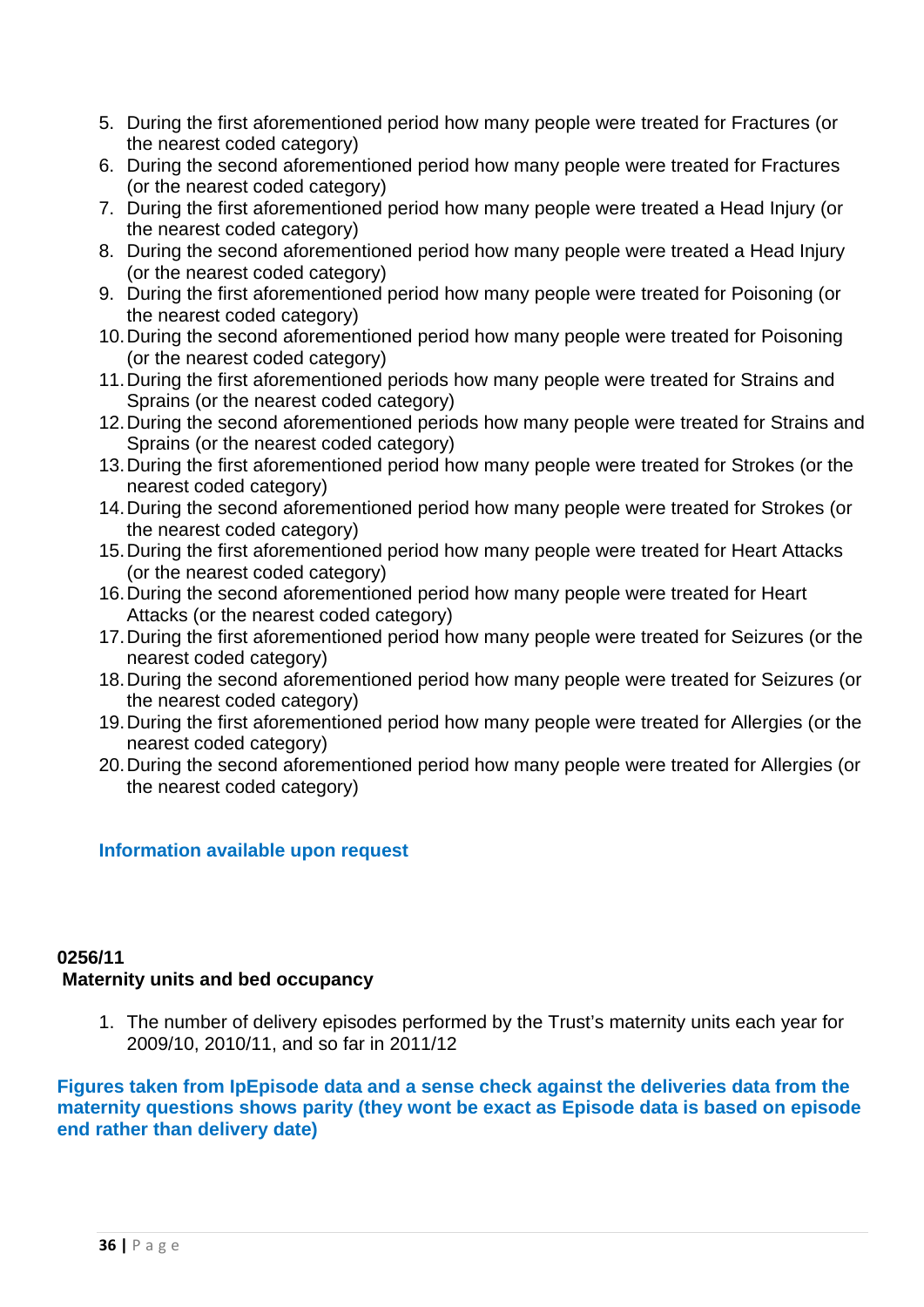2. The percentage of women seen for their first antenatal assessment within the first 12 weeks of pregnancy, each year for 2009/10, 2010/11, and so far in 2011/12

#### **First Antenatal Assessment – figures are available for 10/11 and 11/12**

3. For each acute unit operated by the Trust, please provide the bed occupancy rate for each month in 2009/10, 2010/11, and so far in 2011/12

**I am unsure whether acute unit means area / site or something different, so have produced figures across all ward areas that we have marked as acute (as per 4).** 

4. If the Trust does not record bed occupancy rates by individual acute unit, please provide Trust-wide figures instead

**I am unsure whether acute unit means area / site or something different, so have produced figures across all ward areas that we have marked as acute (as per 4).** 

Please state the month to which the 2011/12 data is correct.

#### **Please see below**

## **Count of Delivery episodes by Financial Year (2011/2012 figures uo to Jan 2012)**

| YearFinancial | <b>DeliveryEpisodes</b> |
|---------------|-------------------------|
| Year 2009/10  | 3649                    |
| Year 2010/11  | 3859                    |
| Year 2011/12  | 3691                    |

#### **Assessments within 12wks + 6 days**

**YTD figures for 2010/11 = 90.10% YTD figures for 2011/12 (Apr 11 – Jan 12) = 91.70%** 

## **Acute Occupancy April 2009 - January 2012 by Month**

| <b>YearFinancial</b> | <b>Month</b>  | <b>Percentage</b><br><b>Occupancy</b> |
|----------------------|---------------|---------------------------------------|
| Year 2009/10         | 2009 (04) Apr | 87.92%                                |
| Year 2009/10         | 2009 (05) May | 87.70%                                |
| Year 2009/10         | 2009 (06) Jun | 87.38%                                |
| Year 2009/10         | 2009 (07) Jul | 87.52%                                |
| Year 2009/10         | 2009 (08) Aug | 85.06%                                |
| Year 2009/10         | 2009 (09) Sep | 87.24%                                |
| Year 2009/10         | 2009 (10) Oct | 91.24%                                |
| Year 2009/10         | 2009 (11) Nov | 92.84%                                |
| Year 2009/10         | 2009 (12) Dec | 91.38%                                |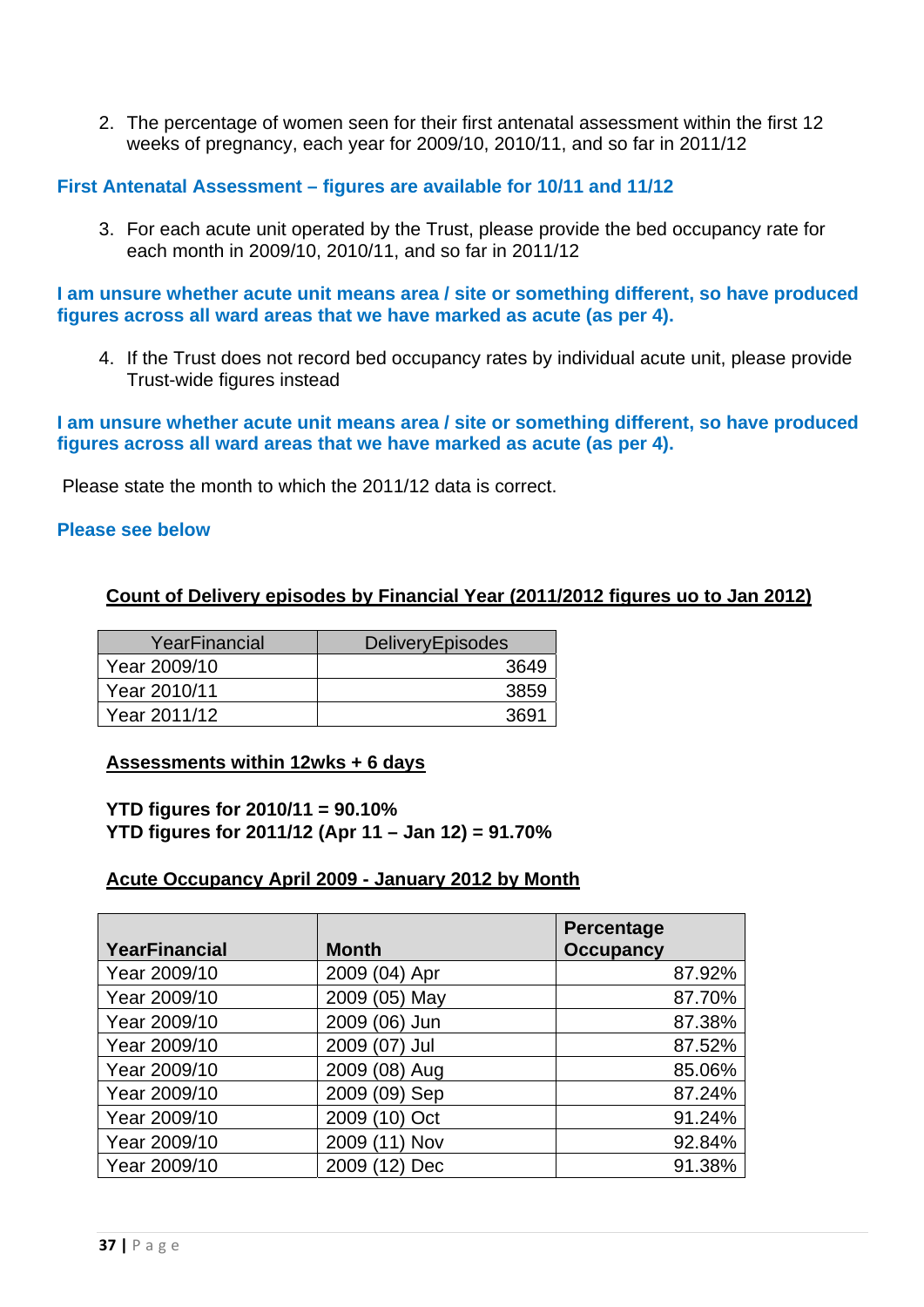| Year 2009/10 | 2010 (01) Jan | 94.93% |
|--------------|---------------|--------|
| Year 2009/10 | 2010 (02) Feb | 93.45% |
| Year 2009/10 | 2010 (03) Mar | 94.65% |
| Year 2010/11 | 2010 (04) Apr | 92.20% |
| Year 2010/11 | 2010 (05) May | 91.18% |
| Year 2010/11 | 2010 (06) Jun | 91.67% |
| Year 2010/11 | 2010 (07) Jul | 91.97% |
| Year 2010/11 | 2010 (08) Aug | 90.53% |
| Year 2010/11 | 2010 (09) Sep | 93.61% |
| Year 2010/11 | 2010 (10) Oct | 95.06% |
| Year 2010/11 | 2010 (11) Nov | 94.51% |
| Year 2010/11 | 2010 (12) Dec | 92.89% |
| Year 2010/11 | 2011 (01) Jan | 95.95% |
| Year 2010/11 | 2011 (02) Feb | 95.53% |
| Year 2010/11 | 2011 (03) Mar | 93.50% |
| Year 2011/12 | 2011 (04) Apr | 90.53% |
| Year 2011/12 | 2011 (05) May | 91.73% |
| Year 2011/12 | 2011 (06) Jun | 90.25% |
| Year 2011/12 | 2011 (07) Jul | 92.32% |
| Year 2011/12 | 2011 (08) Aug | 88.79% |
| Year 2011/12 | 2011 (09) Sep | 85.45% |
| Year 2011/12 | 2011 (10) Oct | 87.23% |
| Year 2011/12 | 2011 (11) Nov | 87.65% |
| Year 2011/12 | 2011 (12) Dec | 88.62% |
| Year 2011/12 | 2012 (01) Jan | 93.57% |

## **0257/11 QIPP Plans**

- 1. for each month from October 2011-February 2012, the year-to-date savings required under the Trust's original 2011/12 QIPP plans/targets
- 2. for each month from October 2011-February 2012, the year-to-date savings actually achieved as part of QIPP
- 3. where a year-to-date shortfall against QIPP savings plans/targets has existed for any month from October 2011-February 2012, a list of the measures (and corresponding level of intended savings) implemented (or agreed to be implemented) by the Trust to help make up the shortfall, where these are additional to the original QIPP plan (whether an additional measure, or an additional saving via an existing measure - e.g. doubling the originally planned procurement efficiencies)

Throughout this request, the range of months is inclusive.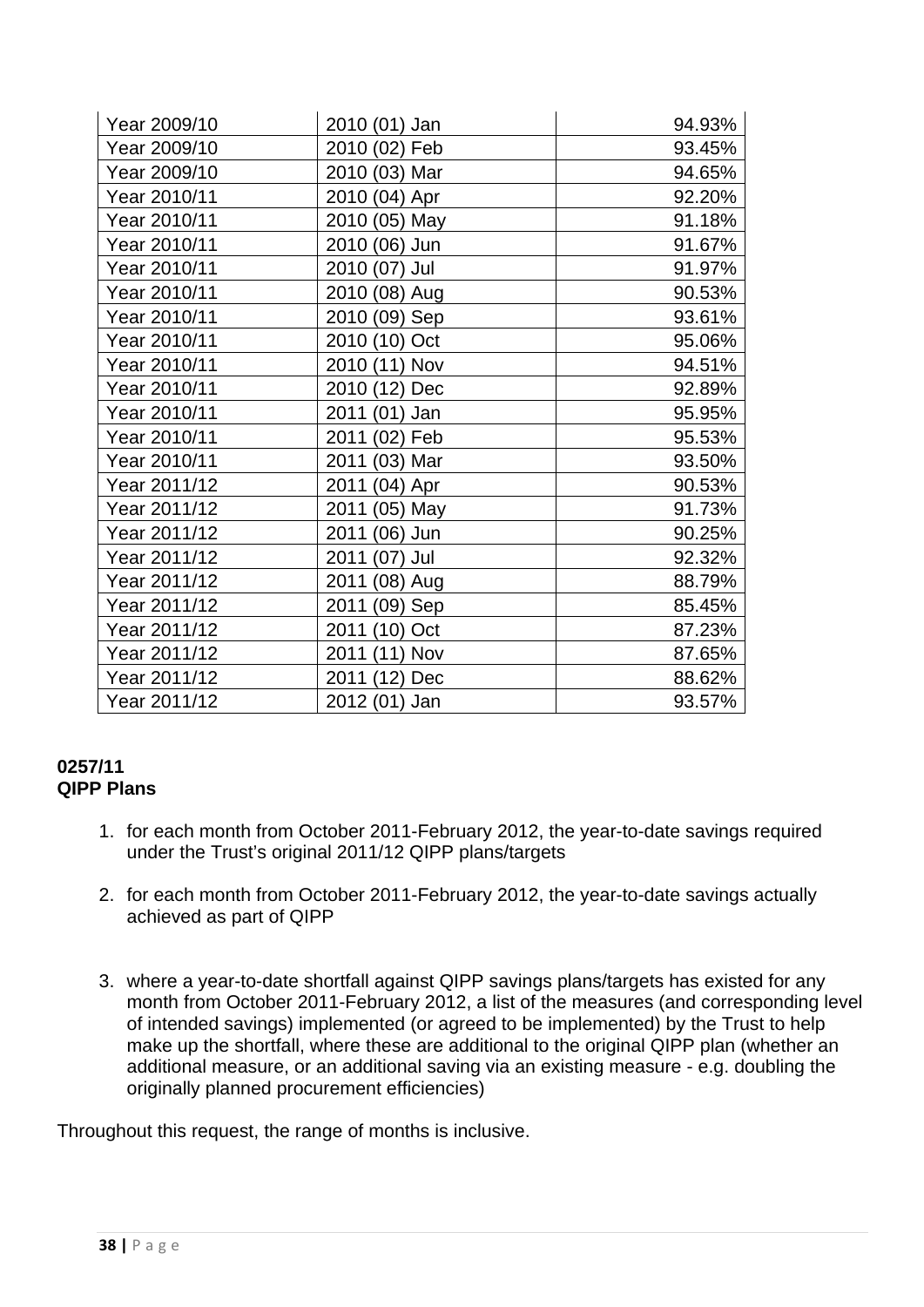**The following table covers point 1 & 2. For point 3: any underperformance on this year's QIPP is incorporated into next year's target.** 

| <b>Month</b> | <b>Year to</b><br><b>Date Plan</b><br>£'000 | <b>Year to Date</b><br><b>Actual £'000</b> | Variance from Plan<br>£'000 |  |
|--------------|---------------------------------------------|--------------------------------------------|-----------------------------|--|
| October      | (2,825)                                     | (1,969)                                    | 856                         |  |
| November     | (3, 229)                                    | (2, 398)                                   | 831                         |  |
| December     | (3,633)                                     | (2, 568)                                   | 1,065                       |  |
| January      | (4,036)                                     | (2,501)                                    | 1,535                       |  |
| February     | (4, 440)                                    | (2,627)                                    | 1,813                       |  |

## **0259/11 Parking & Security**

• How many Car Parks do you have?

 **2 Visitor car parks 7 Staff car parks** 

• Who operates the Car Parks? (eg Name of Car Parking Company)

# **Trust owned/maintained**

• If operated on a contractual basis, when does the current contract end? (Date, Month & Year)

## **N/A**

• Who provides the security to the Car Parks?

## **In house Security**

• Can you please name the Security Operator?

## **N/A**

• If the security to the Car Parks is provided on a contractual basis, when does the current contract end? (Date, Month & Year)

## **N/A**

• If the Car Parks are run/operated by a Private Finance Initiative (PFI), can you please provide the name of the company/contractor?

## **N/A**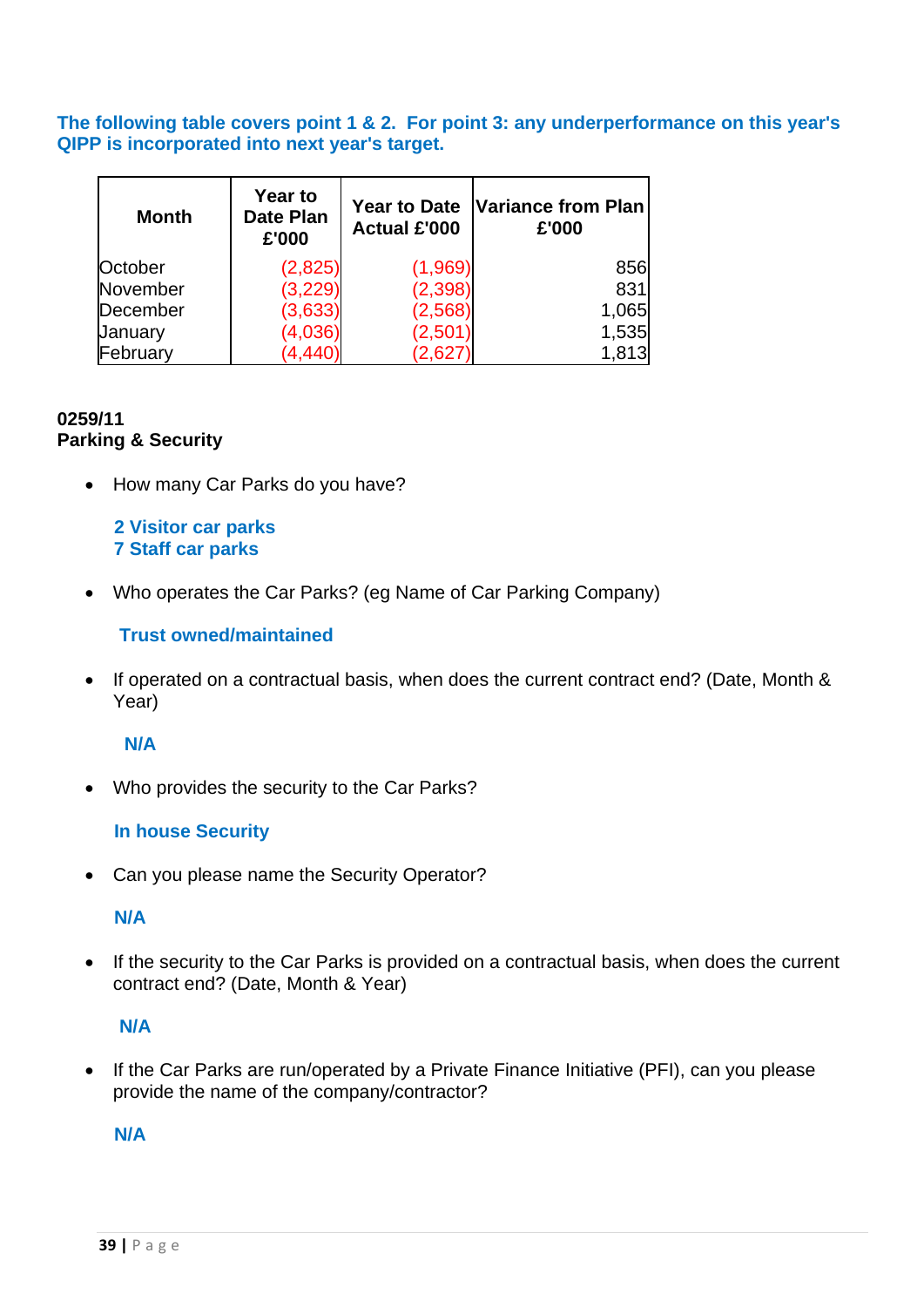## **0260/11 Pest Control**

1. In the last six months (1.8.11 to 31.1.12) how many times have you had to call out a specialist pest control agency to deal with an infestation at any of your hospital premises?

## **Cannon Pest Control have been called out five times between 1.8.11 - 31.1.12**

2. For the month of August 2011 and the month of January 2012 please provide me with copies of any reports that were completed by any pest control worker/agency explaining what the problem was, where it was and how they dealt with it.

## **There was one call out in August 2011, no call outs in January 2012, available upon request**

## **0261/11 Formulary**

I would like to request a copy of your current Prescribing Formulary. If you do not produce a formulary but use one from another Trust, please indicate which.

I would be grateful if you could answer the following questions if this information is not contained within the formulary;

- The name of the committee which updates the above?
- Review dates and next scheduled update dates?
- Which other organisations use the formulary?

I would also ask if the Trust has a separate Wound Care Formulary, and if so, would like to request a copy.

If the Trust holds this information and is in a position to pass this information on, then I would like to submit the following request for Re-using the information:-

## **Request for Re-use**

We request permission to re-use on our database the information received as a result of this request. This is a commercial database with all publication details staying true to the publisher. Please include your Organisation and Job title.

## **Please see below**

1.Our current prescribing formulary can be obtained from the NHS – Walsall Meds Management site. This is the joint Walsall (Primary and Secondary Care) Formulary.

2. Various sub-committees are formed for each of the main long term committee e.g. Asthma, Diabetes, CVD, COPD Osteoporosis and all these sub-committees would report into the Medicines Management Quality Boards. The Formulary sub-group are responsible in bringing all these together.

3. Review dates listed below in table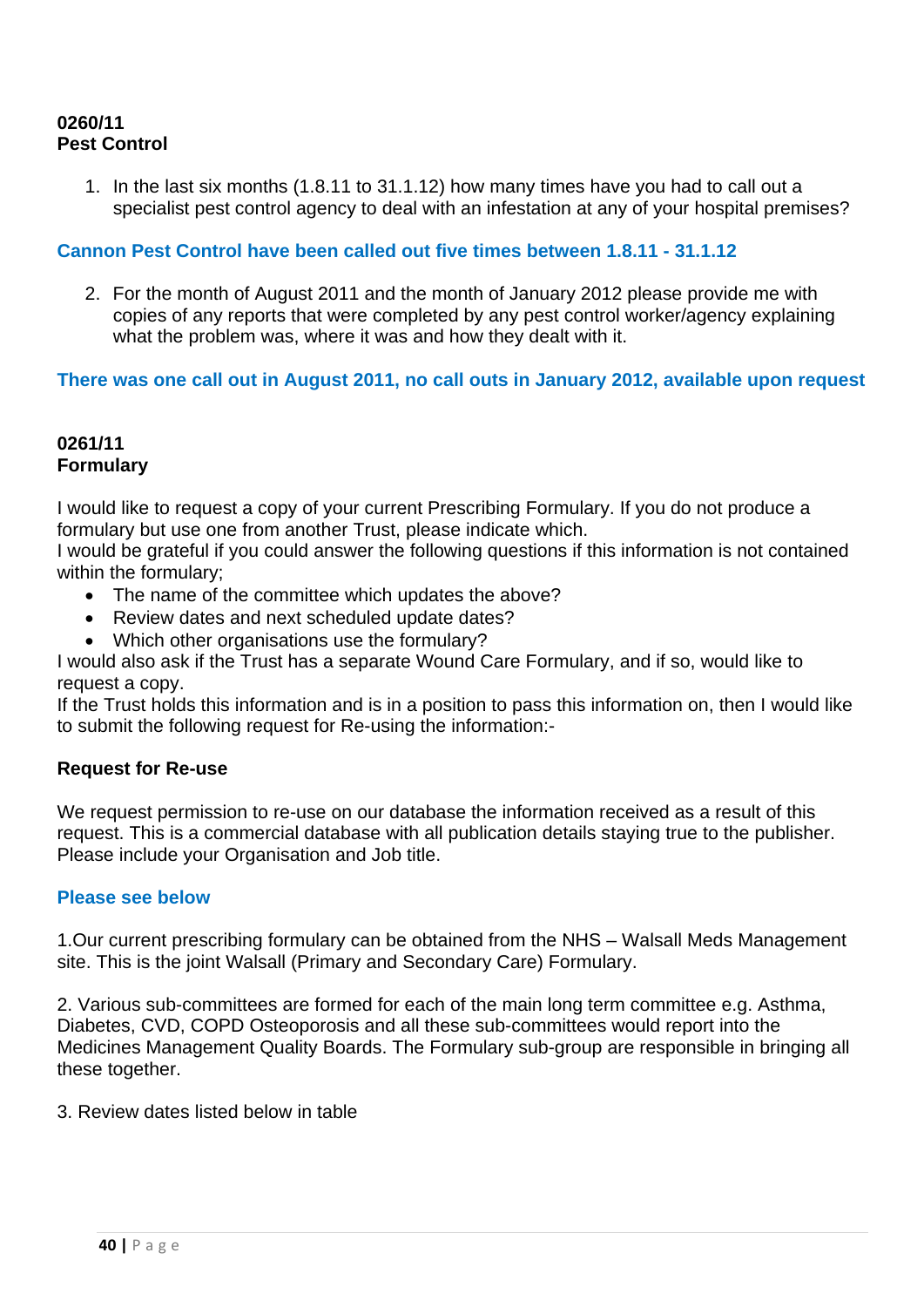| <b>Document</b>                                                                                                 | Date agreed              | <b>Uploaded/status</b>      | <b>Expected</b><br>review date |
|-----------------------------------------------------------------------------------------------------------------|--------------------------|-----------------------------|--------------------------------|
| <b>Acetylcholinesterase inlhibitors-</b><br><b>Donepezil-Galantamine-Rivastigmine-</b><br><b>Memantine ESCA</b> | <b>July 2011</b>         | <b>Live</b>                 | <b>August</b><br>2012          |
| <b>Anaphylaxis in Community</b>                                                                                 | <b>June 2010</b>         | <b>Live</b>                 | <b>Aug 2013</b>                |
| <b>Antibiotic Formulary</b>                                                                                     | <b>June 2010</b>         | <b>Live</b>                 | <b>June 2012</b>               |
| <b>Antiplatelet flow chart for aspirin</b><br><b>intolerance</b>                                                | <b>February</b><br>2012  | <b>Live</b>                 | <b>February 2</b><br>013       |
| <b>Antiplatelet for MI, ACS and Stent</b>                                                                       | <b>February</b><br>2012  | <b>Live</b>                 | <b>February</b><br>2013        |
| <b>Antiplatelet for Stroke TIA and PAD</b>                                                                      | <b>February</b><br>2012  | <b>Live</b>                 | <b>February</b><br>2013        |
| <b>Antipsychotics in Dementia</b><br><b>Guidelines</b>                                                          | <b>February</b><br>2010  | <b>Live</b>                 | <b>February</b><br>2012        |
| <b>Aspirin in Primary Prevention Patient</b><br><b>Leaflet</b>                                                  | <b>February</b><br>2012  | <b>Live</b>                 | <b>February</b><br>2013        |
| <b>Asthma</b>                                                                                                   | <b>April 2011</b>        | <b>Live</b>                 | <b>April 2012</b>              |
| <b>Atrial Fibrillation Guidelines</b>                                                                           | <b>May 2011</b>          | <b>Live</b>                 | <b>May 2013</b>                |
| <b>Azathioprine ESCA</b>                                                                                        | <b>August 2010</b>       | <b>Under review</b>         | <b>August</b><br>2011          |
| <b>CKD Formulary Section</b>                                                                                    | <b>September</b><br>2011 | <b>Live</b>                 | <b>September</b><br>2012       |
| <b>CKD Diabetic Chart</b>                                                                                       | <b>October</b><br>2008   | <b>Live</b>                 | <b>March 2013</b>              |
| <b>CKD Hypertension Chart</b>                                                                                   | <b>March 2009</b>        | <b>Live</b>                 | <b>March 2013</b>              |
| <b>CKD in Patients with and eGFR&lt;60</b>                                                                      | <b>October</b><br>2008   | <b>Live</b>                 | <b>March 2013</b>              |
| <b>Coeliac Disease Guidelines</b>                                                                               | <b>October</b><br>2010   | <b>Live-under</b><br>review | <b>October</b><br>2011         |
| <b>Commercial Sponsoship and Joint</b><br><b>Working with the Pharmaceutical</b><br><b>Industry</b>             | <b>September</b><br>2009 | <b>Live</b>                 | <b>September</b><br>2012       |
| <b>Constipation</b>                                                                                             | <b>June 2011</b>         | <b>Live</b>                 | <b>June 2012</b>               |
| <b>Constipation in Children</b>                                                                                 | <b>November</b><br>2011  | <b>Live</b>                 | <b>November</b><br>2012        |
| <b>COPD Formulary Section</b>                                                                                   | <b>September</b><br>2011 | <b>Live</b>                 | <b>September</b><br>2012       |
| <b>Depression Formulary</b>                                                                                     | <b>December</b><br>2011  | <b>Live</b>                 | <b>December</b><br>2012        |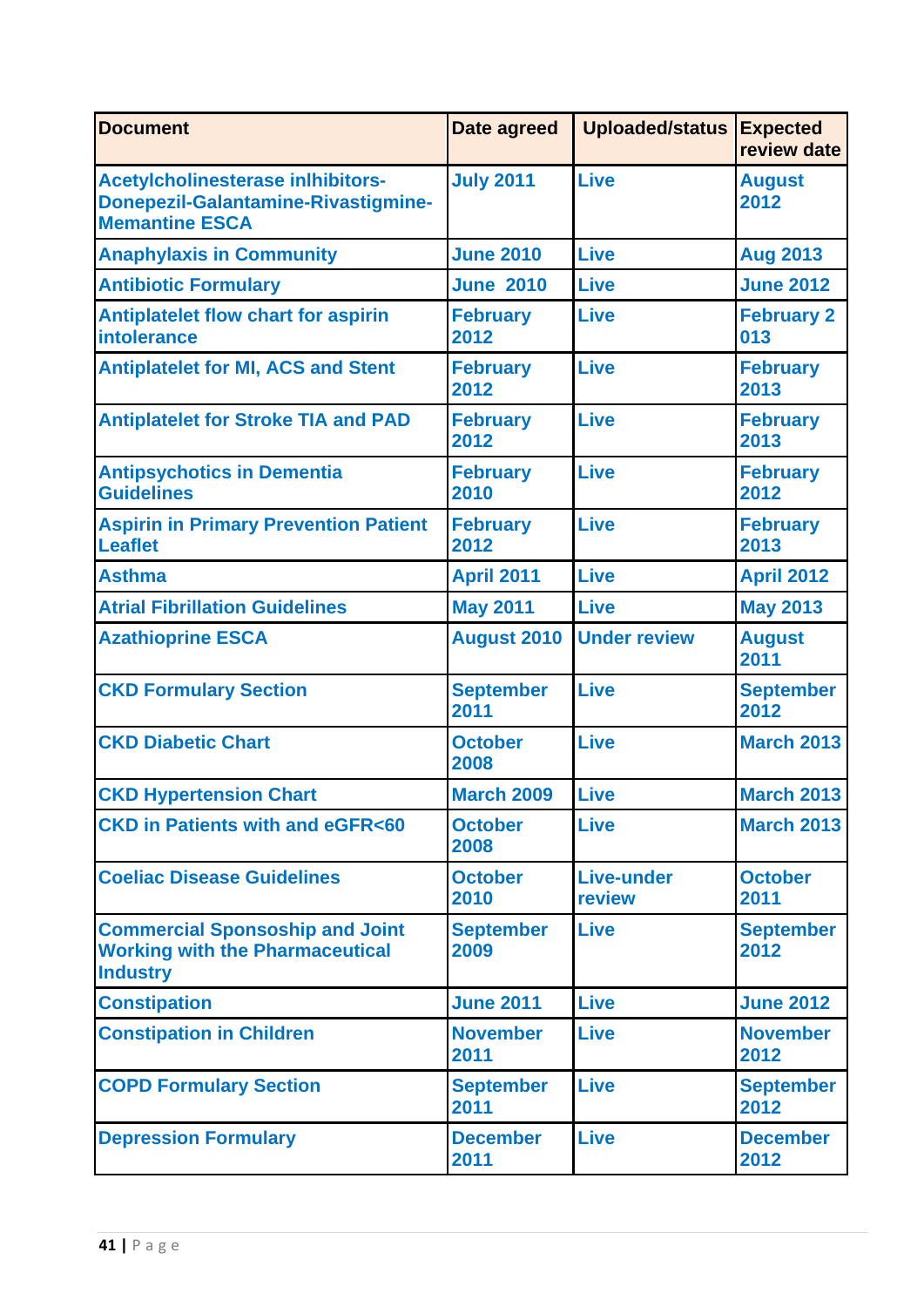| <b>Document</b>                                                                  | Date agreed              | <b>Uploaded/status</b>              | <b>Expected</b><br>review date |
|----------------------------------------------------------------------------------|--------------------------|-------------------------------------|--------------------------------|
| <b>Dermatology</b>                                                               | <b>October</b><br>2010   | <b>Live</b>                         | <b>October</b><br>2011         |
| <b>Diabetes Formulary Section</b>                                                | <b>December</b><br>2011  | <b>Live</b>                         | <b>December</b><br>2012        |
| <b>Diabetes Guidelines</b>                                                       | <b>December</b><br>2010  | <b>Updating</b>                     | <b>December</b><br>2011        |
| <b>Dronedarone ESCA</b>                                                          | <b>December</b><br>2011  | <b>Live</b>                         | <b>December</b><br>2012        |
| <b>Dyspepsia Formulary Section</b>                                               | <b>September</b><br>2011 | Live                                | <b>November</b><br>2012        |
| <b>ED formulary section</b>                                                      | <b>January</b><br>2012   | <b>Live</b>                         | <b>January</b><br>2013         |
| <b>Epilepsy Formulary Section</b>                                                | <b>April 2010</b>        | <b>Live-awaiting</b><br><b>NICE</b> | <b>October</b><br>2011         |
| <b>Growth Hormone in Children Practice</b><br><b>Guideline</b>                   | <b>April 2011</b>        | <b>Live</b>                         | <b>April 2013</b>              |
| <b>Heart Failure Guidelines</b>                                                  | <b>July 2011</b>         | Live                                | <b>July 2013</b>               |
| <b>Hydroxychloroquine ESCA</b>                                                   | <b>August 2010</b>       | <b>Under review</b>                 | <b>August</b><br>2011          |
| <b>Hypertension Formulary Section and</b><br>associated charts                   | <b>October</b><br>2011   | <b>Live</b>                         | <b>November</b><br>2012        |
| <b>Irritable Bowel Syndrome</b>                                                  | <b>December</b><br>2010  | <b>Live</b>                         | <b>December</b><br>2011        |
| <b>Leflunomide ESCA</b>                                                          |                          | <b>August 2010 Under review</b>     | <b>August</b><br>2011          |
| <b>Leg Ulcer Management Guidelines and March 2008</b><br><b>Paperwork</b>        |                          | <b>Live</b>                         | <b>March 2012</b>              |
| <b>Lipid lowering drugs</b>                                                      | <b>November</b><br>2011  | <b>Live</b>                         | <b>November</b><br>2012        |
| <b>Malnutrition in Adults Guidelines and</b><br><b>Sip Feeds in Priamry Care</b> | <b>July 2011</b>         | <b>Live</b>                         | <b>July 2013</b>               |
| <b>Medicines Management Strategy</b>                                             | <b>September</b><br>2008 | <b>Live</b>                         | <b>September</b><br>2011       |
| <b>Melatonin ESCA</b>                                                            | <b>December</b><br>2010  | <b>Live</b>                         | <b>December</b><br>2012        |
| <b>Methotrexate ESCA IBD</b>                                                     | <b>August 10</b>         | <b>Under review</b>                 | <b>August</b><br>2011          |
| <b>Methotrexate ESCA RA</b>                                                      | <b>August 10</b>         | <b>Under review</b>                 | <b>August</b>                  |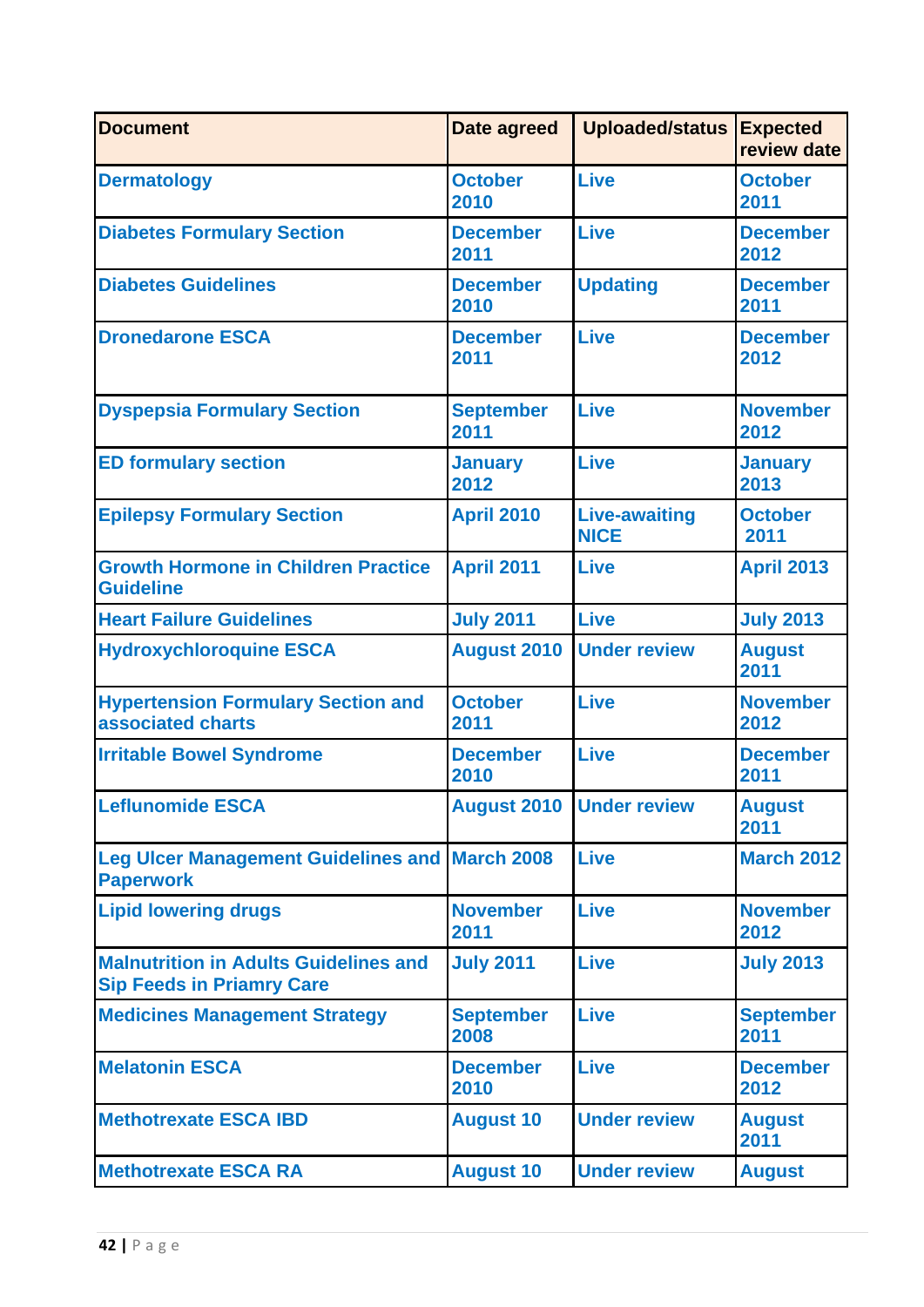| <b>Document</b>                                                                                     | <b>Date agreed</b>       | <b>Uploaded/status</b>              | <b>Expected</b><br>review date |
|-----------------------------------------------------------------------------------------------------|--------------------------|-------------------------------------|--------------------------------|
|                                                                                                     |                          |                                     | 2011                           |
| <b>Methyphenidate ESCA</b>                                                                          | <b>January</b><br>2011   | Live                                | <b>January</b><br>2013         |
| <b>Mixing Drugs in Syringe NMP</b>                                                                  | <b>November</b><br>2008  | <b>Current</b>                      | <b>As</b><br>necessary         |
| <b>Mouthcare in Palliative Care</b>                                                                 | <b>March 2011</b>        | <b>Live</b>                         | <b>March 2012</b>              |
| <b>Neuropathic pain and associated</b><br>documents                                                 | <b>November</b><br>2010  | <b>Live</b>                         | <b>November</b><br>2012        |
| <b>Non-Medical Prescribing Opeartional</b><br><b>Policy</b>                                         | <b>May 2010</b>          | <b>Live</b>                         | <b>May 2012</b>                |
| Non-neuropathic pain                                                                                | <b>November</b><br>2010  | <b>Live</b>                         | <b>November</b><br>2012        |
| <b>Obesity Formulary Section</b>                                                                    | <b>May 2011</b>          | <b>Live</b>                         | <b>April 2012</b>              |
| <b>Osteoarthritis Formulary</b>                                                                     | <b>September</b><br>2011 | <b>Live</b>                         | <b>September</b><br>2012       |
| <b>Osteoporosis Sections</b>                                                                        | <b>February</b><br>2011  | <b>Live</b>                         | <b>February</b><br>2012        |
| <b>Parkinson's Disease</b>                                                                          | <b>April 2011</b>        | <b>Live</b>                         | <b>April 2012</b>              |
| <b>Penicilliamine ESCA</b>                                                                          | <b>August 2011</b>       | <b>Under review</b>                 | <b>August</b><br>2011          |
| <b>Peripheral Arterial Disease algorithm</b>                                                        | <b>July 2011</b>         | <b>Live</b>                         | <b>July 2012</b>               |
| <b>Primary Prevention of CVD</b>                                                                    | <b>September</b><br>2011 | <b>Live</b>                         | <b>September</b><br>2012       |
| <b>Repeat Prescribing, Medication</b><br><b>Review and Medicines Reconcilation</b><br><b>Policy</b> | <b>May 2010</b>          | <b>Live</b>                         | <b>May 2012</b>                |
| <b>Safe and Secure Handling of</b><br><b>Medicines policy</b>                                       | <b>July 2010</b>         | <b>Live</b>                         |                                |
| <b>Secondary prevention of CVD</b>                                                                  | <b>September</b><br>2011 | <b>Live</b>                         |                                |
| <b>Smoking Cessation</b>                                                                            | <b>April 2011</b>        | <b>Live</b>                         | <b>November</b><br>2012        |
| <b>Sodium Aurthiomalate ESCA</b>                                                                    | <b>August 2010</b>       | <b>Under review</b>                 | <b>August</b><br>2011          |
| <b>SOP for Management of CDs</b>                                                                    | <b>August</b><br>2011    | <b>Live</b>                         | <b>September</b><br>2013       |
| <b>Statin Flow</b><br><b>Charts</b>                                                                 | <b>June 2010</b>         | <b>Live-awaiting</b><br><b>NICE</b> | <b>June 2011</b>               |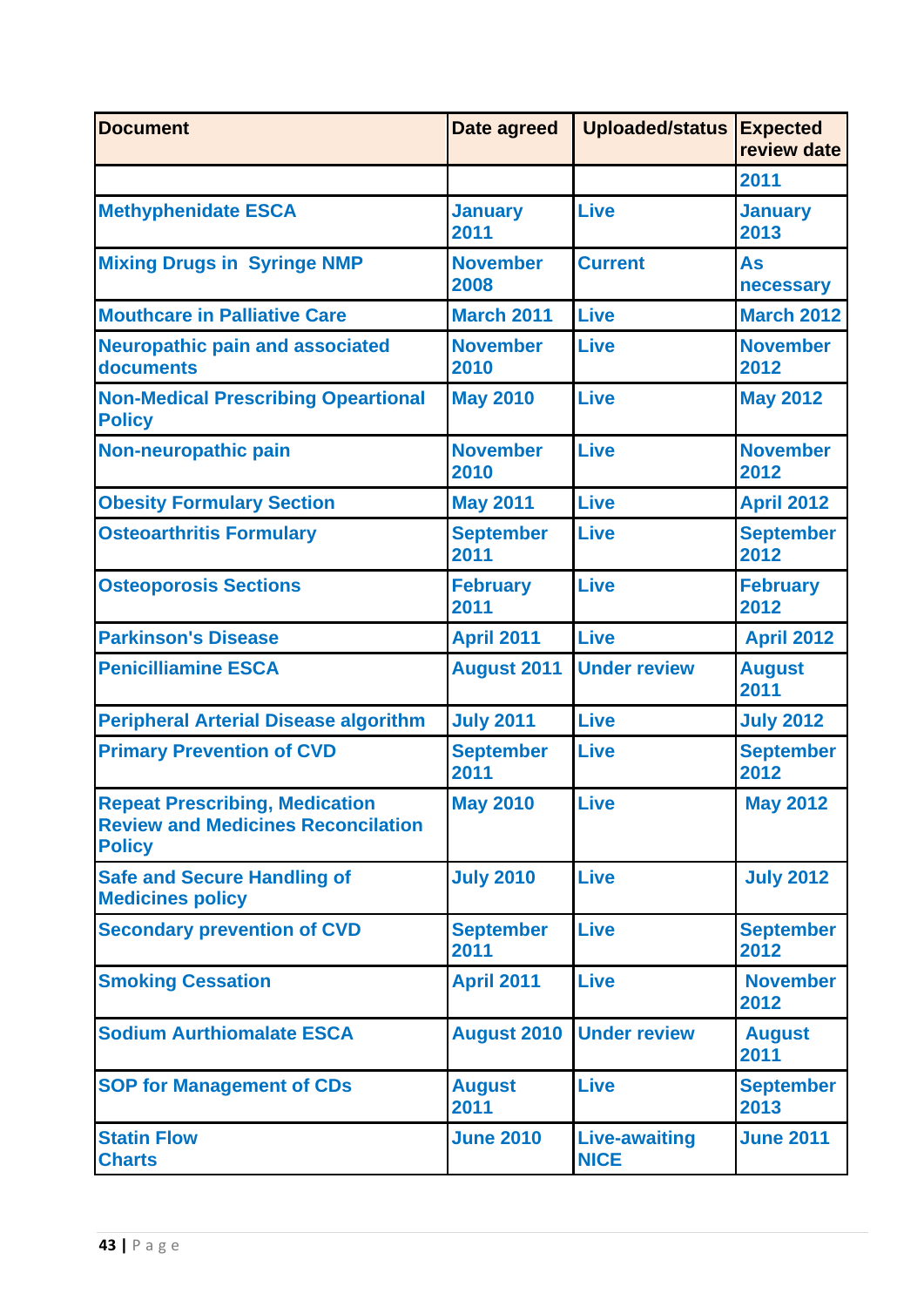| <b>Document</b>                                       | Date agreed              | <b>Uploaded/status</b>          | <b>Expected</b><br>review date |
|-------------------------------------------------------|--------------------------|---------------------------------|--------------------------------|
| <b>Stroke Formulary</b><br><b>Section</b>             | <b>April 2011</b>        | <b>Live</b>                     | <b>April 2012</b>              |
| <b>Sulfasalazine ESCA RA</b>                          |                          | <b>August 2010 Under review</b> | <b>August</b><br>2011          |
| <b>Travel Vaccine and Travel Health</b>               | <b>March 2011</b>        | <b>Live</b>                     | <b>March 2012</b>              |
| <b>Urinary Continence</b>                             | <b>April 2011</b>        | <b>Live</b>                     | <b>April 2012</b>              |
| Vancomycin protocol -oral use of<br>injection         | <b>April 2011</b>        | <b>Live</b>                     | <b>April 2013</b>              |
| <b>Vitamin D deficiency in</b><br><b>Adults</b>       | <b>February</b><br>2011  | <b>Live</b>                     | <b>February</b><br>2013        |
| <b>Wound Formulary and Poster and</b><br><b>Guide</b> | <b>September</b><br>2009 | under<br>review                 |                                |

4. NHS Walsall -PCT use this Formulary as this is a joint Formulary as mentioned above.

5. Wound care listed above and under review at moment.

# **0263/11 Compromise Agreements**

1. How many staff have left under a compromise agreement from April 2009 onwards?

# **24 staff**

2. Where possible please provide a breakdown of which financial year the staff members left in?

# **2009/10 = 0; 2010/11 = 5; 2011/12 = 19**

3. How many of these were subject to a confidentiality clause as part of that agreement?

# **A Confidentiality clause is built into the MARS scheme**

4. How many staff who left under a compromise agreement had a clinical background?

# **1 Allied Health Professional; 1 Healthcare Scientist + 2 Clinical Support Workers**

5. How many staff who left under a compromise agreement were on the Nursing and Midwifery Council register?

**1**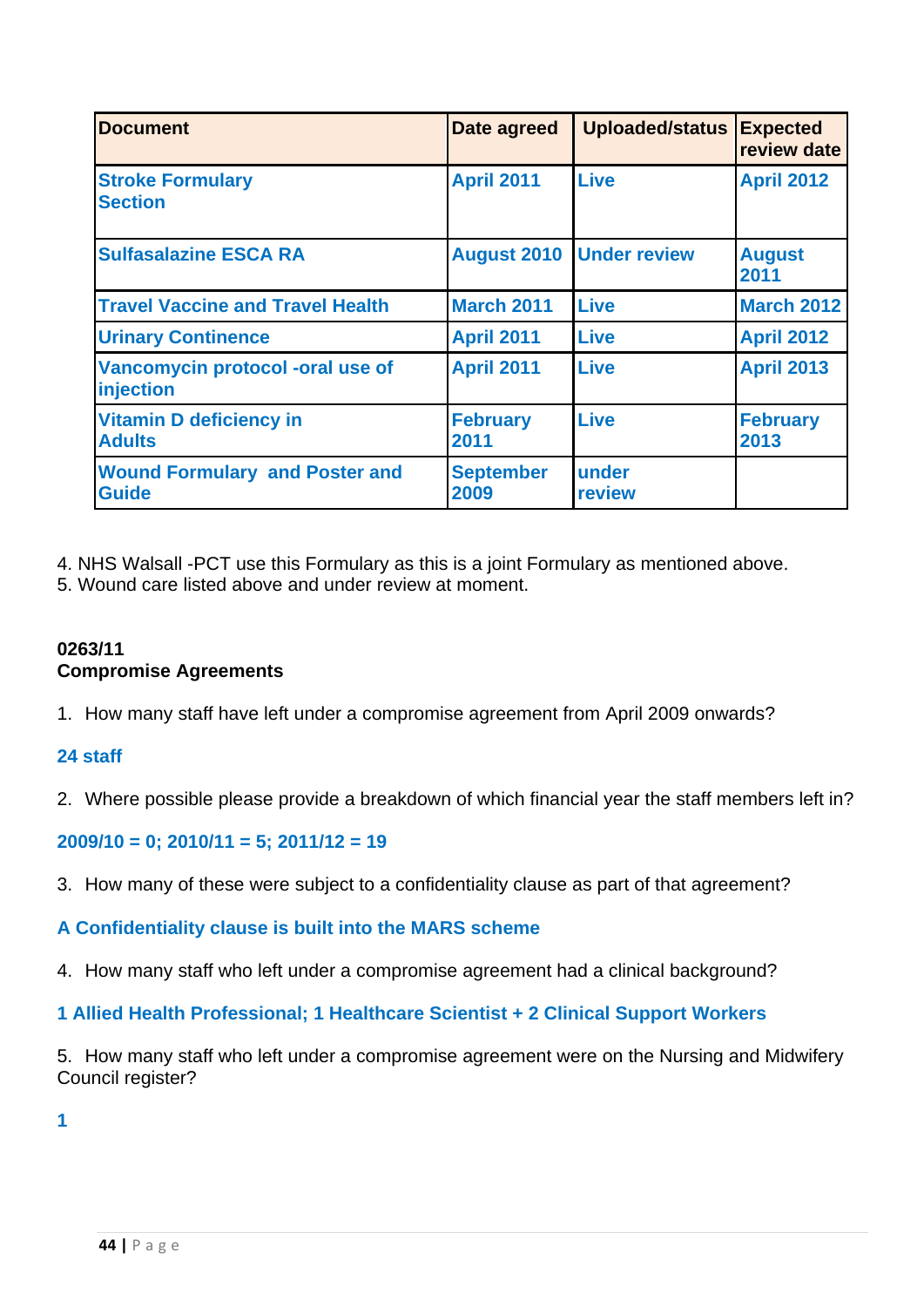6. How many staff who left under a compromise agreement made a protected disclosure under the Public Interest Disclosure Act 1998?

**Nil** 

7. How much money did the organisation pay out as a result of compromise agreements?

## **£375,801.21 to 24 individuals**

## **0264/11 Vascular Surgery**

1. Currently how many vascular surgeons are working at your Trust, please include wte for consultants and numbers of junior doctors?

**There are 3 wte vascular surgeons attached to Walsall Healthcare NHS Trust. There are no specific juniors assigned to vascular surgeons, as we share the juniors over the general surgical department.** 

2. What on call rota do the vascular surgical consultants cover currently?

**We have a Black Country Vascular Network. Currently there are 11 surgeons taking part in the vascular on call. This may change when the vascular Hub is implemented.** 

3. What catchment area do they cover?

**The Black Country vascular surgeons cover the whole of the Black Country, which includes Walsall, Wolverhampton and Dudley.** 

4. Is a review planned or has one been performed regarding vascular surgery reconfiguration in your area, please provide dates of review?

**Vascular service is going to be centralised and the hub has been awarded to Russell's Hall Hospital. Reconfiguration of vascular services is well under way.** 

5. If a review has occurred what was the outcome?

**Centralisation of all arterial surgery on one side, although the hub has been awarded to Dudley, implementation date is not clear at present.** 

6. Will there be centralisation of services in your area?

#### **Yes**

7. If there is centralisation, which will be the hub hospital, how many consultant vascular surgeons will be employed (wte), what rota will be employed and what catchment area will be covered?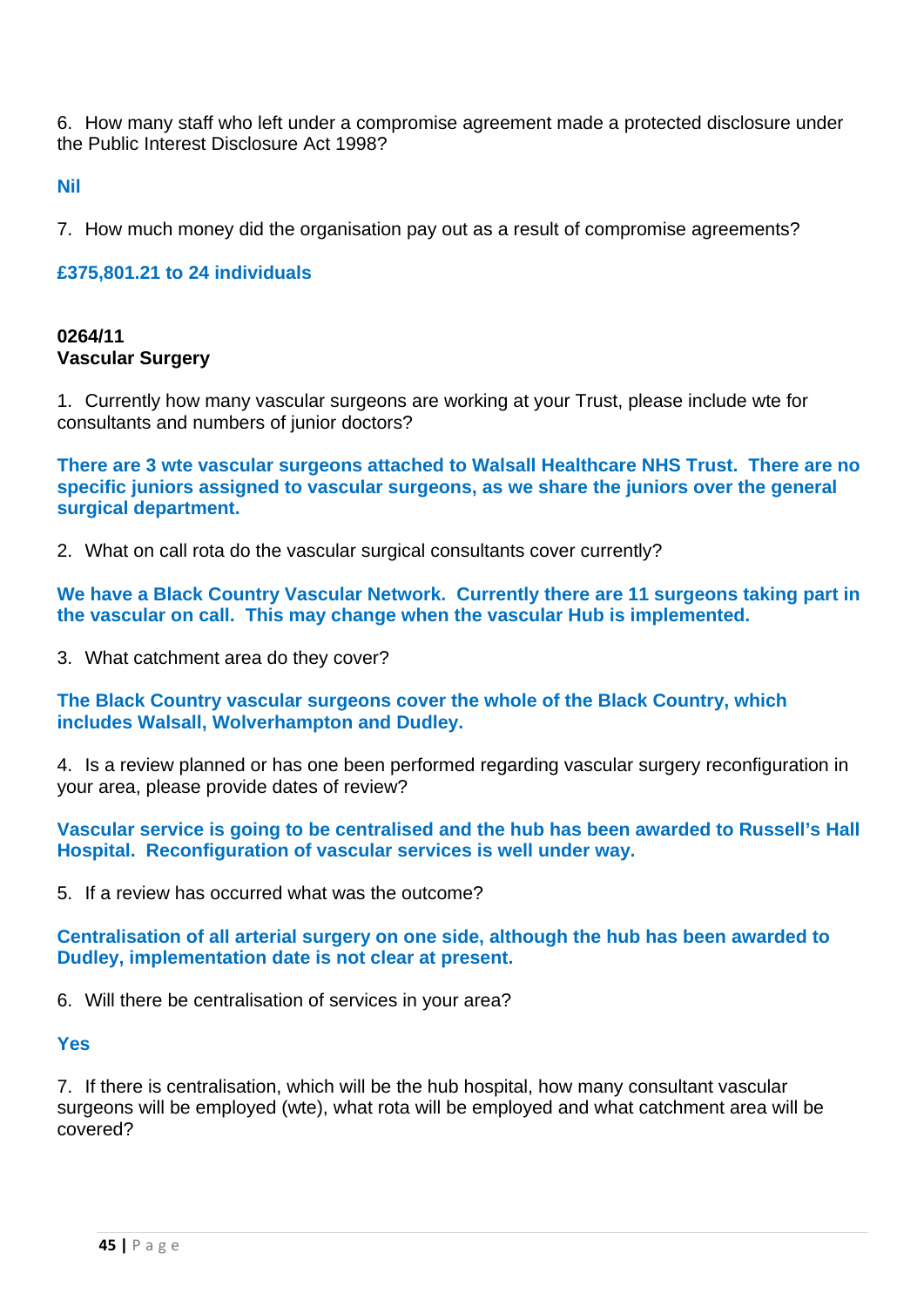**The hub has been offered to Russell's Hall Hospital, Dudley and the number of vascular consultant's surgeons is under discussion at present. Catchment area will be Walsall, Wolverhampton and Dudley.** 

## **0265/11 Information Legislation**

1.

 a) The current supplier, or suppliers of your trust's accounting and finance IT system or systems.

b) For each such system, the contract value, start and end dates if available.

#### **Please see below**

2.

 a) The current supplier, or suppliers of your trust's human resources and payroll IT system or systems.

#### **McKesson supply the trust's human resources and payroll IT system or systems.**

b) For each such system, the contract value, start and end dates if available.

**This is a contract between McKesson and the NHS – as such there is currently no cost to the Trust with this arrangement. There are individual costs for various connections to 3rd party systems, but not for the core system, at present.** 

3.

- a) The current supplier, or suppliers of your trust's procurement IT system or systems.
- b) For each such system, the contract value, start and end dates if available.

## **For finance and procurement systems we are contracted until 30/9/16 with Capita IB Solutions, current contract value £52,000 per year**

## **0266/11 Salaries for Staff**

Please provide details of salaries paid and of performance-related bonuses and recruitment and retention payments paid to members of the Walsall Healthcare NHS Trust executive team (or of the two former organizations which combined to become Walsall Healthcare NHS Trust), relating to the last 3 financial years and an estimate of the performance-related bonuses to be paid at the end of the financial year 2011/12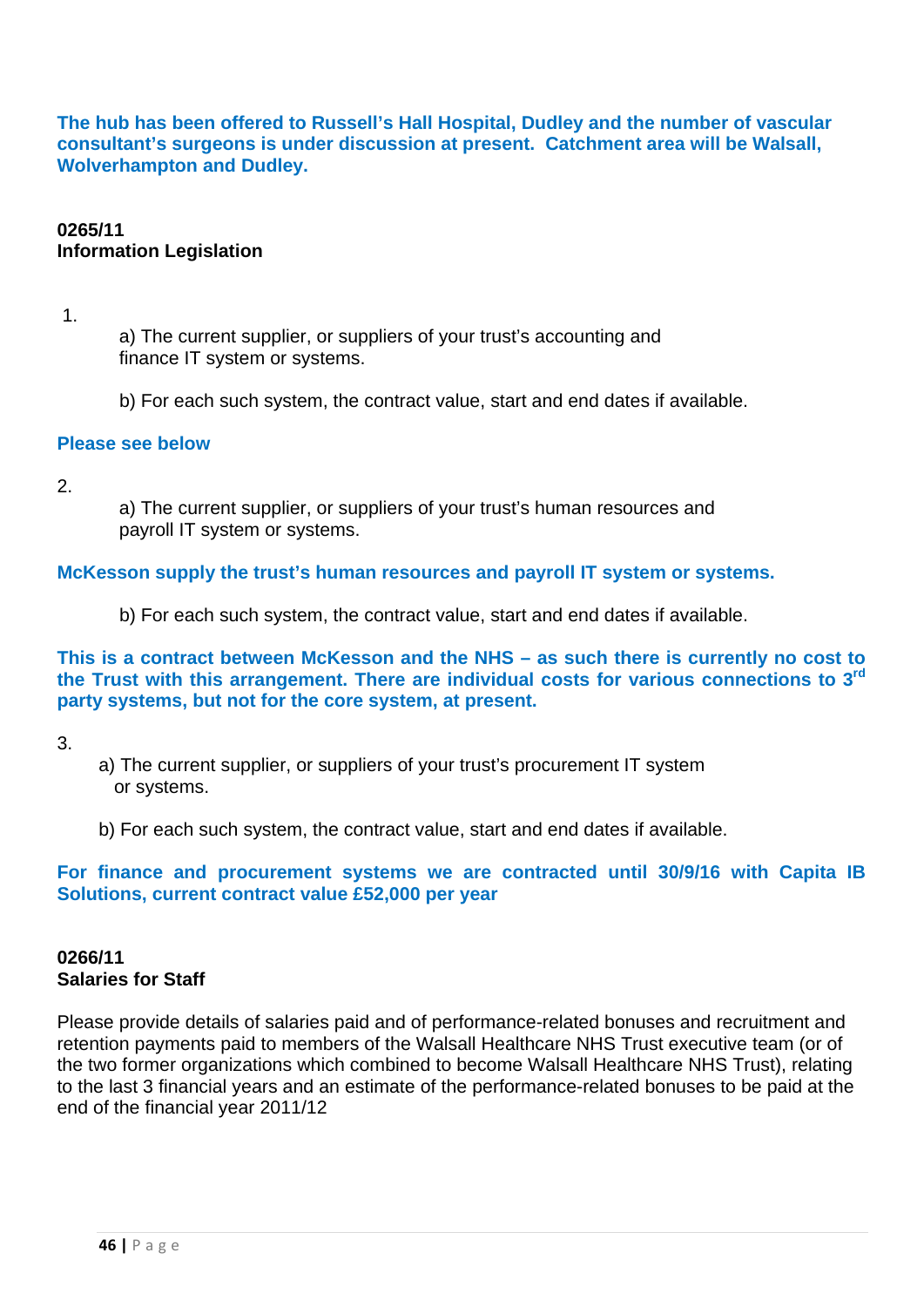**Information relating to the salaries of the whole board of the former Walsall Hospitals NHS Trust are contained in the Annual Reports and Accounts which are available on the intranet for the years 2010/11, 2009/10 and 2008/09** 

**Performance related pay was not awarded to any of the Executive Team members of the former Walsall Hospitals NHS Trust in 2010/11 nor will it be awarded to any member of the exec team at Walsall Healthcare NHS Trust at the end of 2011/12. The salary payments contained in the 2009/10 and 2008/09 annual report and accounts contain any performance related pay in the total shown.** 

**With regard to Walsall Community Health, this request should be directed to NHS Walsall Primary Care NHS Trust for pre April 2011 enquiries.** 

## **0267/11 Deceased patients without next of kin**

My request is for information regarding persons who have died with no known next of kin and/or any referred for public / welfare funerals since 1/11/11 to the present day.

Also to include any 'pending' cases that may shortly pass to the Treasury Solicitor and any cases where the Deceased died before 1/11/11, but were not included in your last response to me for whatever reason.

Therefore, I would appreciate it if you could send me:

the Deceased's date of death

1. the Deceased's surname

2. the date the matter was passed (or simply if you believe the case will be passed) to the Treasury Solicitor (or Duchy of Lancaster or Cornwall or Q&LTR in Scotland)

3. the area of the Deceased's last known home address at death expressed as a postcode area

**The Trust is not aware of any claims for patients that have died intestate prior to the 1st January 2011 to the present date that will be passed or is waiting to be passed to the Treasury Solicitor.** 

## **0268/11 Treatment of foreign nationals**

How many foreign nationals have been declined treatment after referral from their GP because they have been deemed ineligible for secondary care for the NHS in 2009/10, 2010/11 and 2011/12 so far? \*For the 2011/12 data please specify the period covered.

## **This Information not held**

Please provide details of the treatments foreign nationals were refused on the basis of them being deemed ineligible for secondary care after being referred by GPs NHS in 2009/10, 2010/11 and 2011/12 so far?

## **This Information not held**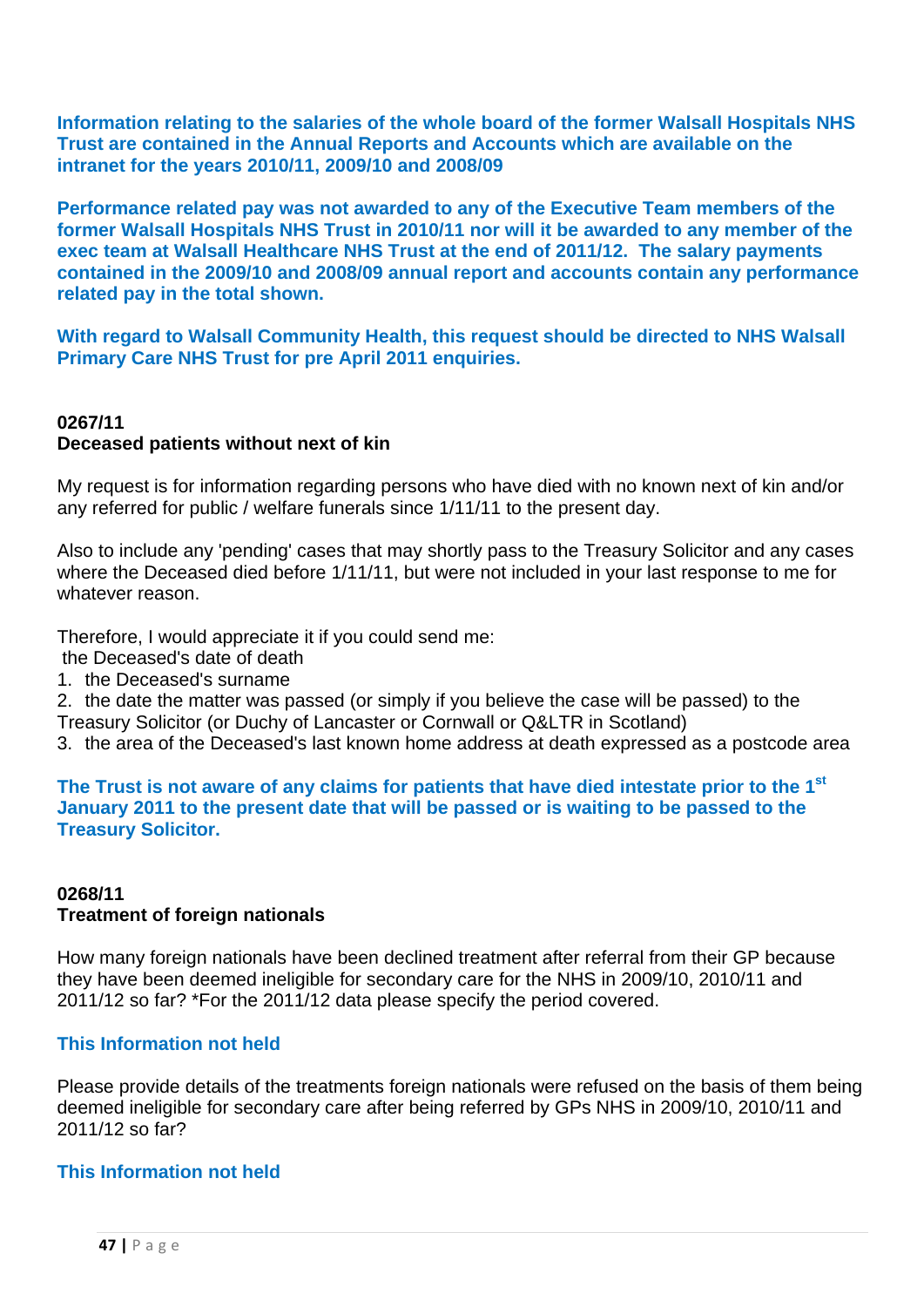How many foreign nationals have been treated at your hospitals after being referred by GPs in 2009/10, 2010/11 and 2011/12 so far? What organisation(s) reimburse you for this care (i.e. PCTs, GP practices)?

## **This Information not held**

What is the value of secondary care given to foreign nationals in 2009/10, 2010/11 and 2011/12 (so far)? How much have you been reimbursed for this care to date, and how much remains outstanding?

**The value of secondary care given to foreign nationals is £10,473.94 (2009/10), £3,982 (2010/11) and £12,635.81 (2011/12).** 

**The amount reimbursed for this care to date is £7,639.94, and £19,451.81 remains outstanding.** 

## **0269/11 Patient Discharges**

Please provide the most up-to-date information you hold about the number of patient discharges which take place between 11pm-6am. Please provide these both in absolute numbers and as a percentage of total discharges. Please also provide the same information for the previous five years.

| Year        | <b>Total Number of</b><br>discharges between<br>11pm-6am | <b>Total number of discharges between</b><br>11pm-6am as a % of total<br>discharges |
|-------------|----------------------------------------------------------|-------------------------------------------------------------------------------------|
| 2011 - 2012 | 1397                                                     | 2.92%                                                                               |
| 2010 - 2011 | 1953                                                     | 3.40%                                                                               |
| 2009 - 2010 | 1497                                                     | 2.67%                                                                               |
| 2008 - 2009 | 2546                                                     | 3.98%                                                                               |
| 2007 - 2008 | 2241                                                     | 3.53%                                                                               |

## **0270/11 Treatment of Eye Conditions**

On Age Related Macular Degeneration (AMD)

• Your policy on the treatment of wet AMD. In particular, the use of Avastin (bevacizumab) and Lucentis (ranibizumab) for this condition.

• Minutes and papers relating to any board meetings where this policy was discussed / approved.

• The information you give to patients to explain your policy on treating wAMD, in particular the treatment options including Avastin and Lucentis.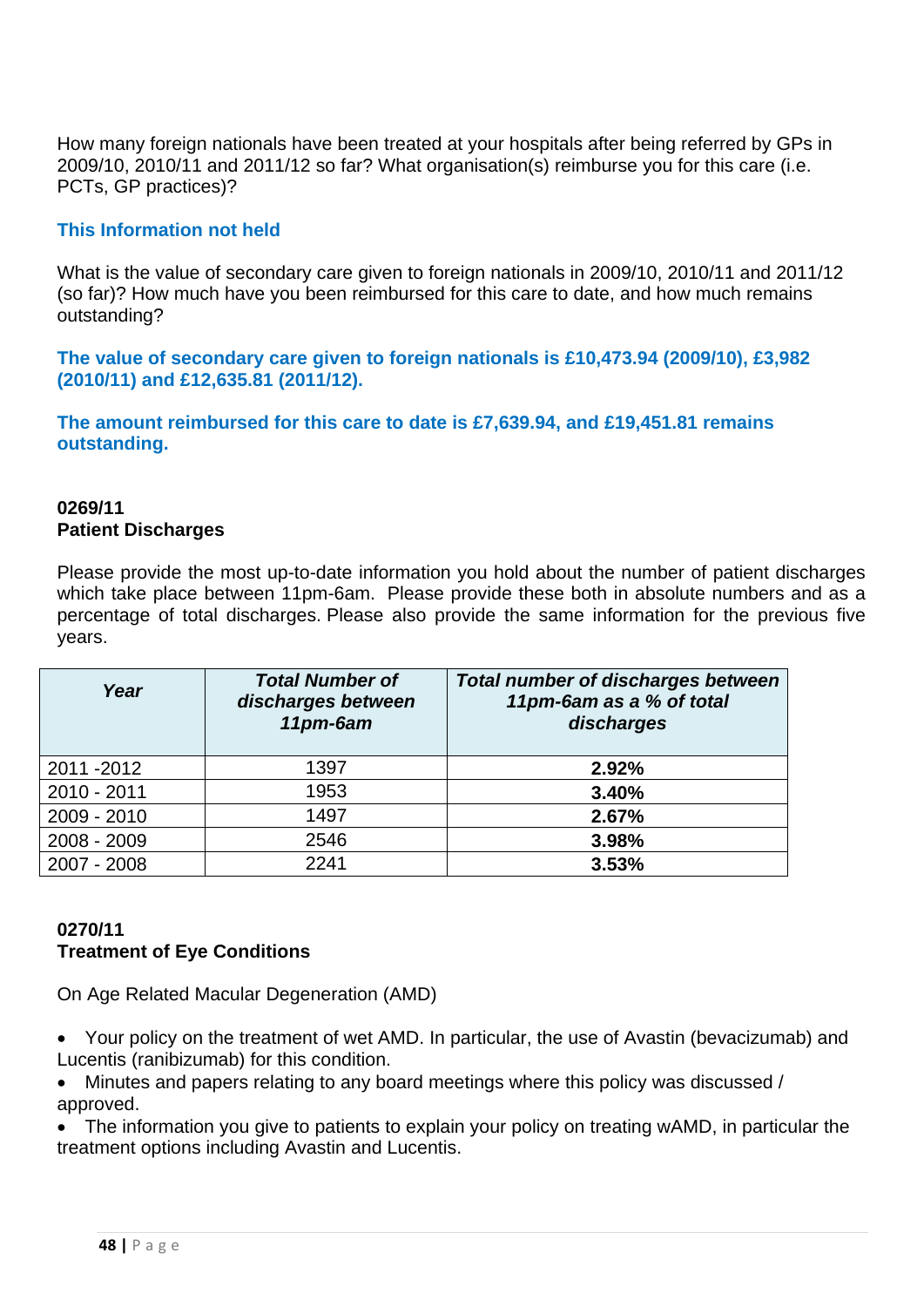#### **We do not provide AMD treatment service at this hospital (Walsall Manor). All patients are referred to Wolverhampton Eye Infirmary, New Cross Hospital**

On cataract:

- Your current policy on cataract surgery. In particular the criteria used to decide:
- when a patient is eligible for surgery
- whether the patient can have surgery in both eyes if they have a cataract in both

## **These are the guidelines that we all follow:**

**The decision to list a patient for cataract surgery is made after taking into account various factors such as:** 

- **Patient's visual symptoms (overall quality of vision and not Snellen acuity alone)**
- **Degree of cataract**
- **Co-morbidities such as diabetic retinopathy, macular degeneration, glaucoma etc**
- **Patient's willingness to go ahead with the surgical procedure**

**If a patient has bilateral cataract and each eye fulfils the eligibility criteria as mentioned above then surgery is offered for both eyes (one eye at a time)** 

On glaucoma:

• What proportion of your glaucoma follow-up appointments are delayed or cancelled? **We are in the process of updating our system to capture this information for all glaucoma patients.** 

## **0271/11 Strategy**

Please can you email me a copy of the Trust's:

## • IM&T/ICT Strategy

**The Trusts IMT strategy is currently being reviewed however, if you require one at a later date please let me know.** 

• Estates Strategy

**Available upon request** 

## **0272/11 Treatment for FGM**

1. How many women sought hospital treatment for female genital mutilation at Walsall Healthcare NHS Trust in each year since 2006; and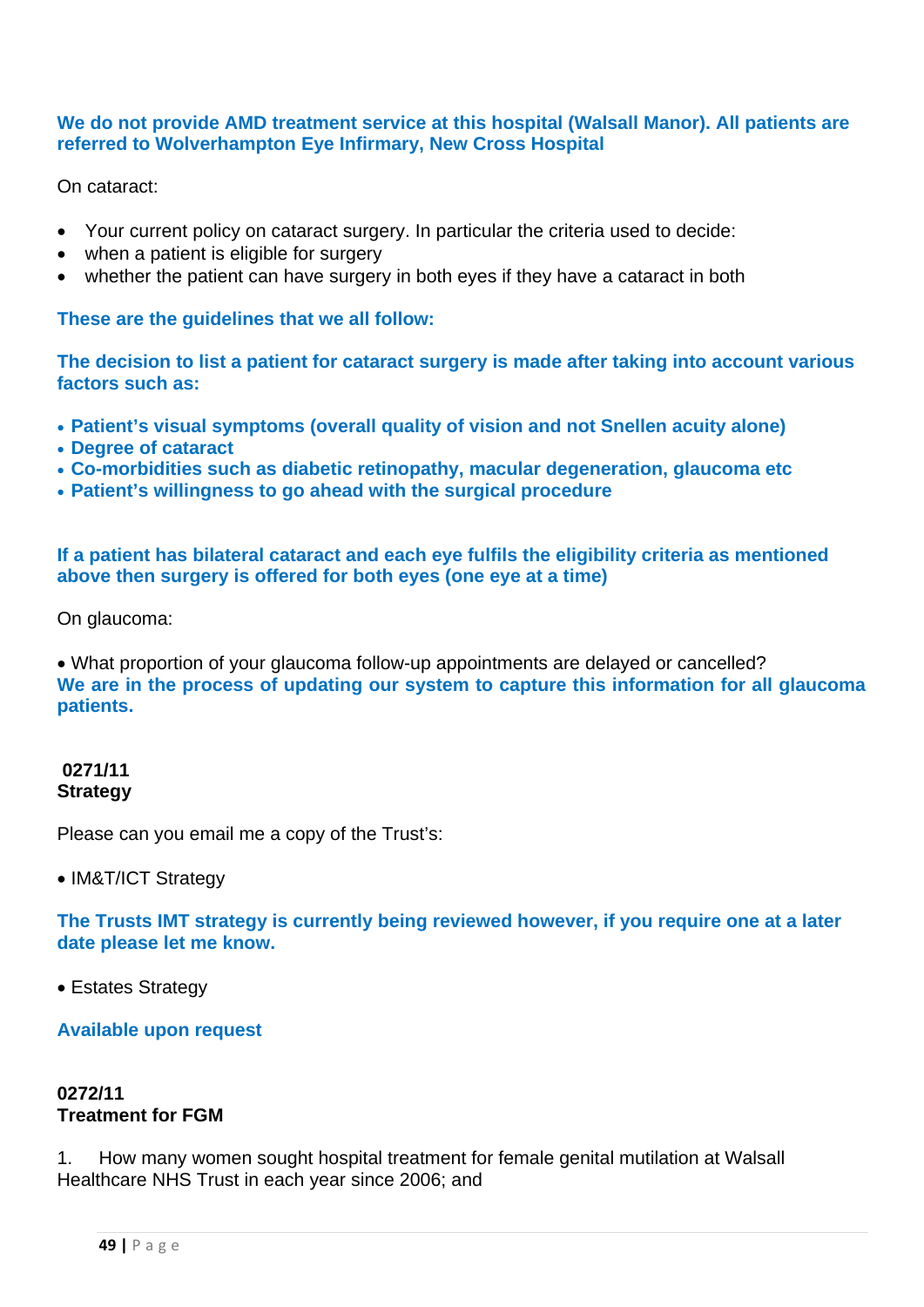#### **None**

2. How many of these women were admitted and/or underwent surgery

#### **N/A**

## **0273/11 Speech & Language Therapy Waiting Times**

Up to and including 28th February 2012, please provide me with the following information re: paediatric speech and language therapy (SLT) waiting times:

[2 sections A+B with 6 questions in each section]

 A. Between referral to your SLT service, and the completion of an assessment by a member of the SLT team, please provide details of:

1. The overall number of children (under 18 years old) currently waiting to be assessed;

2. The total number of children (under 18) who have been waiting between 0-9 weeks;

3. The total number of children (under 18) who have been waiting between 10-18 weeks;

4. The total number of children (under 18) who have been waiting between 19-36 weeks;

5. The total number of children (under 18) who have been waiting over 36 weeks;

6. The total number of children (under 18), if any, who are waiting for assessment but are not included in categories A2-A5 for any reason

## **Please see below**

B. Between an assessment being completed, and the first SLT session taking place (in cases where SLT has been assessed as necessary for a child), please provide details of:

1. The overall number of children (under 18 years old) currently waiting to begin therapy following assessment;

2. The total number of children (under 18) who have been waiting between 0-9 weeks;

3. The total number of children (under 18) who have been waiting between 10-18 weeks;

4. The total number of children (under 18) who have been waiting between 19-36 weeks;

5. The total number of children (under 18) who have been waiting over 36 weeks

6. The total number of children (under 18), if any, who are waiting for SLT sessions to begin but are not included in categories B2-B5 for any reason

#### **Please see below**

 Please consult records as far back in time as necessary so as to include all children currently on SLT waiting lists.

## **Please see below**

## **Waiting Times for Speech and Language Therapy (29/2/12)**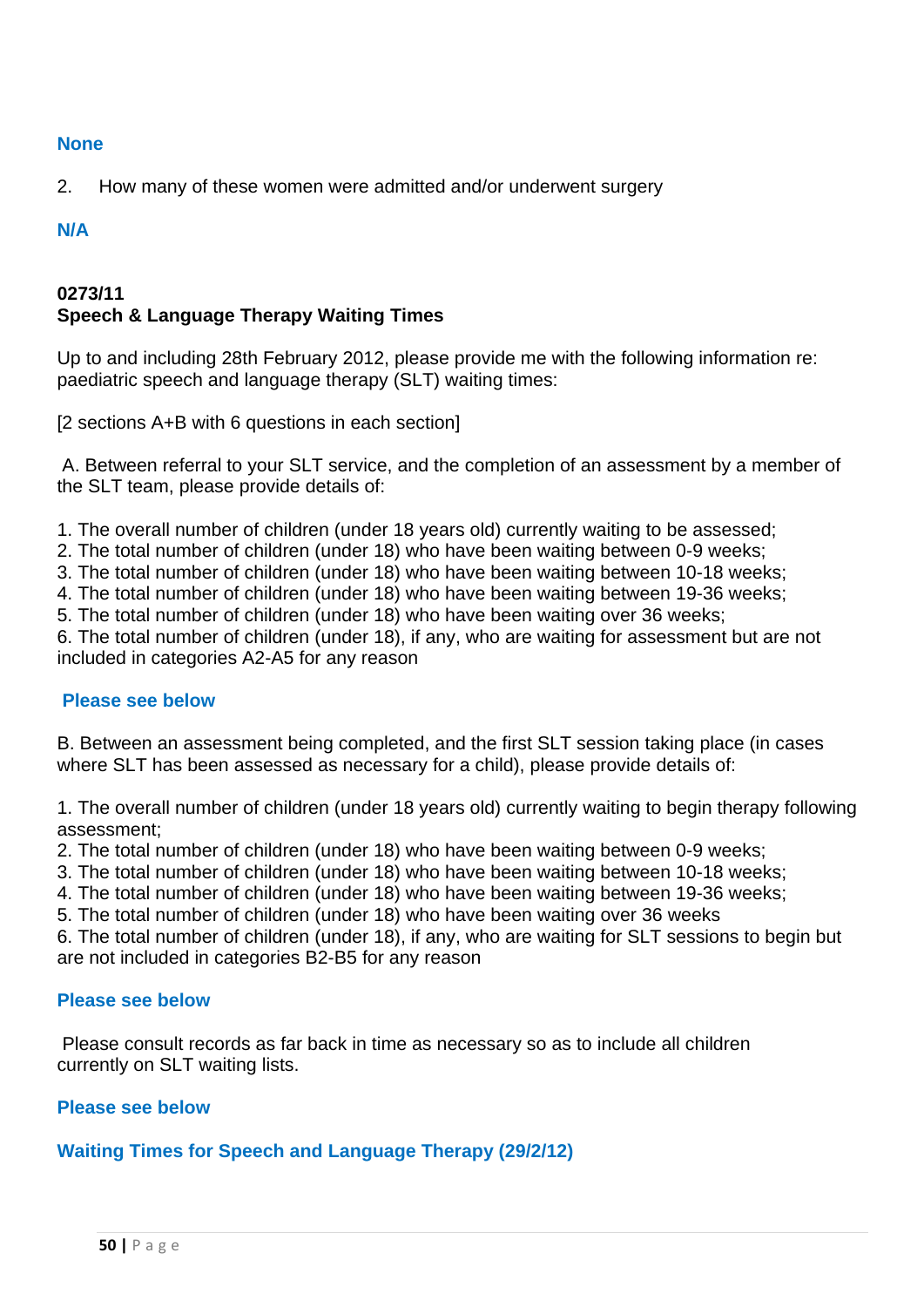|   |                                     | <b>Total</b> | $0 - 9$<br>weeks | $10 - 18$                              | 19-36 | $36+$ |
|---|-------------------------------------|--------------|------------------|----------------------------------------|-------|-------|
| A | <b>Initial</b><br><b>Assessment</b> | 357          | 30               | $327*$<br>* Maximum wait -<br>12 weeks |       |       |
| B | <b>Treatment</b>                    | 93           | 42               | 28                                     | 19    |       |

## **0274/11 Community DSN Team**

Please could you send me a list of your community DSN team and which practices they individually cover.

## **Available upon request**

## **0275/11 Prescribing Rebate Schemes**

We are carrying out a survey of NHS organisations across England to see if the use of prescribing rebate schemes is becoming more common. We would be very grateful if you could help by answering the questions below.

1) Is the Trust using any of the following schemes as a way of saving money / improving access to specific pharmaceutical products?

- ‐ Prescribing Rebate Scheme
- Patient Access Scheme Rebate
- ‐ Locally Agreed Procurement Arrangements

**Patient Access Schemes are listed on the NICE website (see link below). We would access these as required** 

**http://www.nice.org.uk/aboutnice/howwework/paslu/ListOfPatientAccessSchemesApprove dAsPartOfANICEAppraisal.jsp** 

2) If Yes to any of the above, then which drugs / therapeutic areas are involved?

**Prescribing Rebate Schemes are used in primary care.** 

3) If Yes to any of the above, then is this a current scheme (2011/12) or scheme planned for 2012/13?

**In terms of locally agreed arrangements, we being a small to medium size DGH pursue an approach of collaborative procurement and therefore have negligible local agreements as these offer us least value for money. We pursue our pharmaceutical purchasing as part of the East Midlands Pharmacy Purchasing consortium and the Dept of Health Commercial medicines unit. CMU contracting arrangements are described on the CMU website http://cmu.dh.gov.uk/medicines/. In so doing the volume and value of the business is such**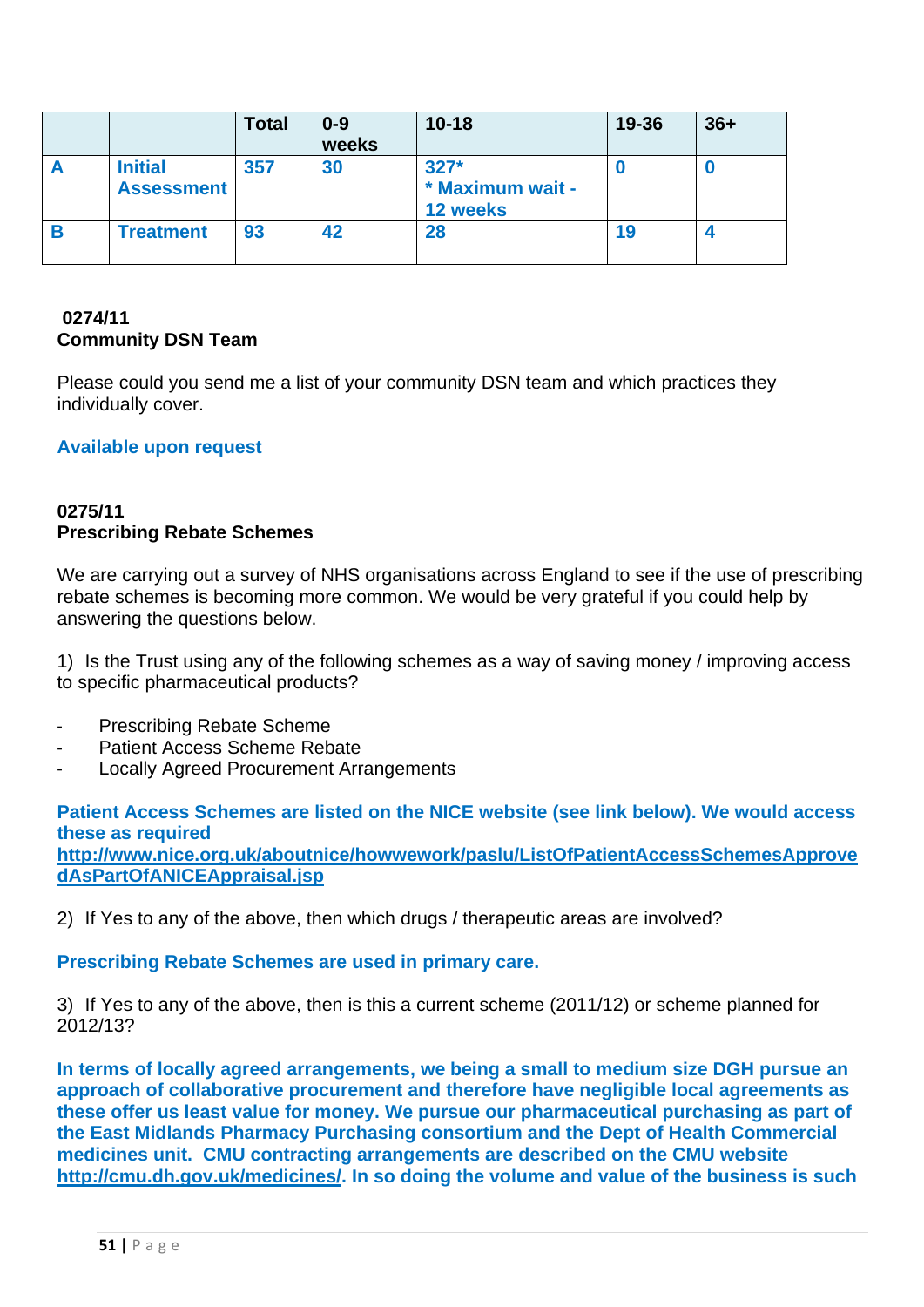## **that it is tendered via OJEU (either by CMU contracts, and wholesaler contract tender) with only unlicensed medicines for individual patients being exempted (which is something we are investigating with our purchasing consortium).**

We would be happy to share the results of our survey with you (individual organisations will not be identified). Please let us know if you would you like to see a copy of the results.

## **Yes please**

#### **0276/11 Agency spend**

Recruitment Agency spend for the period January – December 2011

Total spend on Agency staff workers As a percentage of total staff cost Broken down by the following disciplines

- Nursing
- **Doctors**
- Non clinical / Non medical
- Allied Health / Health Science Services

| <b>AGENCY &amp; LOCUM</b><br><b>SPEND</b> |  |               |               | 09/10     | 10/11     | <b>11/12 MTH 10</b> |
|-------------------------------------------|--|---------------|---------------|-----------|-----------|---------------------|
|                                           |  |               |               |           |           |                     |
|                                           |  | <b>Medics</b> | <b>Agency</b> | 1,871,915 | 1,582,696 | 1,297,779           |
|                                           |  |               | <b>Locum</b>  | 2,950,135 | 2,388,355 | 2,720,795           |
|                                           |  |               |               | 4,822,050 | 3,971,051 | 4,018,574           |
|                                           |  |               |               |           |           |                     |
|                                           |  | <b>Nurses</b> |               | 474,670   | 1,194,759 | 275,883             |
|                                           |  |               |               |           |           |                     |
|                                           |  | <b>PAMS</b>   | <b>Agency</b> | 361,714   | 444,677   | 334,779             |
|                                           |  |               | <b>Locum</b>  | 20,954    | 6,253     | 16,931              |
|                                           |  |               |               |           |           |                     |
|                                           |  | <b>PTB</b>    | <b>Agency</b> | 429,708   | 420,854   | 315,186             |
|                                           |  |               | <b>Locum</b>  | 224,599   | 296,661   | 287,681             |
|                                           |  |               |               |           |           |                     |
|                                           |  | <b>Total</b>  |               |           |           |                     |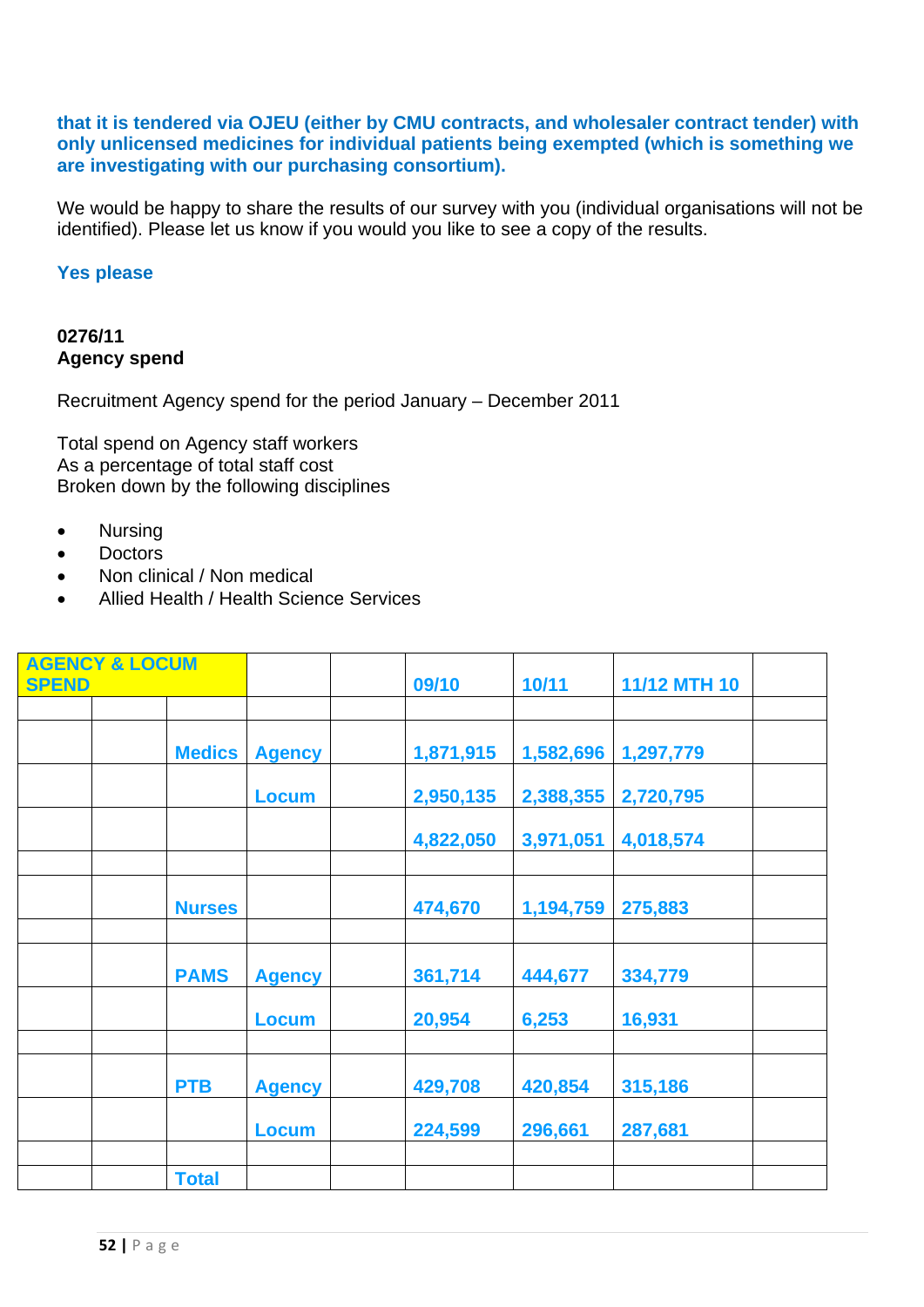|  |  | $\mid 6,333,695 \mid 6,334,255 \mid 5,249,034 \mid$ |  |  |
|--|--|-----------------------------------------------------|--|--|
|  |  |                                                     |  |  |

## **0277/11 Outpatient Letters**

What do you currently do for outpatients letters?

1) Do you print and distribute them in-house or do you outsource the work?

## **Letters are printed on site**

2) If they are sent in an envelope, are the envelopes hand or machine inserted?

**Combination of both as some letters require inserts. Majority of letters are machine folded** 

3) Finally, who would be the best person to talk to at your hospital to present and discuss this product?

#### **Details below**

**Outpatient Service Delivery Manager 01922 721172 ext 6808** 

#### **0278/11 Selective Dorsal Rhizotomy**

(a) perform Selective Dorsal Rhizotomy and (b) what criteria you have for a patient to qualify to receive this treatment.

**We do not perform this Procedure at Walsall Healthcare and would make referral to a specialist centre where this may be a treatment option. Due to the nature of this procedure Patients would normally already be under the management of such specialist teams.** 

## **0279/11 Bed Shortages**

- Please tell me for each of the last five years (2007, 2008, 2009, 2010, 2011) how many inpatients who were NOT clinically fit to be discharged from a hospital run by your NHS trust were moved to a) a nursing home b) a hotel room because their bed was needed for a higher priority patient.

- For each patient, please tell me a) their sex b) their condition c) the hospital that didn't have a bed available for them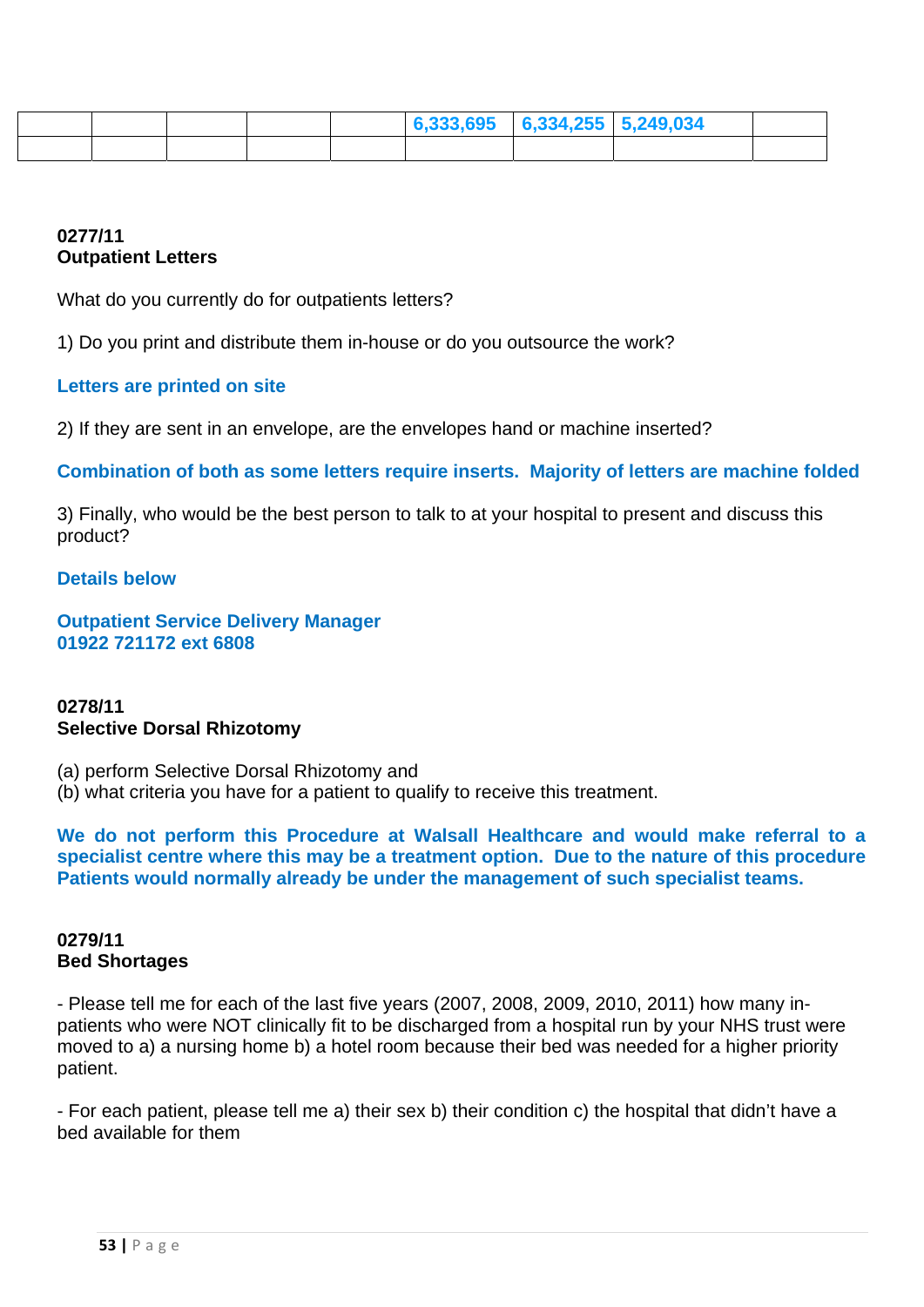- For each of the last five years, please tell me the cost to the hospital trust of this practice (i.e. the cost of renting a hotel room, the cost of the nursing home place)

**This information is not held by the Trust.** 

## **0280/11 Mobile Phone Contract**

- 1. Existing Supplier(s) If there is more than one supplier please split the contract up
- 2. Total contract value- If there isn't a total contract value please cans you provide me with the latest annual spend on mobile phone.
- 3. Number of Users- Number of connections with network provider
- 4. Duration of the contract- please state if the contract also include contract extensions
- 5. Contract Start Date- please provide me with the month and year and day if possible
- 6. Contract Expiry Date- please provide me with the month and year and day if possible
- 7. Contract Review Date- please provide me with the month and year and day if possible

8. The person within the Council responsible for this particular contract. Can you send me the full contact details Contact Name, Job Title, Contact Number and direct email address.

## **This FOI request was sent to the PCT**

#### **0281/11 Patients Treated**

a) how many European Economic Area (excluding British citizens) were treated for each of the following years:

i) 2010-11;

ii) 2009-10; and

iii) 2008-09.

b) how many Non-European Economic Area (excluding British citizens) were treated for the following years:

i) 2010-11;

ii) 2009-10; and

iii) 2008-09.

| Year             |                 |                     |
|------------------|-----------------|---------------------|
| <b>Financial</b> | <b>European</b> | <b>Non European</b> |
|                  |                 |                     |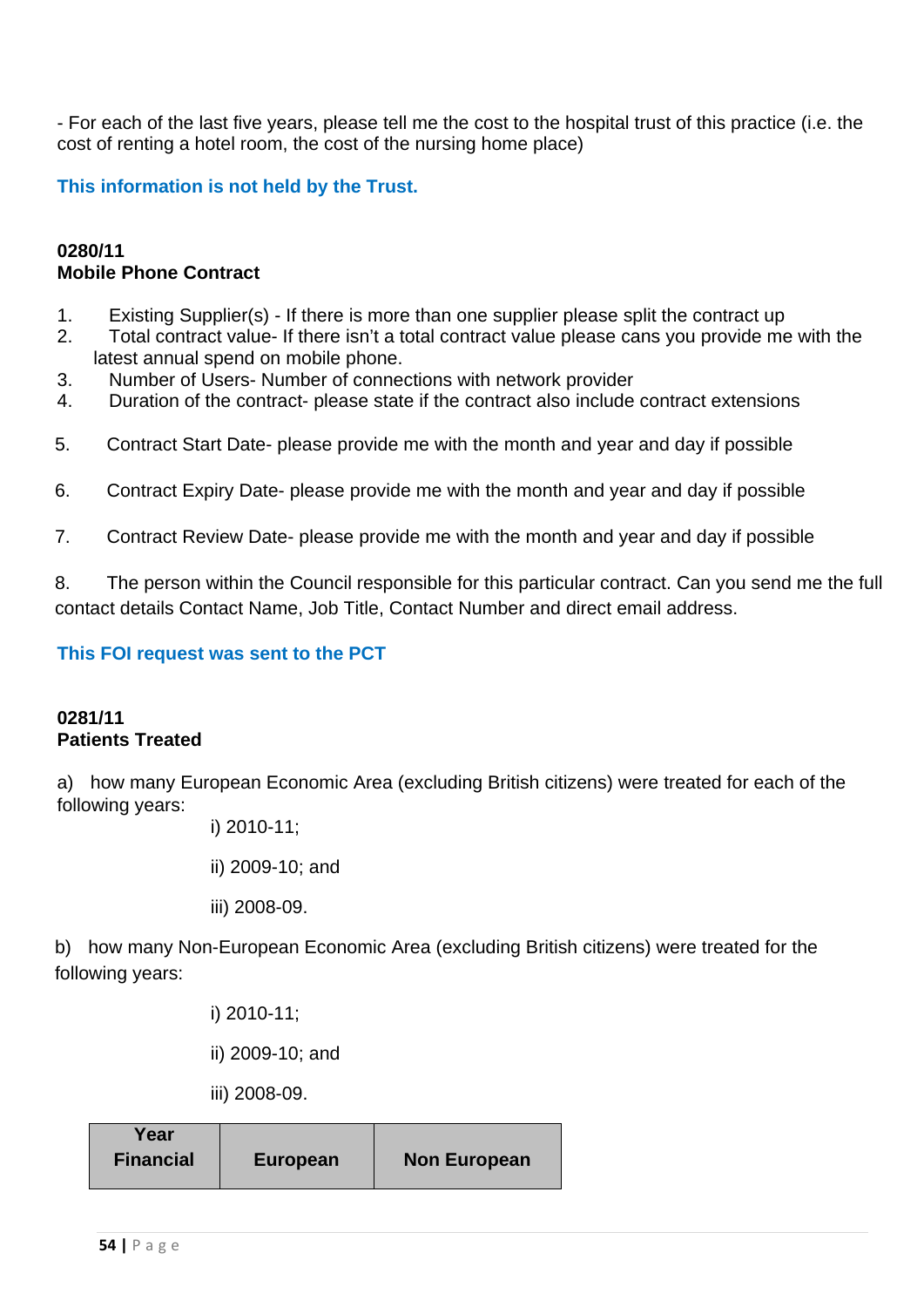| <b>Year 2008/09</b> |    |  |
|---------------------|----|--|
| <b>Year 2009/10</b> |    |  |
| <b>Year 2010/11</b> | 12 |  |

## **0282/11 Employed staff specifically in infection prevention**

Please can you let me know how many whole time equivalent staff are employed specifically in infection prevention within your trust (covering all sites where infection prevention staff are employed).

Please break down into the following professions:

- nurses/practitioners
- Scientists
- Doctors
- antibiotic pharmacists

**Nurses / Practitioners = 6.4 fte** 

**Scientists = 0** 

**Doctors = 2 fte** 

**Antibiotic pharmacists = 1 fte** 

## **0283/11 Advertising at the hospital**

a) Do you have any contracts for advertising on A & E leaflets, medical cards/clinical leaflets/guides, within the hospital?

b) Do you have any contracts for advertising in A & E on posters and leaflet dispensers?

c) Do you have any contracts for advertising either via appt cards or via posters/leaflets in OPD.

If so, for each part of the above, please can you tell me separately the following under the Freedom of Inofrmation Act:

who is the contract/agreement with - signatory and company name.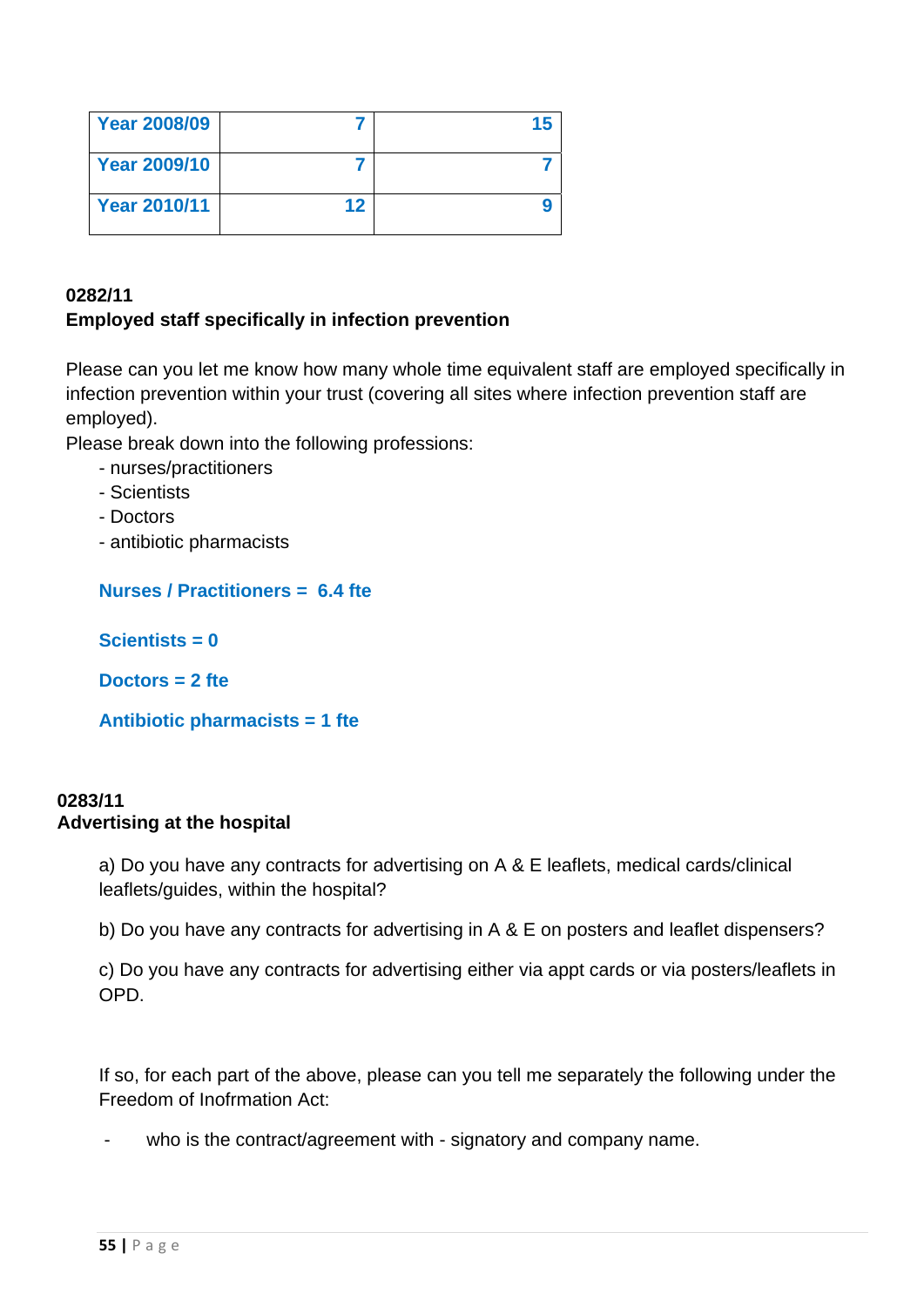- the date the contract started and the date the contract will end including any notice periods etc. or whether any rolling contracts exist and at what stage must notice be given to end the contract?

- does the contract generate additional income for the trust and if so how much
- who signed the contract at each hospital.
- who is repsonsible for procurement/tenders

**Walsall Healthcare NHS Trust has no record of any contracted arrangement in place.** 

**0284/11 IT/ IM&T Department**  The structure of your IT/IM&T department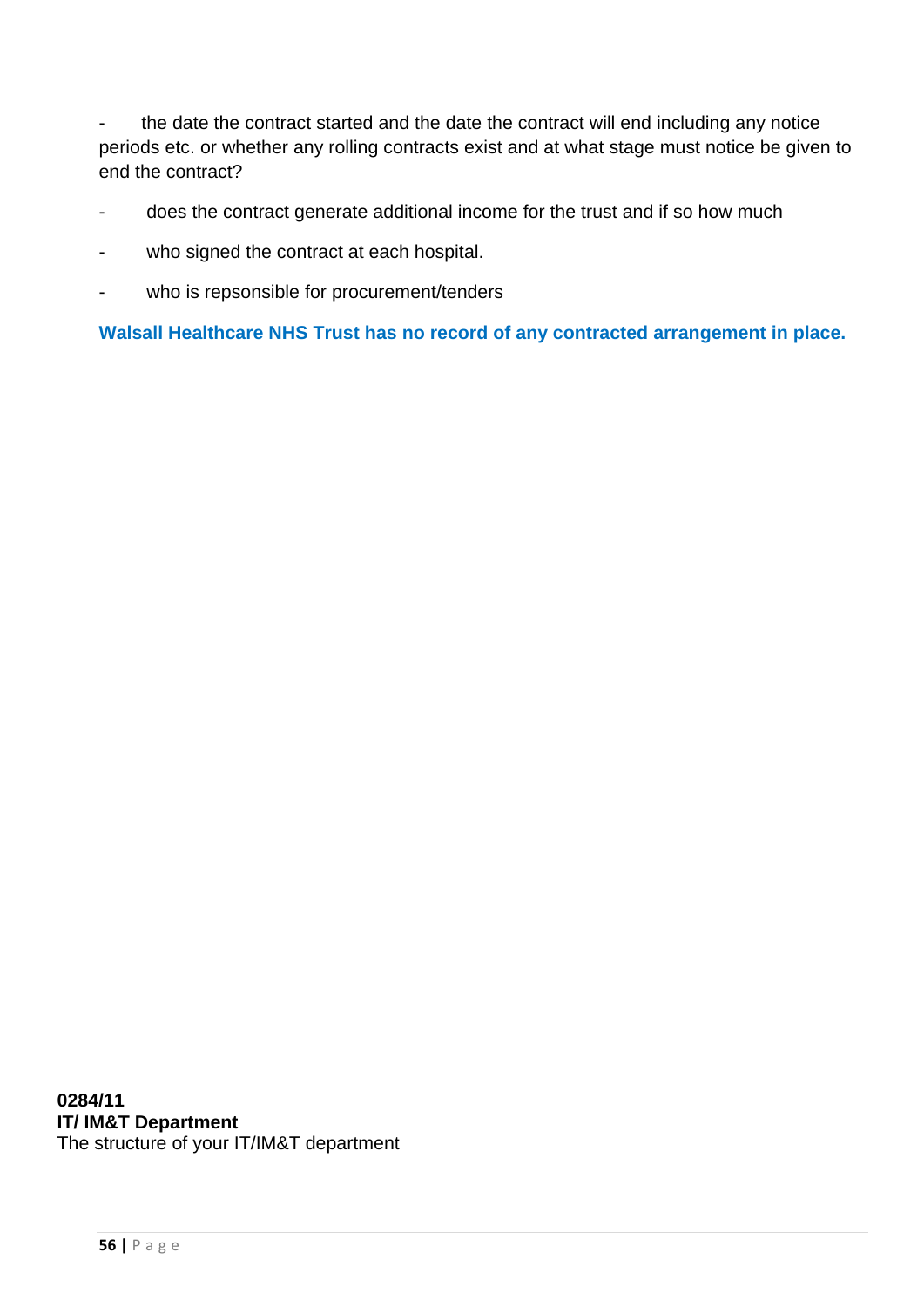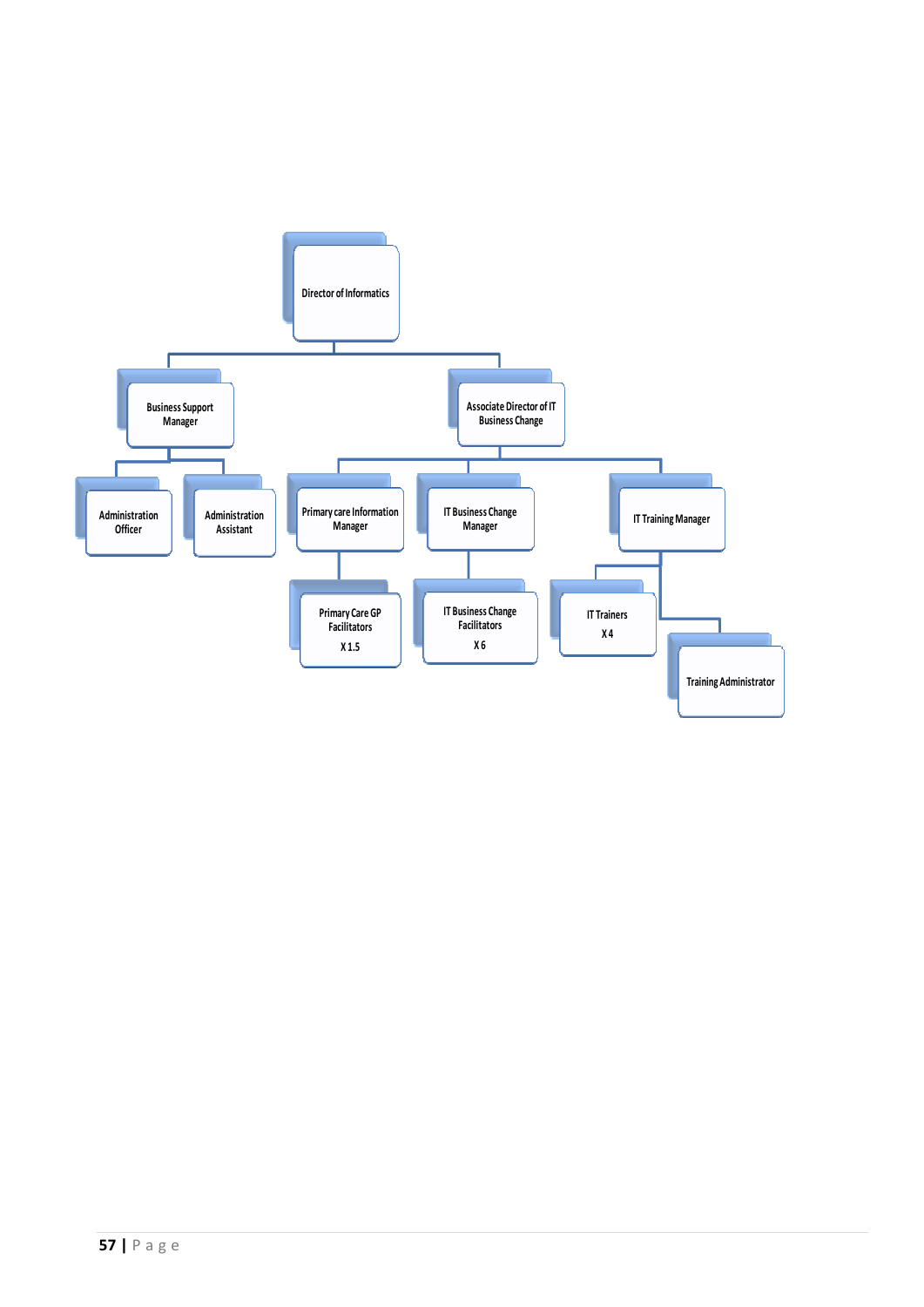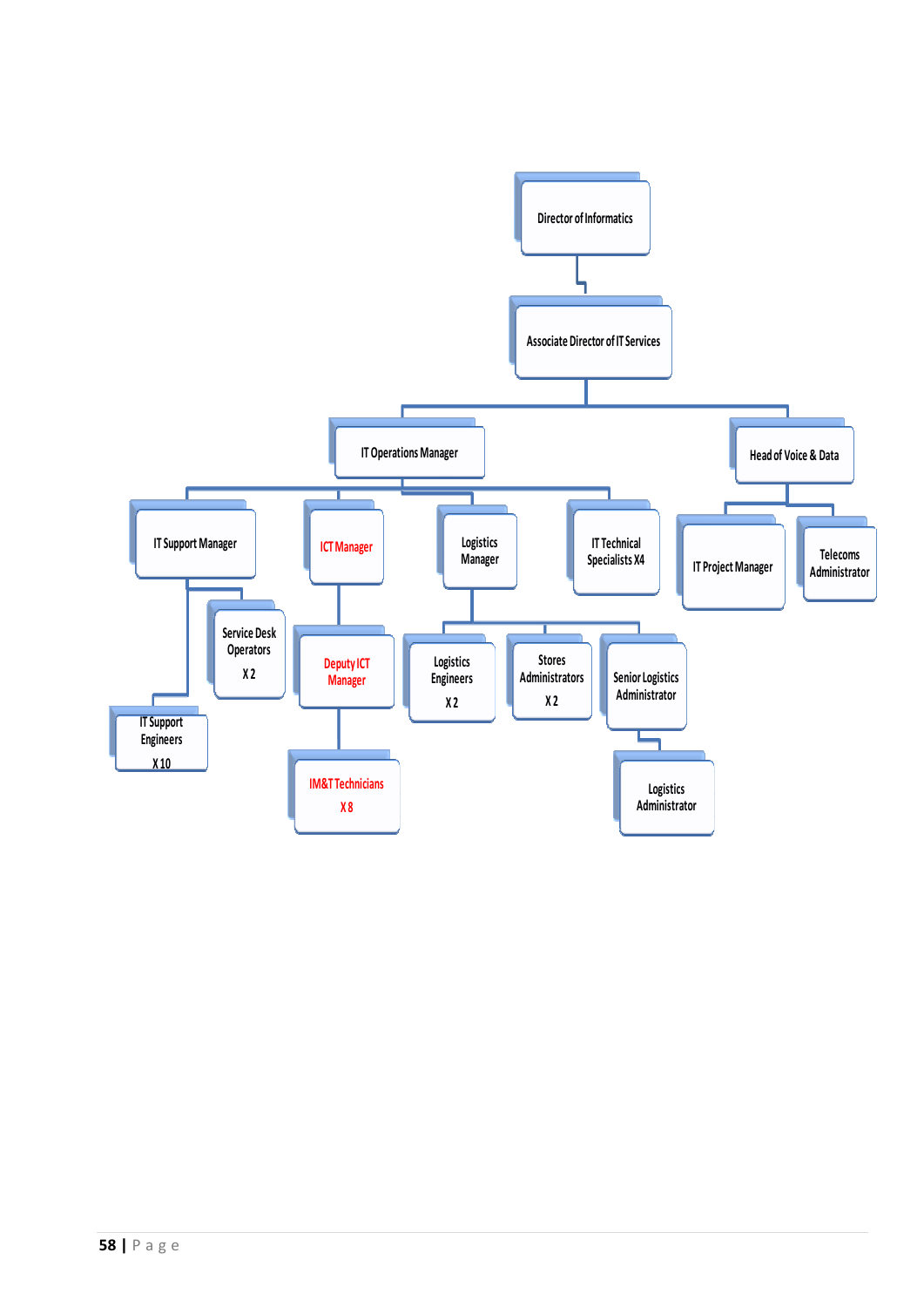

## **0285/11 The Trust's hardware maintenance and costs**

I would like to request the following breakdown of the Trust's hardware maintenance and costs:

A list of the models of physical servers, storage devices, tape libraries, network switches and routers under support contracts or manufacturer's warranty (if any); the cost and duration of said support contracts (if any), with start and end dates and service level associated with the equipment; the names of the suppliers of aforementioned support contracts.

I would also request the name of the person/s in your organisation responsible for the hardware support contracts.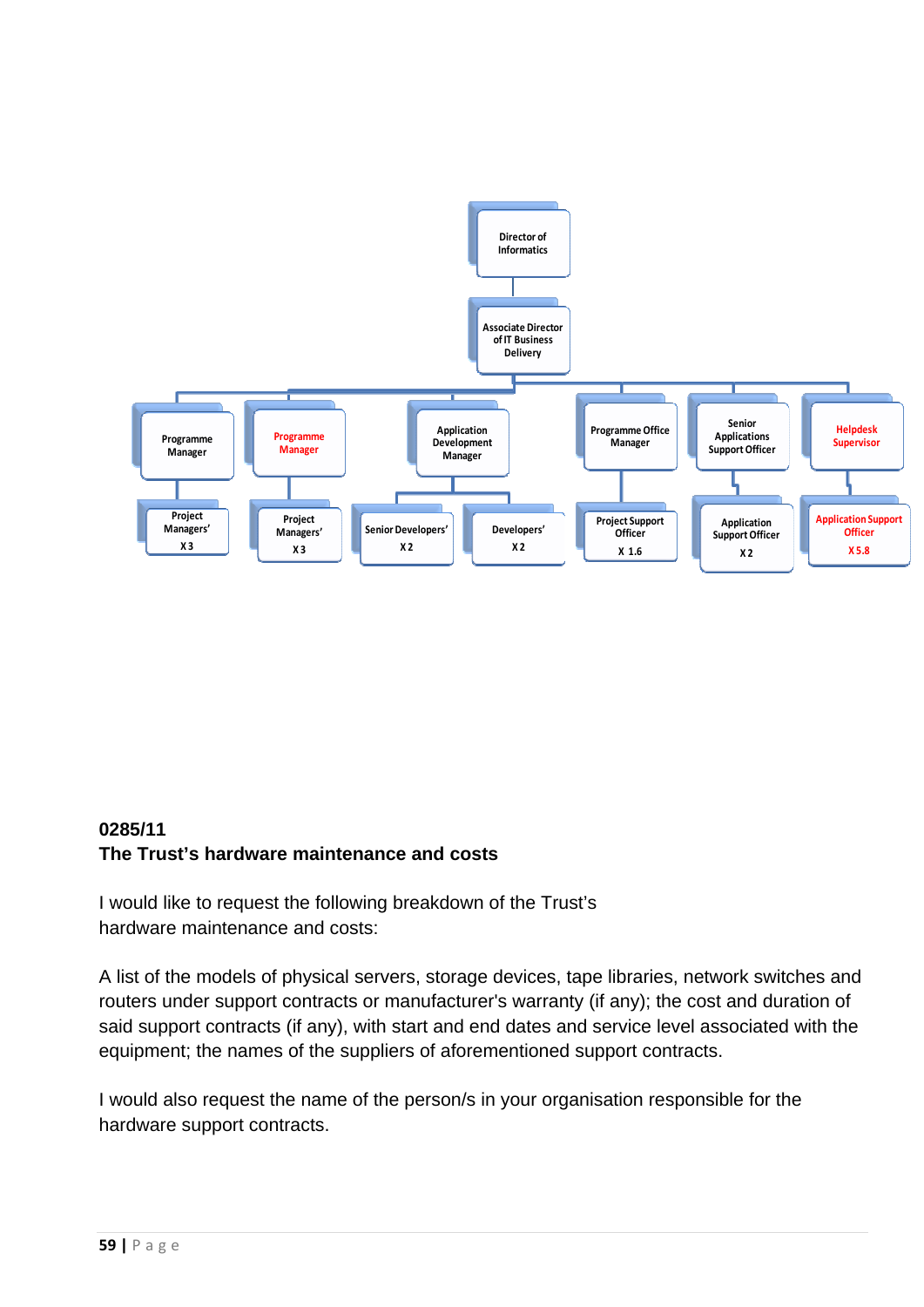Server and Virtualisation Support/Maintenance contract(s)- Please can you send me the contract(s) separately and not a combined total value or number of suppliers. If there is more than one supplier for a particular contract please state which of these suppliers the main one is. For each of the types of ICT contract above can you please send me the following data types:

| Contract<br>Title: | Existing/<br>Current<br>Supplier: | Hardware<br>Brand(s): | No of<br>Users: | <b>Operating System</b><br>(Platform):<br>(Windows, Linux,<br>Unix etc.) | Total number<br>of Servers (per<br>supplier): | Number of Virtual<br>Servers: (of the total<br>number of server<br>how many are<br>virtual) | <b>Total Contract</b><br>Value: (For the<br>whole duration of<br>the contract, if the<br>total value sent is<br>per annum please<br>state this in the<br>response) | Duration:<br>(Please can you<br>also include<br>notes if the<br>contract includes<br>any contract<br>extension<br>periods.) | Contract<br><b>Expiry Date:</b>                 | Contract<br>Review<br>Date: (An<br>approxima<br>te date of<br>when the<br>organisati<br>on is<br>planning<br>to review<br>this<br>particular<br>contract.) | <b>Brief</b><br>Contract<br>Description: | Internal<br>Contact:                       |
|--------------------|-----------------------------------|-----------------------|-----------------|--------------------------------------------------------------------------|-----------------------------------------------|---------------------------------------------------------------------------------------------|--------------------------------------------------------------------------------------------------------------------------------------------------------------------|-----------------------------------------------------------------------------------------------------------------------------|-------------------------------------------------|------------------------------------------------------------------------------------------------------------------------------------------------------------|------------------------------------------|--------------------------------------------|
| Manor              | Dell                              | M600                  | Unknown         | Win 2008 &<br><b>VMWare &amp; Citrix</b>                                 | $\overline{2}$                                | 69                                                                                          | Server supplied<br>with 3 years<br>warranty                                                                                                                        | 3 years from<br>date of supply                                                                                              | Disparate, ranges from:<br>Mar 2013 to Feb 2014 |                                                                                                                                                            | Dell<br>Warranty                         | Informatics,<br>Director of<br>Informatics |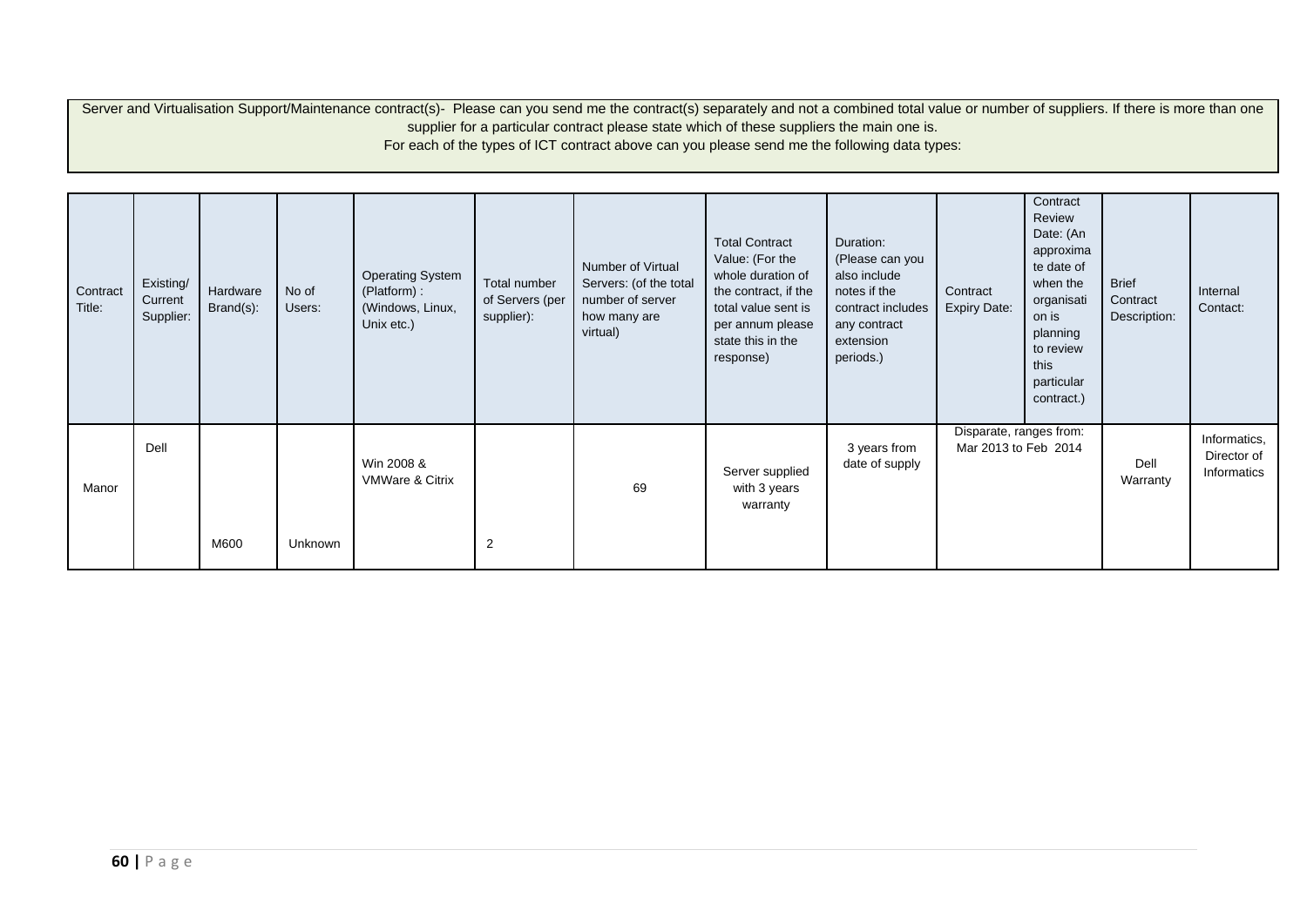## **0286/11 Rheumatoid Arthritis**

Please could you supply the following information:

- Referral Pathways / Care Pathways for Rheumatoid Arthritis;
- Prescribing Guidelines for Rheumatoid Arthritis;
- Treatment protocols for Rheumatoid Arthritis;
- Disease Strategies/Long-Term Disease Strategies for Rheumatoid Arthritis.
- •

**Referral is via registered GP to the organisation for Consultant Rheumatologist and Nurse Specialist Assessment. Patients requiring treatment return on an outpatient basis and also have direct access to nurse led clinics and informal advice and support. The treatment and monitoring protocols requested in the FOI request are attached.** 

# **0287/11 Trust's IT Department**

Could you send me a structure chart for the Trust's IT department with the names and e-mail addresses for the following, or equivalent roles;

Director of IT/informatics Head of IT/Informatics Service desk manager Security manager

Structure IT Department – **Please see below** 

Director of IT/informatics – **Director of IT / Informatics - Steve Darkes, Contact telephone number 01922 721172** 

Head of IT/Informatics – **Director of IT / Informatics - Steve Darkes, Contact telephone number 01922 721172** 

Service desk manager

**Please note that we do not release individual staff names and email addresses this is withheld under section 40 (personal Information)** 

Security manager

**Divisional Director - Neil Hathaway, contact telephone number 01922 721172**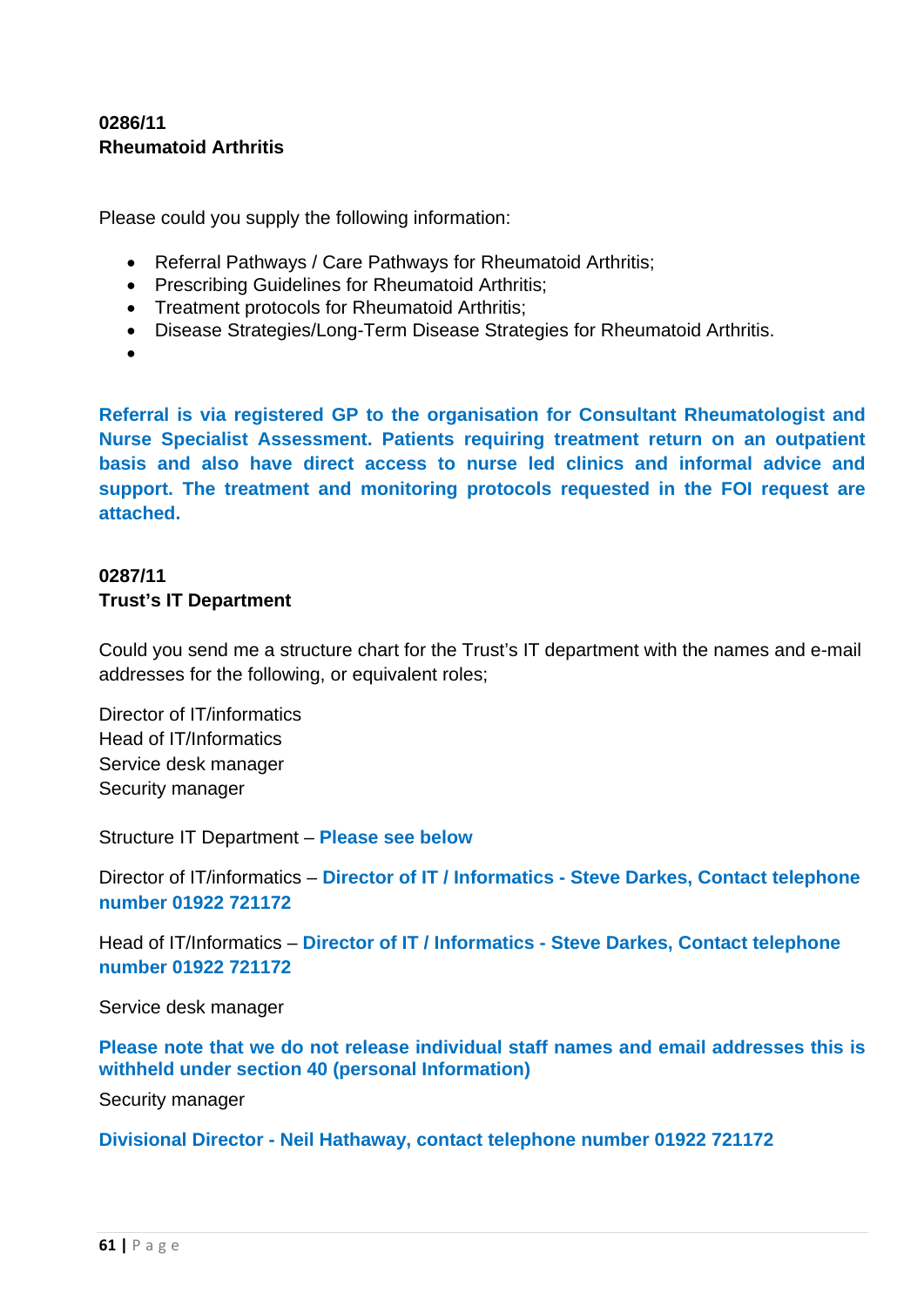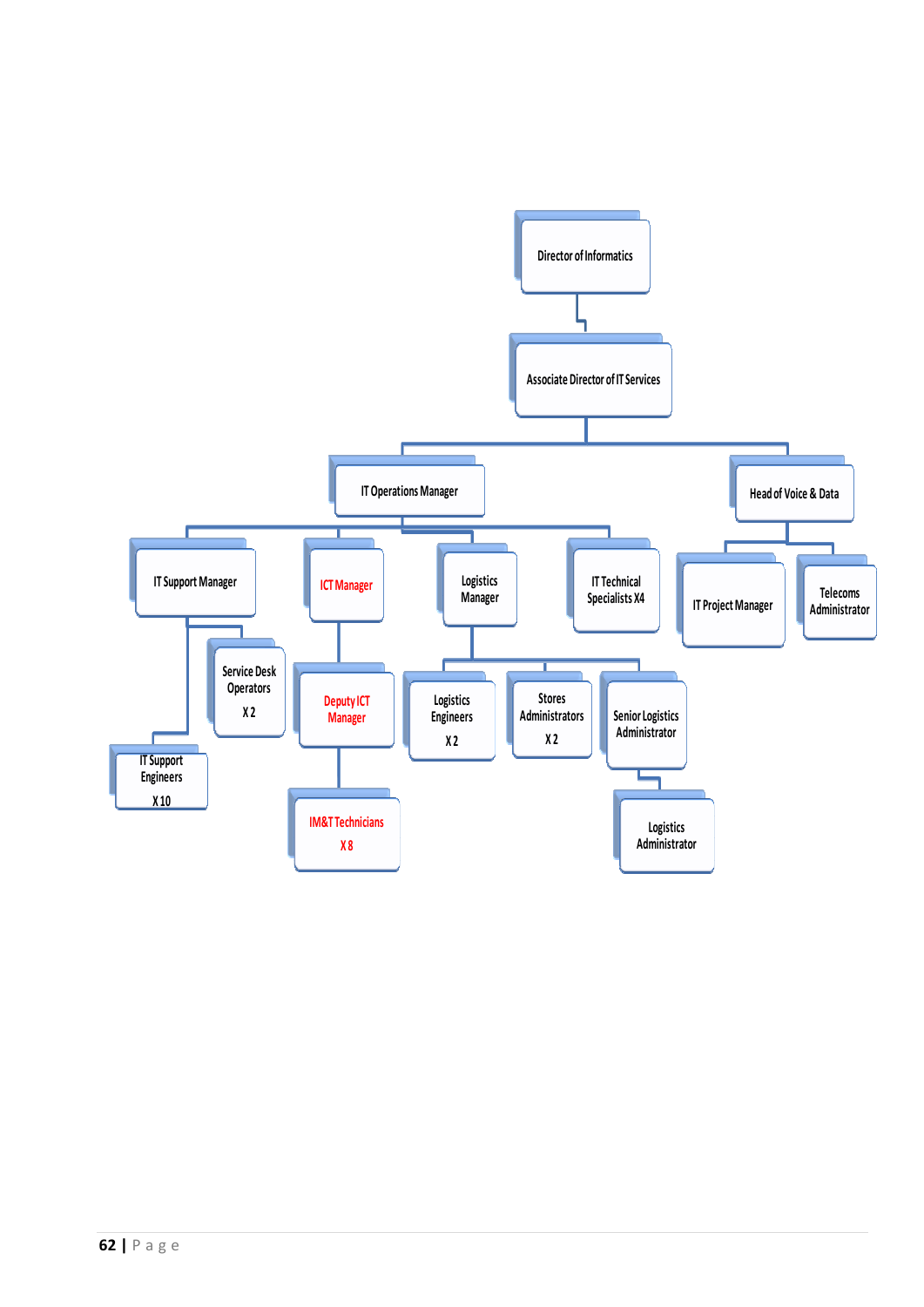## **0288/11 Nurses with Degrees**

1. How many nurses do you employ? – **Head Count = 1167** 

**FTE = 1037.6 Figures as at 19 March 2012 and represents substantive Qualified Nursing personnel.** 

- 2. Of those, how many have a nursing degree? **Currently this information is not available centrally.**
- 3. Over the last year 2011/2012 i.e. 1 April 2011 until now how many individual registered nurses, who have a nursing diploma, has the trust funded to top up to a degree? **15 registered nurses have commenced year 1 of a clinical degree during 2011/12. 4 registered nurses are undertaking year 2 studies to complete their degree. 128 registered nurses and midwives have undertaken individual degree level modules to support their clinical role during 2011/12.**
- 4. Of those, how many were funded:

4a) entirely (please provide a figure) – **All 147 requests for funding for either full degree or modules contributing to degree have been funded in full.**  4b) partly (provide a figure)

- 5. Has the trust set any funding aside for the next financial year i.e. 2012/1013 to fund Nurses to top up their diplomas to degrees? **Yes – funding will be identified to support nurses to access both the top up clinical and fast track degrees. Confirmation of funding is pending decision of allocation by regional strategic health authority.**
- 6. Do you know how many of your nurses have funded themselves to do the degree? **Currently this information is not available centrally**

## **0289/11 Staff Numbers**

Roughly how many over 55 staff there are at your Trust?

**605 employees are over 55 years of age (This equates to 470.24 FTE)**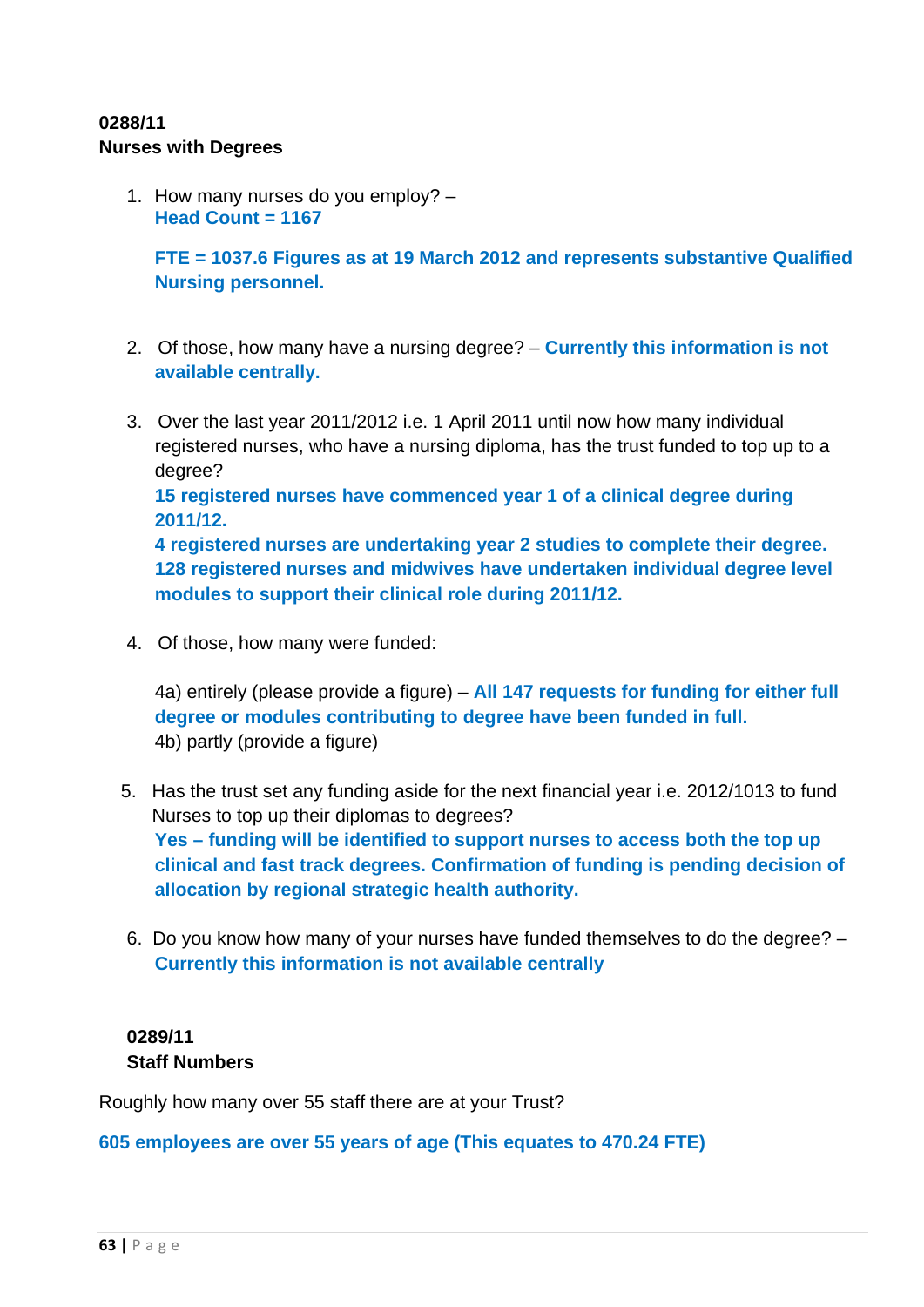# **0290/11 Overseas Visitors**

Please provide the following information for each of your hospitals for each of the following financial years: 2008/9; 2009/10; 2010/11; 2011/12.

• How many patients did you identify as non-exempt overseas visitors?

What was the cash total of all the invoices raised for non-exempt overseas patients?

Of this cash total:-

- How much was received as prepayment before treatment?
- How much has been recovered post treatment?
- How much is still outstanding? This figure should not include debt written off
- How much outstanding debt has been sent to a debt recovery agency?

• How much debt has been written off (i.e. there are no longer any attempts to recover the money)?

Since 2008:

• What is the largest outstanding debt run up by a single patient and for what treatment?

For each of the same financial years for each hospital, please tell us:

• How many patients did you identify as exempt from charges as residents of an EEA country or Switzerland under Regulation 9?

- How much did those patients' bills amount to?
- How much did you invoice your host Primary Care Trust for patients exempt under Regulation 9?

• What sum did you record and report to the Department of Work and Pensions Overseas Healthcare Team?

Further, please tell us the following information for each Hospital in your Trust:

Is there an overseas visitors' manager?

If not, is there someone who has overseas visitors' manager role as part of their job? What is their job title?

• How do you identify patients as not ordinarily resident in the UK and therefore eligible for charging? Do you use this approach with all patients that are admitted to your hospital?

• Do you use a pre-attendance form (PAF)?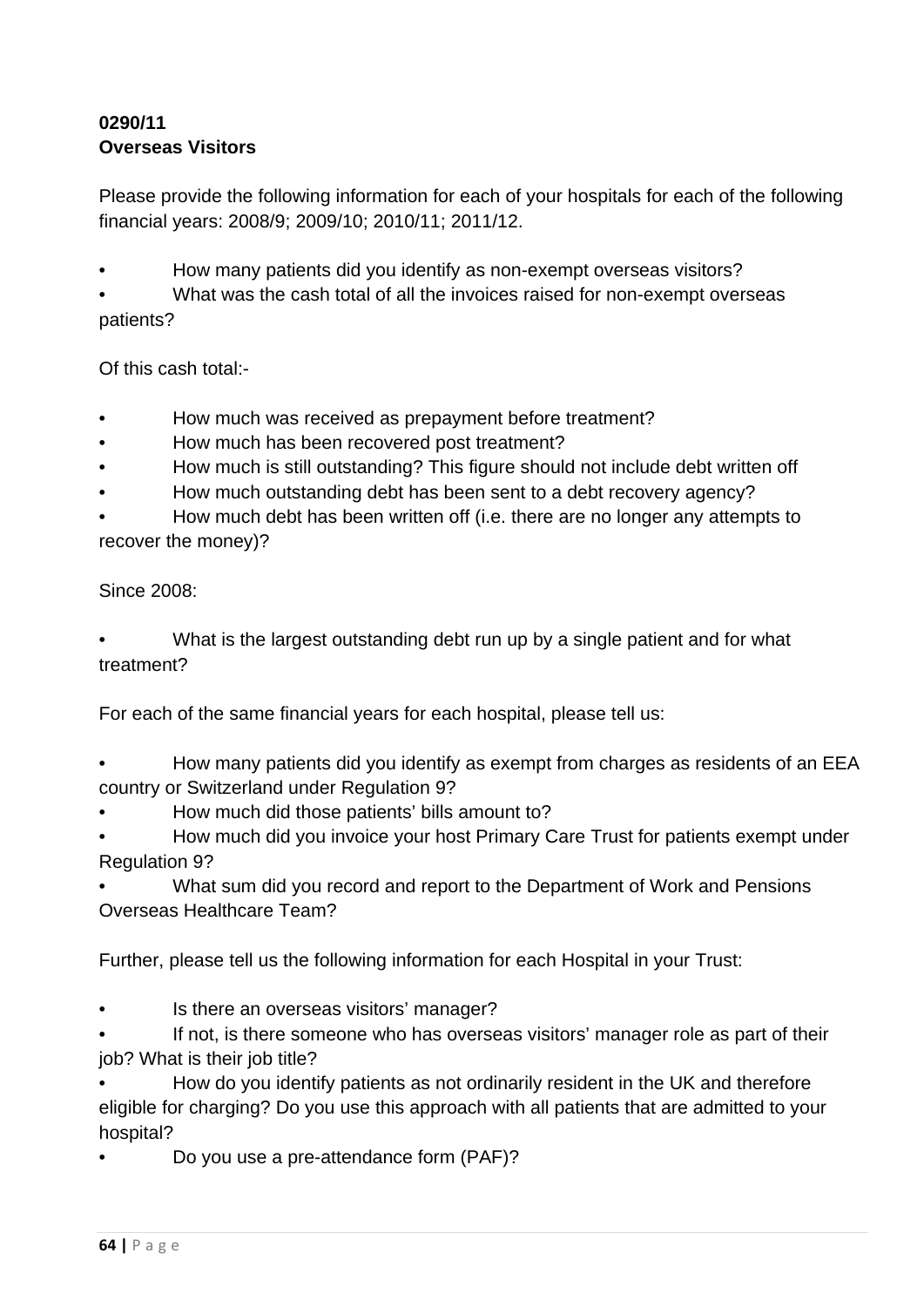• Do you do any checks as a matter of course as to whether someone has been resident in the UK for the last twelve months when they are admitted to the hospital?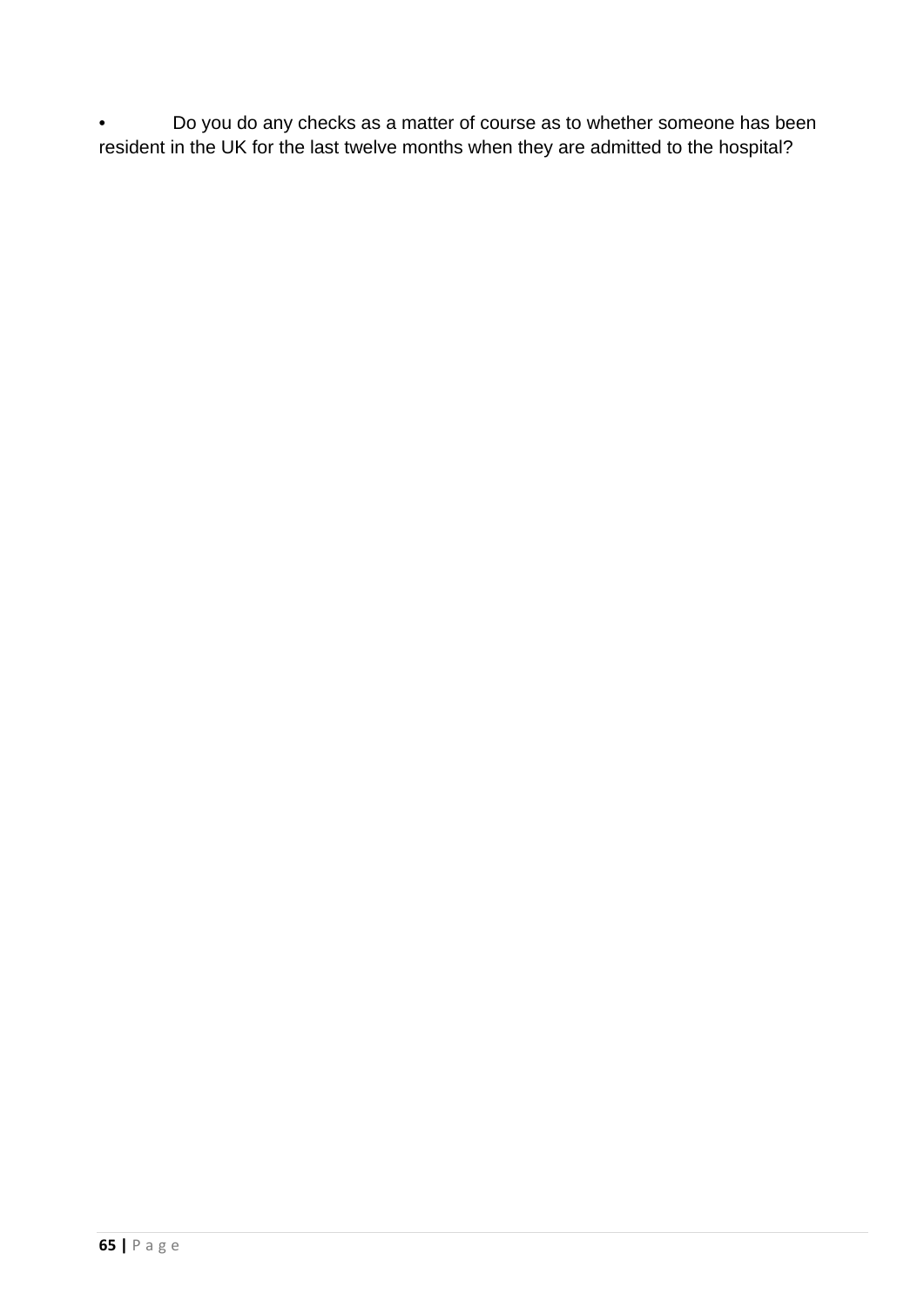## **Please provide the following information for each of your hospitals for each of the following financial years: 2008/9; 2009/10; 2010/11; 2011/12**

|           |                                                                                                     | 2008/09               | 2009/10   | 2010/11   | 2011/2012         |
|-----------|-----------------------------------------------------------------------------------------------------|-----------------------|-----------|-----------|-------------------|
| $\bullet$ | How many patients did you identify as non-exempt overseas visitors?                                 | 16                    | 11        | 4         | $12 \overline{ }$ |
| patients? | What was the cash total of all the invoices raised for non-exempt overseas                          | £27,753.00 £10,679.94 |           | £3,982.00 | £12,786.81        |
|           | Of this cash total:-                                                                                |                       |           |           |                   |
| $\bullet$ | How much was received as prepayment before treatment?                                               | $\bf{0}$              | $\bf{0}$  | $\bf{0}$  | $\bf{0}$          |
| $\bullet$ | How much has been recovered post treatment?                                                         | £206.00               | £5,910.94 | £362.00   | £1,367.00         |
| $\bullet$ | How much is still outstanding? This figure should not include debt written off £0.00                |                       | £0.00     | £0.00     | £11,419.81        |
| $\bullet$ | How much outstanding debt has been sent to a debt recovery agency?                                  | £18,437.00            | £4,563.00 | £3,620.00 |                   |
|           | How much debt has been written off (i.e. there are no longer any attempts to<br>recover the money)? | £18,437.00            | £4,563.00 | £3,620.00 | £0.00             |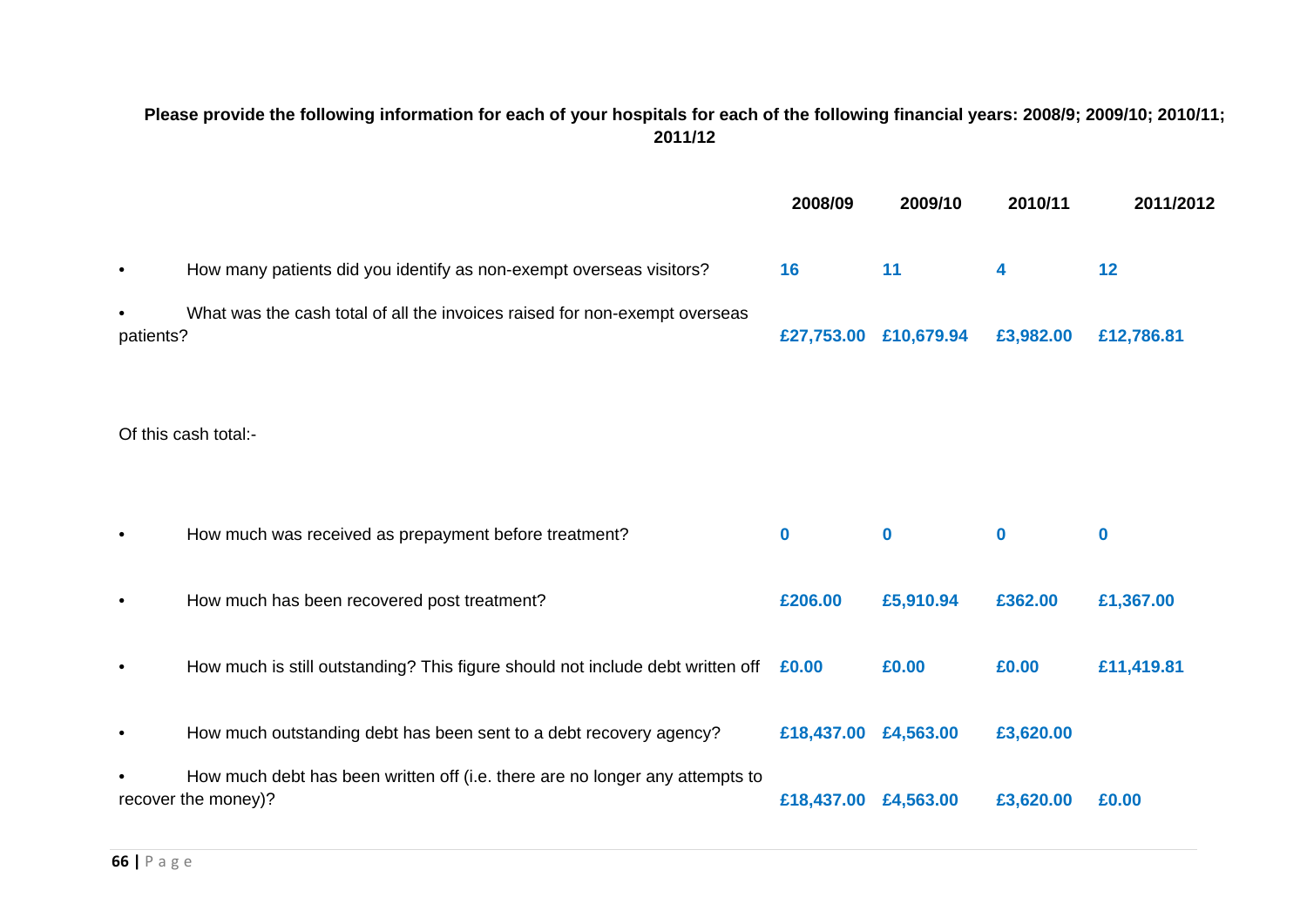#### Since 2008:

| treatment? | What is the largest outstanding debt run up by a single patient and for what                                                   |            | £10,168.00 Stroke Rehabilitation                                                                                                                                               |            |            |  |
|------------|--------------------------------------------------------------------------------------------------------------------------------|------------|--------------------------------------------------------------------------------------------------------------------------------------------------------------------------------|------------|------------|--|
|            | For each of the same financial years for each hospital, please tell us:                                                        |            |                                                                                                                                                                                |            |            |  |
|            | How many patients did you identify as exempt from charges as residents of<br>an EEA country or Switzerland under Regulation 9? | 47         | 46                                                                                                                                                                             | 59         | 38         |  |
| $\bullet$  | How much did those patients' bills amount to?                                                                                  | per below. | Patients are not billed as they are exempt. The cost for<br>the procedure is the National Tariff price plus local<br>market forces factor which is invoiced to the host PCT as |            |            |  |
|            | How much did you invoice your host Primary Care Trust for patients exempt<br>under Regulation 9?                               |            | £23,487.00 £18,163.00                                                                                                                                                          | £32,527.00 | £10,452.00 |  |
| $\bullet$  | What sum did you record and report to the Department of Work and                                                               |            |                                                                                                                                                                                |            |            |  |

Pensions Overseas Healthcare Team? **As above As above As above As above**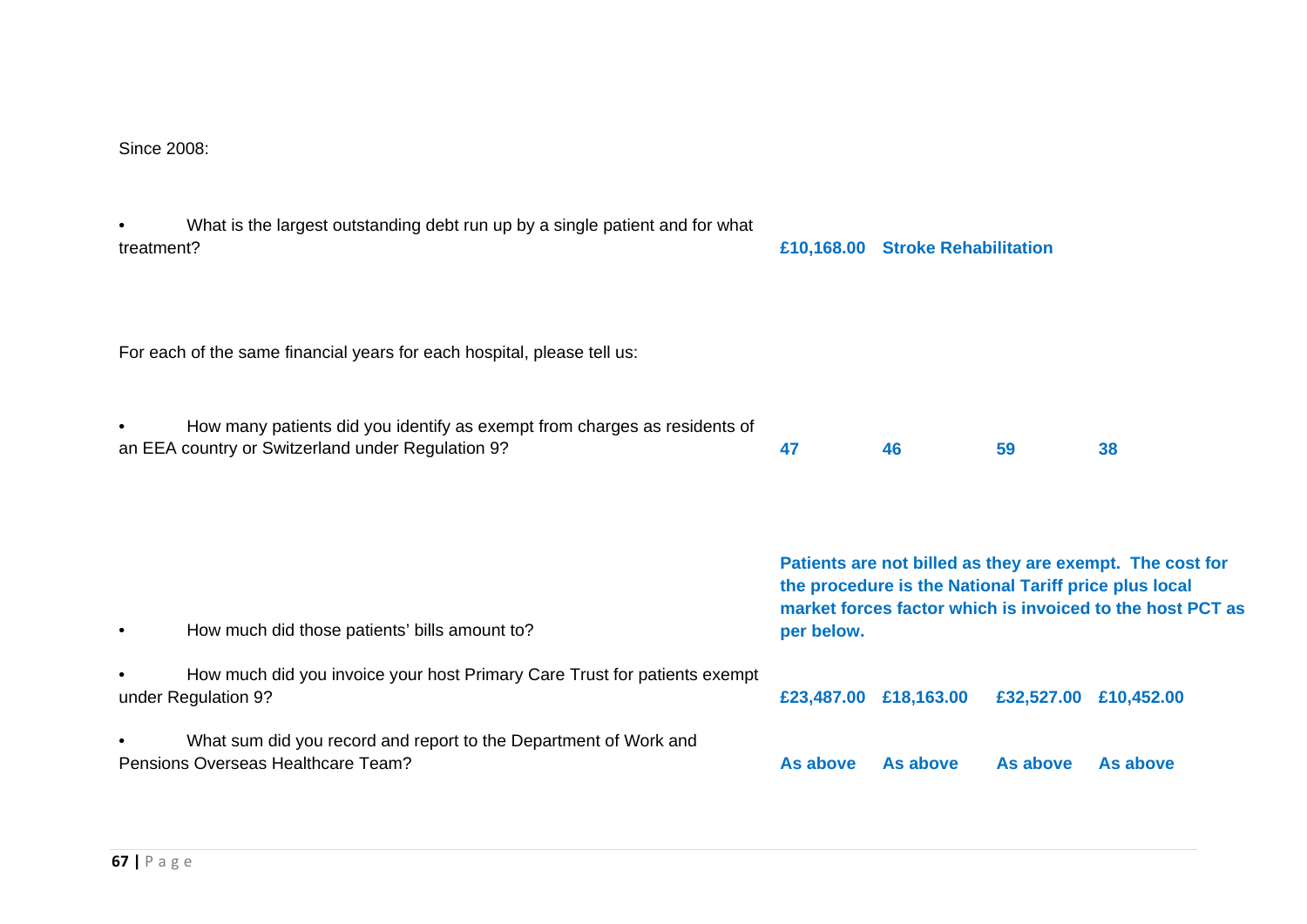Further, please tell us the following information for each Hospital in your Trust:

- Is there an overseas visitors' manager? **No**
- If not, is there someone who has overseas visitors' manager role as part of their job? What is their job title? **Health Records Manager Health Records Manager Health Records Manager**
- How do you identify patients as not ordinarily resident in the UK and therefore eligible for charging? Do you use this approach with all patients that are admitted to your hospital?
- Do you use a pre-attendance form (PAF)? **No**
- Do you do any checks as a matter of course as to whether someone has been resident in the UK for the last twelve months when they are admitted to the hospital?

**The Trust follows the Overseas Visitors Policy which is currently under review** 

**The Trust follows the Overseas Visitors Policy which is currently under review**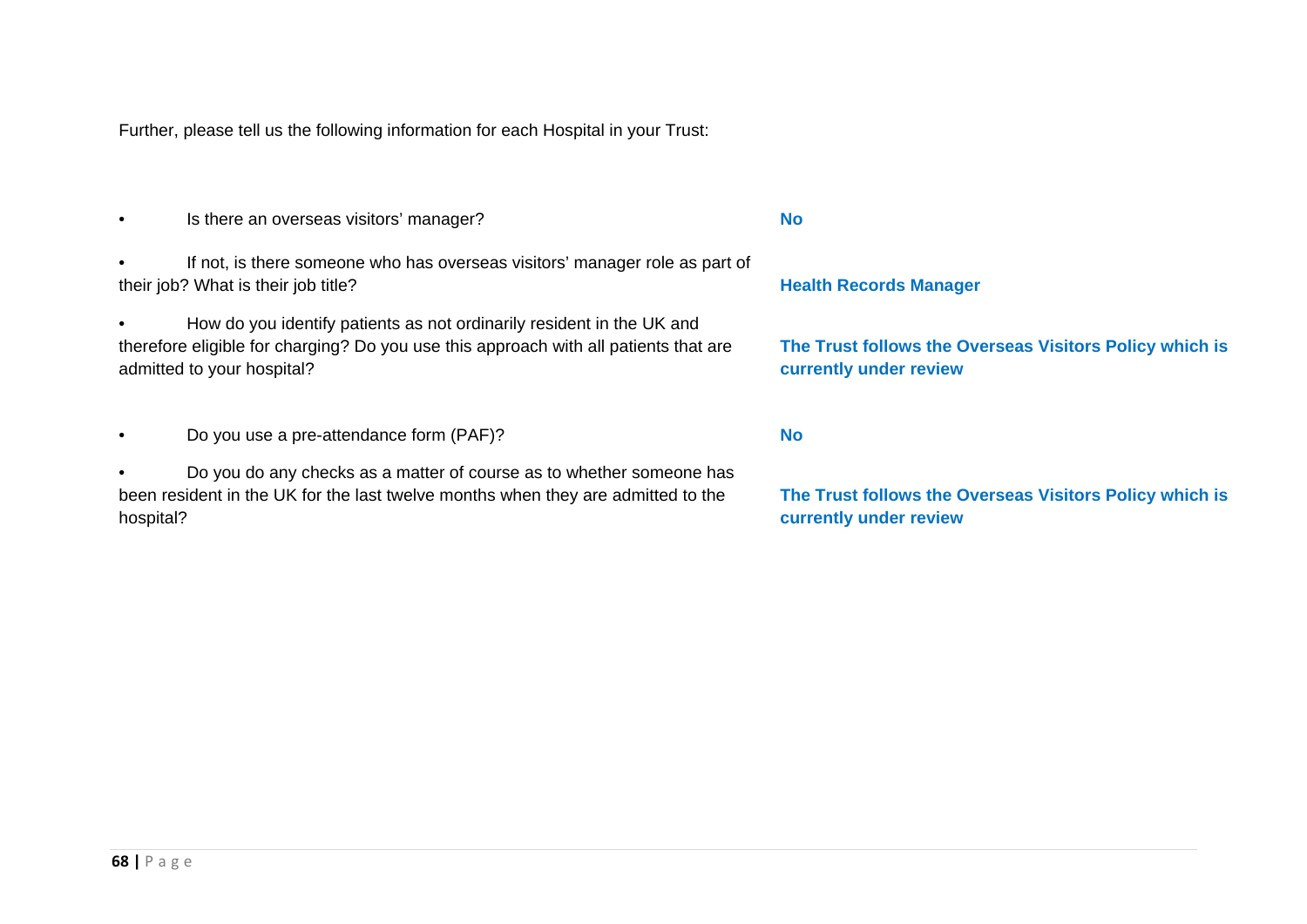# **0291/11 Private sector delivery of public services**

a) Total expenditure with third-party providers for the provision of the service in the financial year in 2010/2011 (please also indicate when your financial year runs to/from)

b) If the provision of the service was open for competitive tender in 2011 (or that the provision of the service in 2011 was chosen as a result of a competitive tender in a previous year). If only a proportion of the service was open to tender, please provide the split by value terms (for example, X% of total expenditure on the delivery of the service is open for competitive tender from third-party providers, irrespective of whether a third-party provider was chosen as part of the tender process). If the split by value is not available, then please indicate the number of hospitals that a given service was open to competitive tender compared to total hospitals in the coverage area.

c) If the service was provided in-house or if it was outsourced to a third party provider. If the service provision was mixed, please provide the split between providers by value. (Please note that staff-related pay and wages is to be included within the cost of service provision)

# **Security is part outsourced to Olympian, and catering is wholly outsourced to Avenance.**

- 1) Hospital Catering
- 2) Hospital Cleaning
- 3) Hospital Security
- 4) Clinical services Community physiotherapy
- 5) Clinical services Diagnostic ultrasound
- 6) Clinical services Pathology services
- 7) Clinical services Sexual health services

# **1) Hospital Catering Services**

The hospital catering services was outsourced to "Anglia Crown Ltd" and service was stopped in-house from June 2010. The Total Spend for the financial year 2010/11 was £1.2m out of which the charges incurred from Anglia Crown was £321k and prior services provided by the Trust was a total cost of £838k. The cost to the Trust also reflected the transition period during which the new build was under-way.

## **2) Hospital Cleaning Services**

The hospital cleaning services was provided in-house in 2010/11. The total cost to the Trust was £3.9m, and this was largely due to the cost of staff.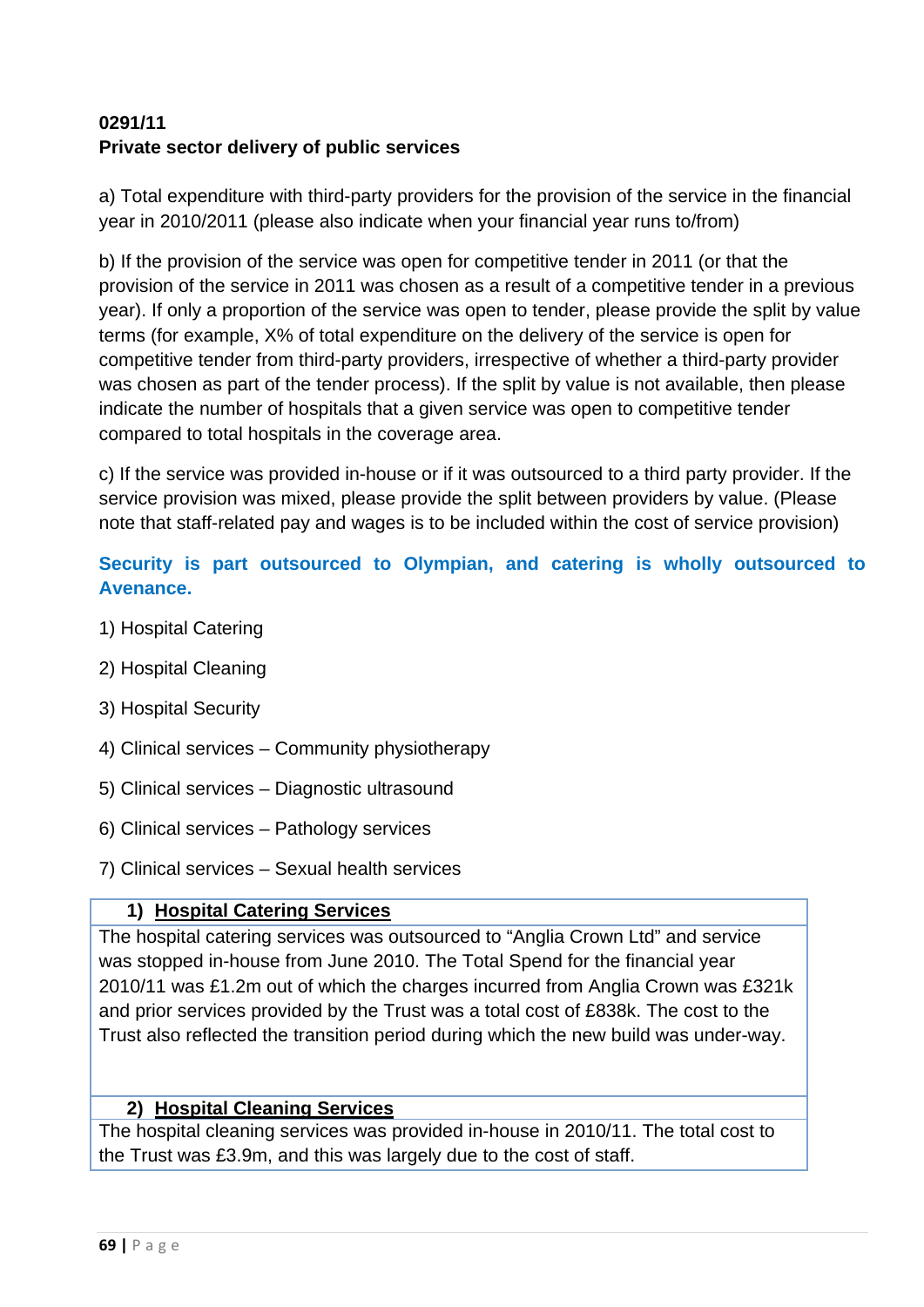# **3) Hospital Security Services**

The hospital security service in 2010/11 was partly outsourced. The total cost of providing the service was £587k, out of which £264k was the outsourced ("Olympian Security Services") with the remaining cost of £323k provided by the Trust.

## **4) Clinical Services – Community Physiotherapy**

The Community Physiotherapy service was not a service provided in 2010/11 by the Trust. This service integrated following the merger of the community services (previously provided by the PCT) and the Acute Services.

# **5) Clinical Services – Diagnostic Ultrasound**

The diagnostic ultrasound service is a service provided by the Trust. The total cost of the service in 2010/11 was £4.8m; however included is the MRI Scanning aspect of this service was outsourced to In-Health. The total charge for this service was £469k and this service has been an ongoing agreement between both organizations.

# **6) Clinical Services – Pathology Services**

The Pathology Services is an in-house service. The total cost of this service in 2010/11 was £11.4m, however there are some "Referred Tests" aspects of this services that are carried out by other organizations – totaling £391k. The major organizations used for this external services are:-

- a. Addenbrookes £14k
- b. Imperial College £32k
- c. University Hospital Birmingham £15k
- d. Birmingham University £145k
- e. Birmingham City Hospital £103k

# **7) Clinical Services – Sexual Health Services**

The Sexual Health service is an in-house service. The total cost of this service in 2010/11 was £3.3m; however included is the "Referred Test" aspect of this service that are carried out by other organizations – totaling £130k for the year. There are two major tests;

- $\triangleright$  The Lymphocyte Marker provided by Heart of England FT with a total cost of £45k incurred in 2010/11; and
- $\triangleright$  The HIV Viral Test provided by the Health Protection Agency with a total cost of £85k incurred in 2010/11.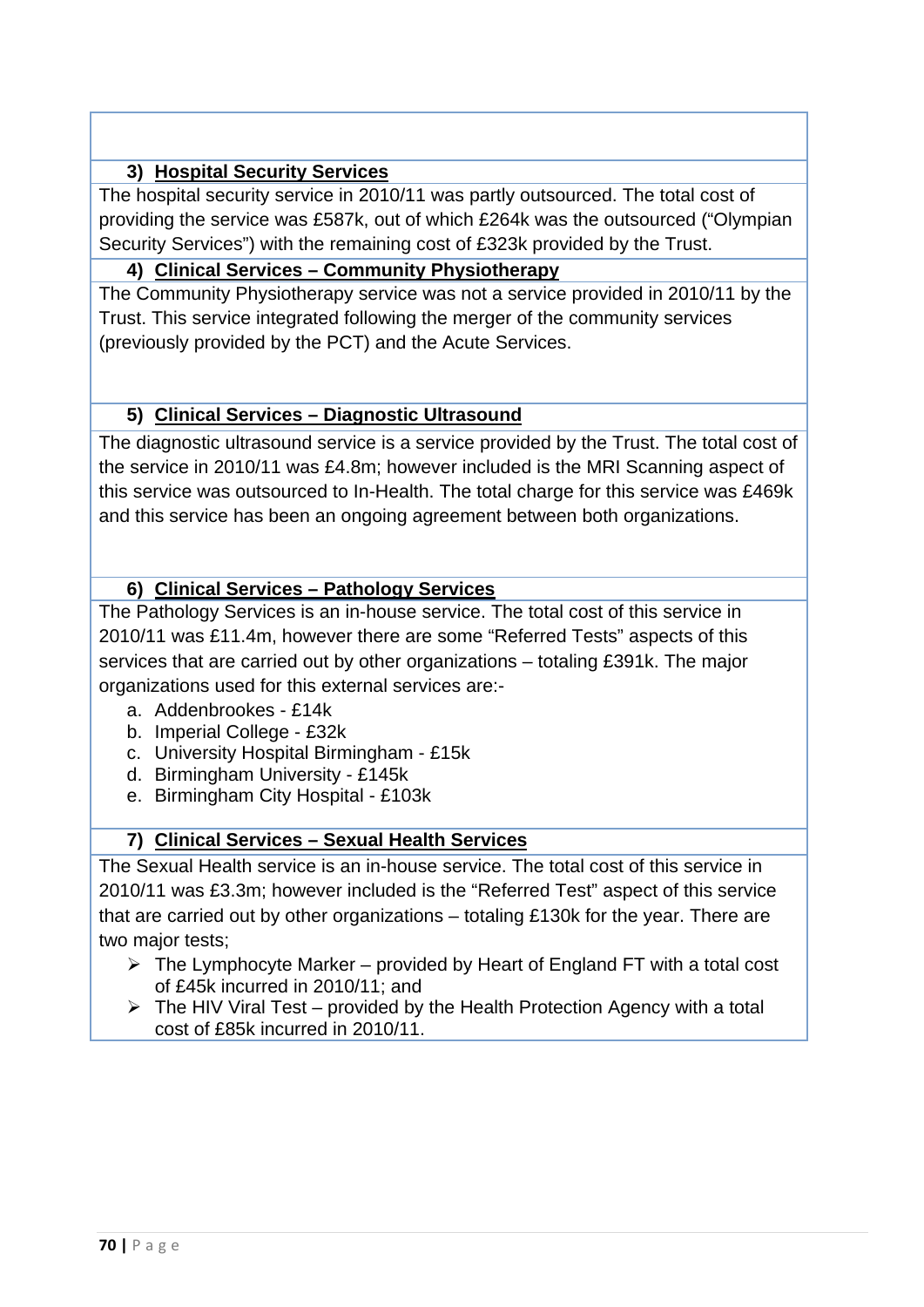## **0292/11 ICT Contracts**

• Existing Supplier- If there are various supplier please split up into individual contracts

#### **Please see below**

• Hardware Brand

#### **Please see below**

• Contract Description

#### **Please see below**

• Total Contract Value- please state if you have provided an annual figure

#### **Please see below**

• Duration of the contract- please provide me with a particular month as well as the year. And whether there are any extension periods on the contracts.

#### **Please see below**

• Expiry date of the contract- please provide me with a particular month as well as the year.

#### **Please see below**

• Contract review date- please provide me with a particular month as well as the year.

#### **Please see below**

• Internal contact responsible for reviewing and renewing contracts please include there full name, job titles direct contact number and direct email address. If in some cases this cannot be release please just send me there job title.

**Operations Director Skanska Facilities Services Walsall Manor Hospital Mike.bartlam@skanska.co.uk Tel M 07753830061** 

## **Tel W 01922721172**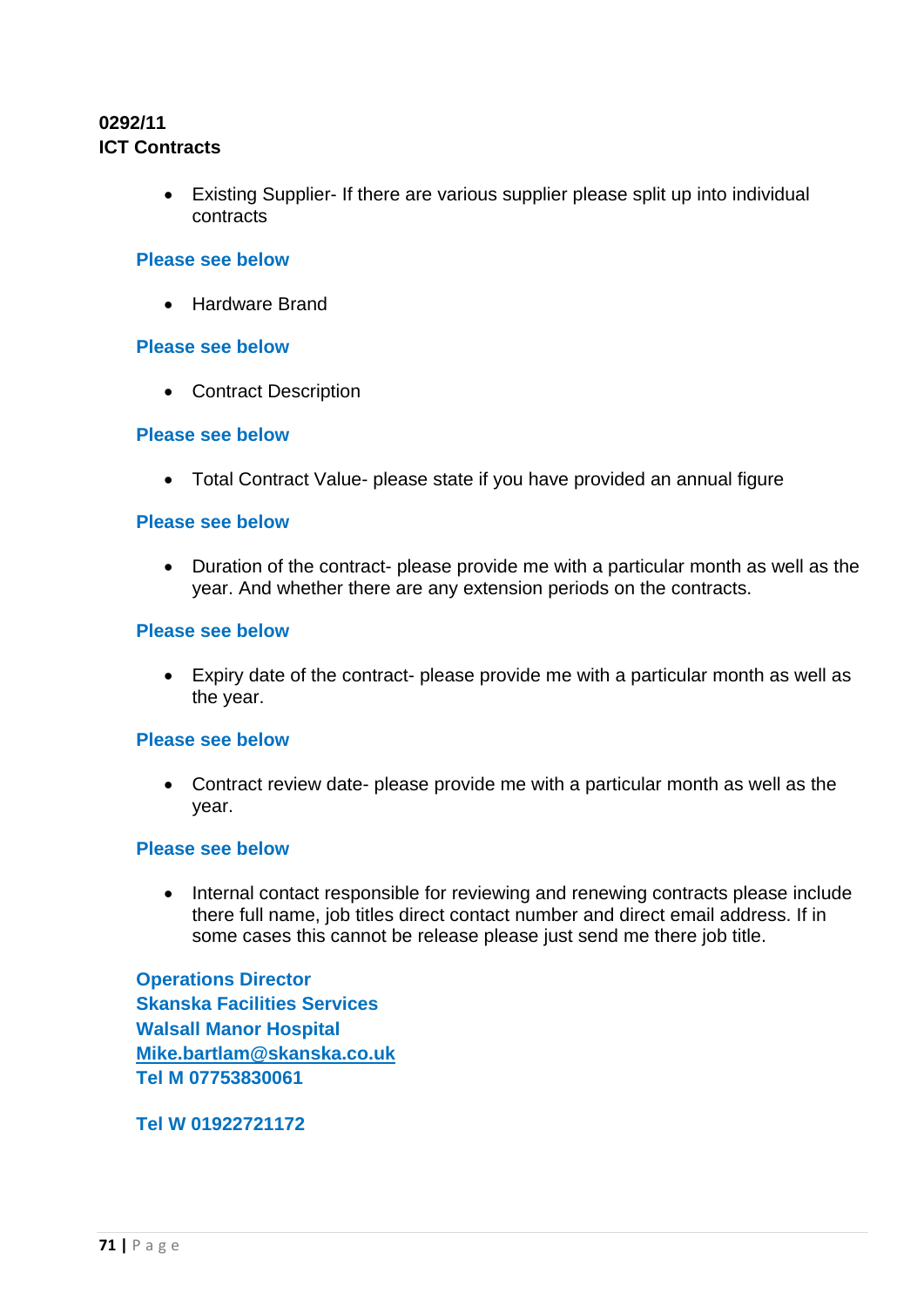**The expiry of the maintenance agreement for the LAN project is presently 30 years after steady state commencement date being May 2011, with a benchmarking at 10 year intervals, first being December 2017.** 

## **0293/11 Accommodation for Patients**

- 1. In the last calendar year, 2011, how much did your Trust pay to provide accommodation for patients in hotel rooms (by hotel rooms I actually mean a room in a commercial hotel)?
- 2. How many patient nights did you get for this sum?
- 3. Please state the name and address of the hotel where the largest number of patient nights were purchased from in 2011, what this cost was and how many patient nights it represented?

# **The Trust has had no expenditure for this therefore nil return**

## **0294/11**

# **NHS Trust staff receiving private medical care paid for by the Trust**

How many NHS staff in your Trust have received private medical treatment paid for by your NHS trust in each of the following calendar years, 2009, 2010 and 2011 and what was the total cost of those treatments in each of the calendar years?

**Where a private patient is seen in the Trust the Private Patient Policy is adhered to and the patient is charged for the care received, we have no record of any member of staff receiving free private patient treatment.** 

## **0295/11 Audiology**

## **1. Please let us know the name and postcode of your audiology department?**

Name of Hospital/Trust: **Walsall Healthcare NHS Trust** City/Town: **Walsall**

Postal Code: **WS2 9PS** 

## Bilateral Hearing Aids

## **2. Do you routinely offer bilateral hearing aids where clinically appropriate? (Please tick one box only)**

Where clinically appropriate we always offer two hearing aids.....  $\overline{\mathbf{x}}$ 

| $\mathbf{I}$<br>z. |  |  |  |  |
|--------------------|--|--|--|--|
|--------------------|--|--|--|--|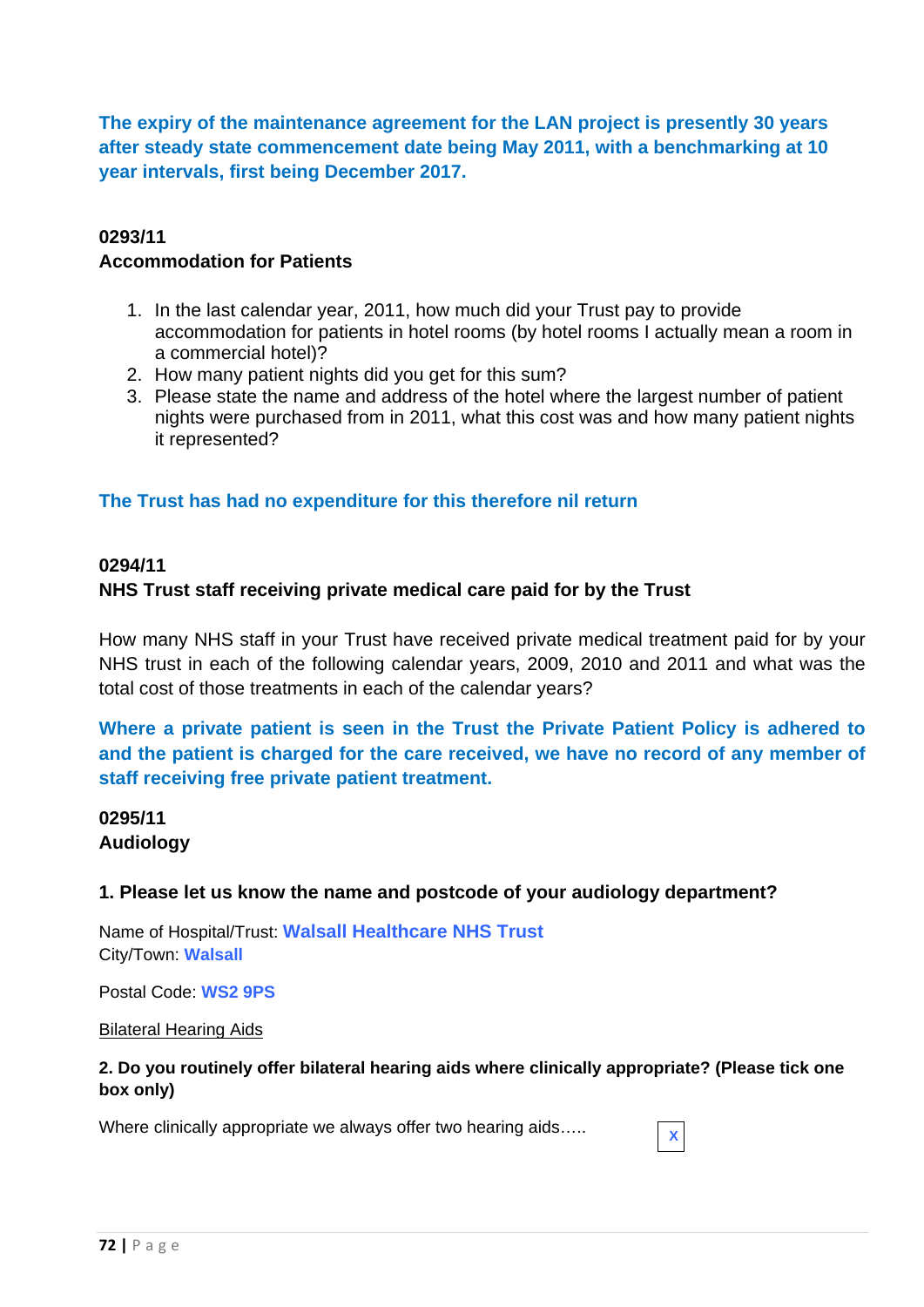| We offer one hearing aid in the first instance unless |  |
|-------------------------------------------------------|--|
| someone specifically requests two hearing aids        |  |
| We only offer one hearing aid per patient             |  |
| The patient has to go back to their GP for another    |  |
| referral if they request a second hearing aid         |  |

**3. If you do not routinely offer two hearing aids where clinically appropriate is this due to efficiency savings to budgets that have taken place in the last 18 months?** 

| Yes |  |
|-----|--|
| No  |  |

Comment: (If it is not due to efficiency savings please give reasons why you do not routinely offer bilateral hearing aids where clinically appropriate)

**4. If you do routinely offer two hearing aids where clinically appropriate is this policy under threat in the coming year due to budget reductions?**

\_\_\_\_\_\_\_\_\_\_\_\_\_\_\_\_\_\_\_\_\_\_\_\_\_\_\_\_\_\_\_\_\_\_\_\_\_\_\_\_\_\_\_\_\_\_\_\_\_\_\_\_\_\_\_\_\_\_\_\_\_\_\_\_\_\_\_\_\_\_\_\_\_\_\_\_\_\_\_\_

| Yes      |              |
|----------|--------------|
| No       | $\mathbf{x}$ |
| Comment: |              |

#### Tinnitus Services

## **6. Which of the following tinnitus services do you offer to patients, where clinically appropriate? (please tick all that apply)**

| Specialist tinnitus support or a referral for specialist tinnitus support | $\mathbf{L}$ |
|---------------------------------------------------------------------------|--------------|
|                                                                           | $\mathbf{L}$ |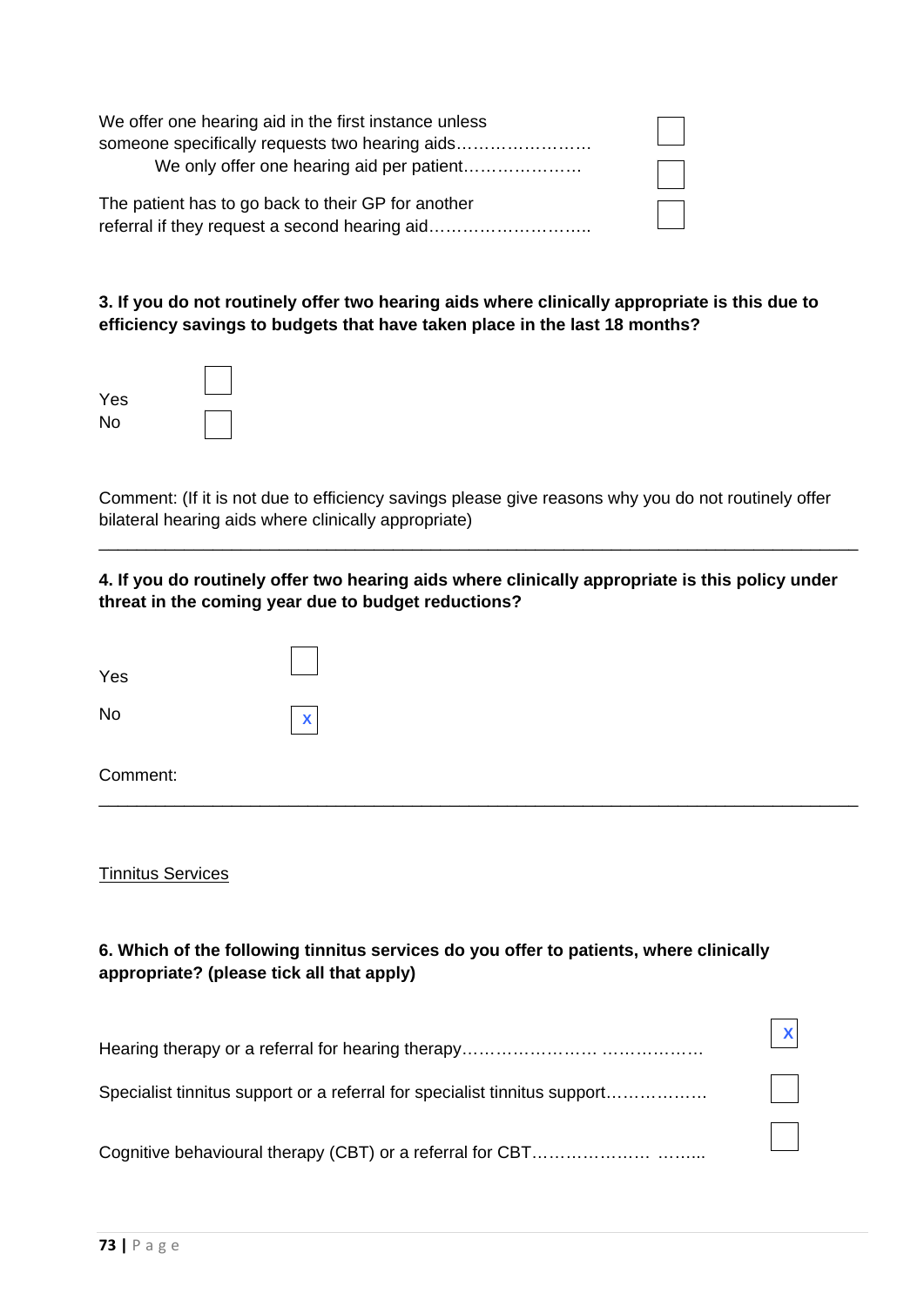| Other (please specify) |  |
|------------------------|--|
|                        |  |
|                        |  |

# **7. Have your tinnitus services been reduced due to efficiency savings to budgets that have taken place in the last 18 months?**

| Yes |   |
|-----|---|
| No  | х |

# **8. If "yes" what reductions have taken place?**

| Specialist tinnitus support has been cut or reduced |  |
|-----------------------------------------------------|--|
| CBT provision has been cut or reduced               |  |
| Time spent providing information about products and |  |
| Other (please give details)                         |  |

\_\_\_\_\_\_\_\_\_\_\_\_\_\_\_\_\_\_\_\_\_\_\_\_\_\_\_\_\_\_\_\_\_\_\_\_\_\_\_\_\_\_\_\_\_\_\_\_\_\_\_\_\_\_\_\_\_\_\_\_\_\_\_\_\_\_

#### **9. If your tinnitus services have not been reduced are tinnitus services under threat in the coming year due to budget reductions?**

\_\_\_\_\_\_\_\_\_\_\_\_\_\_\_\_\_\_\_\_\_\_\_\_\_\_\_\_\_\_\_\_\_\_\_\_\_\_\_\_\_\_\_\_\_\_\_\_\_\_\_\_\_\_\_\_\_\_\_\_\_\_\_\_\_\_\_\_\_\_\_\_\_\_\_\_\_\_\_\_

| Yes        |  |
|------------|--|
| No         |  |
| Don't know |  |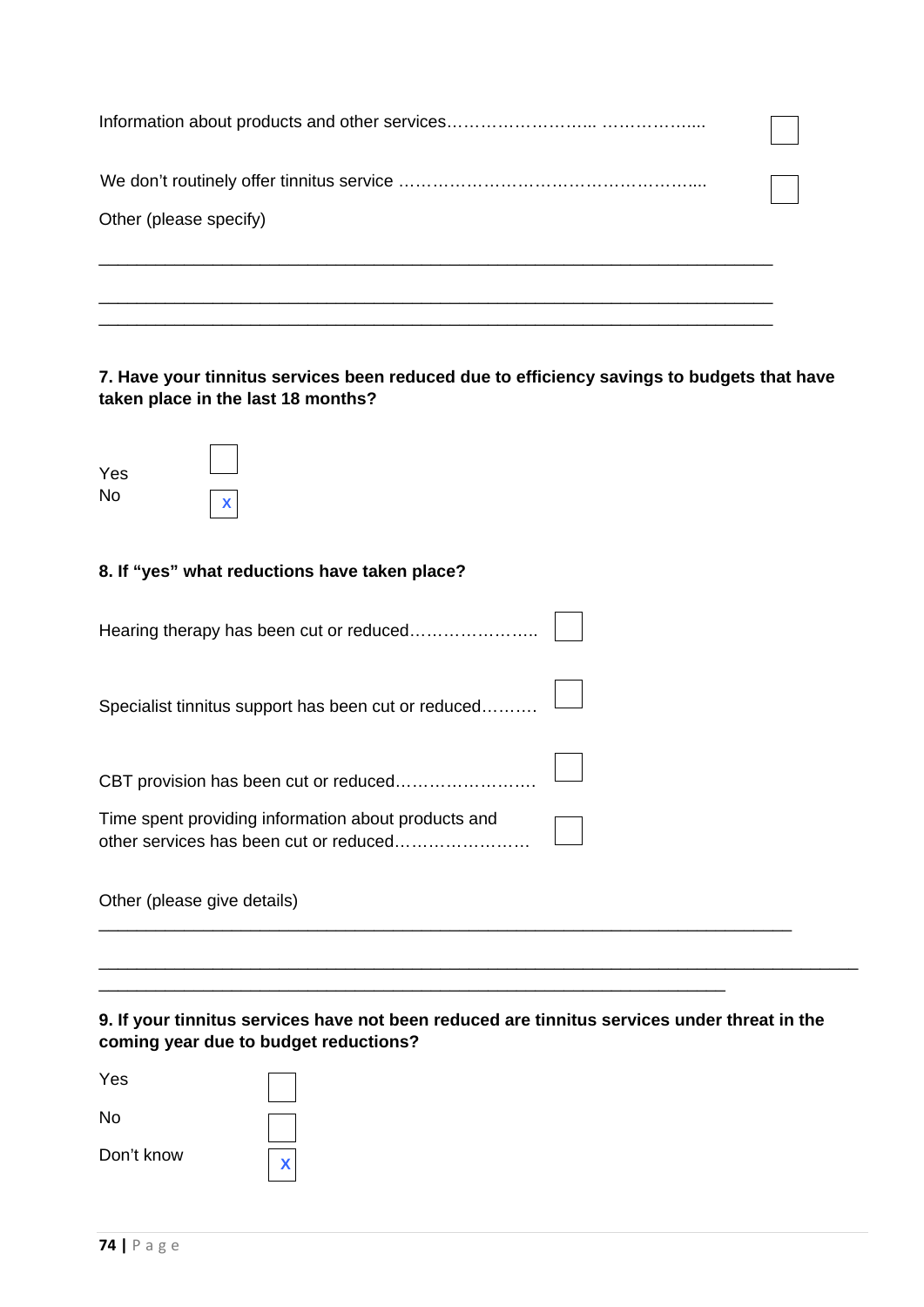If "yes" please give details or comment below:

#### **10. Have you seen any other impacts of budget reductions?**

| Reduction in the number of specialist staff available for complex cases |  |
|-------------------------------------------------------------------------|--|
|                                                                         |  |
|                                                                         |  |
| Other (please specify)                                                  |  |
| Don't know                                                              |  |

#### **11. Are there any examples of best practice and innovative responses to the spending cuts you would like to share? (Please describe in the box below)**

\_\_\_\_\_\_\_\_\_\_\_\_\_\_\_\_\_\_\_\_\_\_\_\_\_\_\_\_\_\_\_\_\_\_\_\_\_\_\_\_\_\_\_\_\_\_\_\_\_\_\_\_\_\_\_\_\_\_\_\_\_\_\_\_\_\_\_\_\_\_\_\_\_\_\_\_\_\_\_\_ \_\_\_\_\_\_\_\_\_\_\_\_\_\_\_\_\_\_\_\_\_\_\_\_\_\_\_\_\_\_\_\_\_\_\_\_\_\_\_\_\_\_\_\_\_\_\_\_\_\_\_\_\_\_\_\_\_\_\_\_\_\_\_\_\_\_\_\_\_\_\_\_\_\_\_\_\_\_\_\_

| <b>No</b> |  |
|-----------|--|
|           |  |
|           |  |

## **12. Please provide the best point of contact if we should want to find out more about audiology services (optional).**

| Name:                         | Audiology                                 |
|-------------------------------|-------------------------------------------|
| Department:<br>Email address: | Audiology Department                      |
|                               | Telephone number: __01922 721172 Ext 7628 |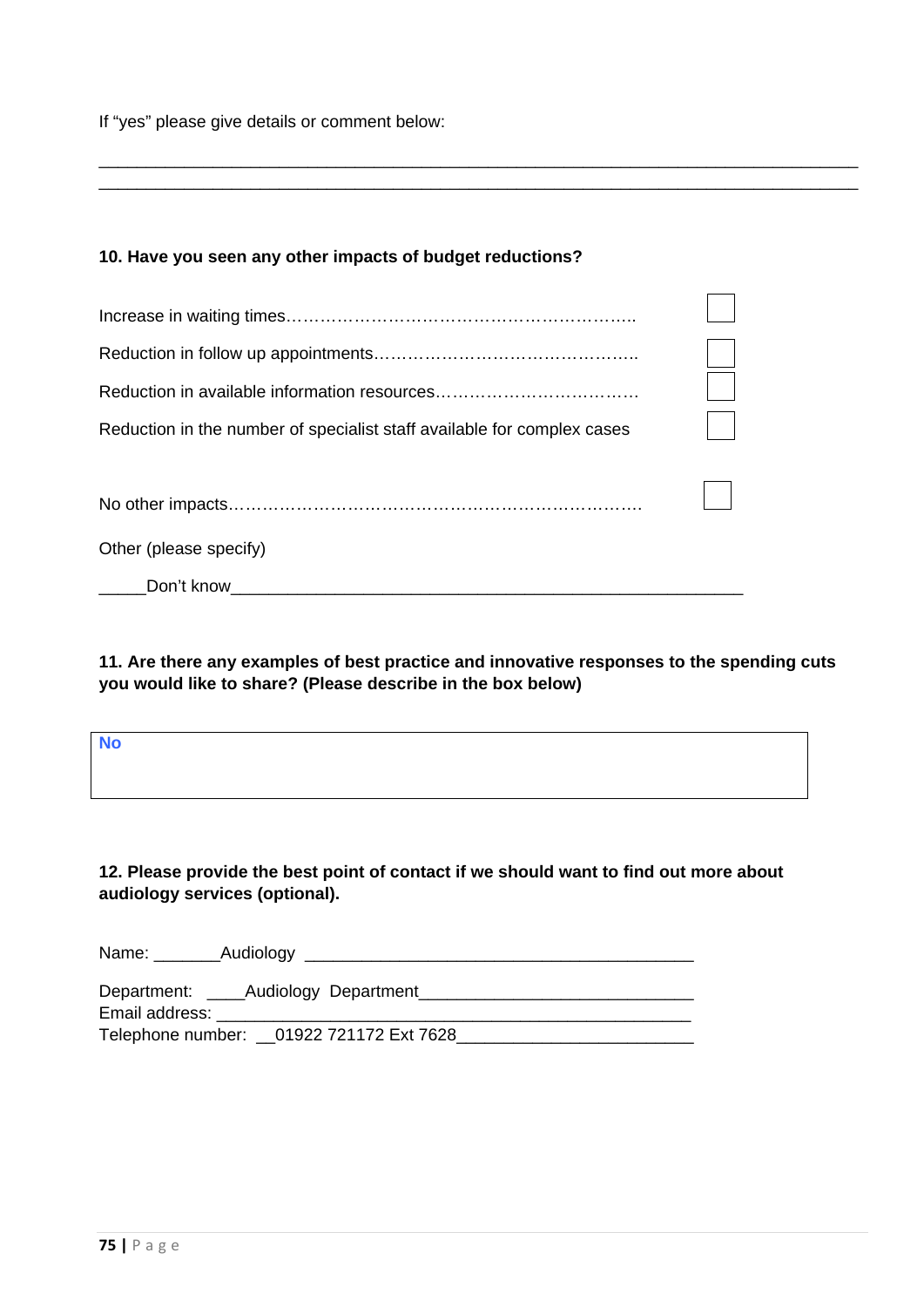## **0296/11**

#### **Clinical Systems Messaging Interfaces**

I request details of system messaging interfaces developed over the last 2 financial years (2010/11, 2011/12) for your trust, specifically the type, associated system, supplier cost and internal development time taken. This request should initially be directed at your Informatics or IT department.

Please see below.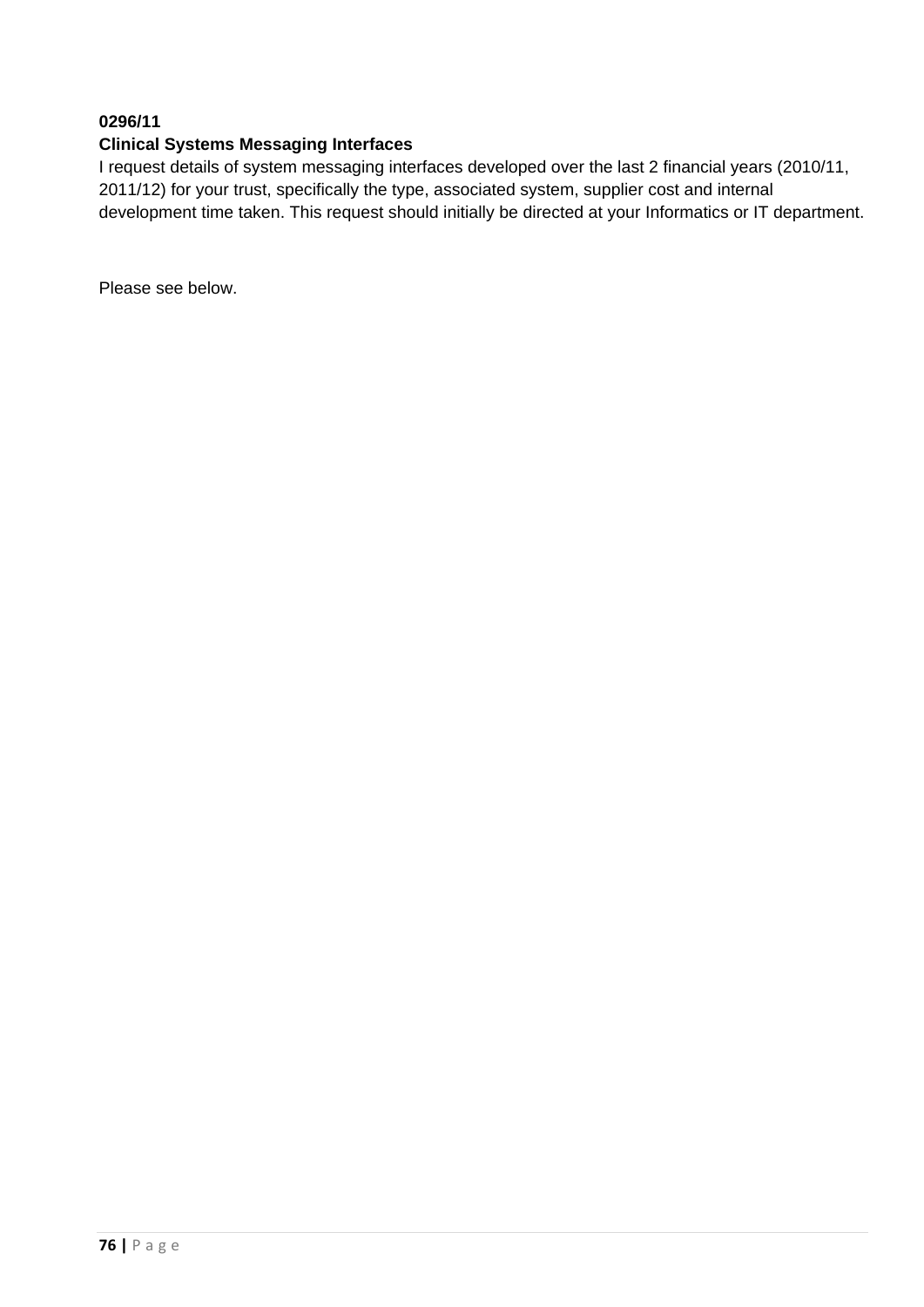#### **System Messaging Interface Details - Data collection template**

For interfaces commissioned/developed between 01/04/2010 to 31/03/2012

**Trust** 

**Name:** Walsall Healthcare NHS Trust

|            | Outbound System<br><b>Inbound System</b> |                 |              |                          |                         |                   |                 |                          |                     |                         |             |             |
|------------|------------------------------------------|-----------------|--------------|--------------------------|-------------------------|-------------------|-----------------|--------------------------|---------------------|-------------------------|-------------|-------------|
| Date       | System                                   | Supplier        | Cost (E,000) | <b>ITK Spec</b><br>(Y/N) | System                  | Supplier          | Cost<br>(E,000) | <b>ITK Spec</b><br>(Y/N) | Message<br>Standard | Message<br>Type/Purpose | Complexity  | Dev<br>Days |
|            | <b>STAR PAS to</b>                       |                 |              |                          |                         |                   |                 |                          |                     |                         |             |             |
| 31/10/201  | Rahpsody                                 | Mckesson        | <b>NA</b>    | <b>No</b>                | Rhapsody                | Orion             | $\overline{0}$  | <b>No</b>                | HL7                 | <b>ADT</b>              | Low         | 10          |
| 31/10/201  | Rhapsody (TIE)                           | Orion           | 0            | No.                      | Potertrack              | Portertrack       | $\Omega$        | No                       | HL7                 | <b>ADT</b>              | Low         | 10          |
| 01/07/2010 | Rhapsody (TIE)                           | Orion           | 0            | No.                      | Endosoft                | Endosoft          | 8               | <b>No</b>                | HL7                 | ADT                     | Low         | 10          |
| 01/07/201  | Rhapsody (TIE)                           | Orion           | 0            | <b>No</b>                | Escribe                 | <b>Nuance</b>     | $\Omega$        | <b>No</b>                | HL7                 | <b>ADT</b>              | Low         | 10          |
| 31/12/2010 | Rhapsody (TIE)                           | Orion           | 0            | No.                      | <b>Badger Neonatal</b>  | Clevermed         | 5               | <b>No</b>                | HL7                 | <b>ADT</b>              | Low         | 10          |
| 31/01/2012 | Rhapsody (TIE)                           | Orion           | 0            | No                       | <b>Badger Maternity</b> | <b>Cleveremed</b> | 5               | <b>No</b>                | HL7                 | <b>ADT</b>              | Low         | 10          |
| 31/03/2011 | <b>ICE</b>                               | Sunquest        | 5            | No.                      | Rhapsody                | Orion             | $\Omega$        | <b>No</b>                | HL7                 | ORU/OMG/OML             | High        | 20          |
| 31/03/201  | <b>ICE</b>                               | Sunquest        | 5            | <b>No</b>                | <b>WInPath</b>          | <b>Clinysis</b>   | 6               | <b>No</b>                | HL7                 | ORU/OML                 | High        | 20          |
| 31/03/201  | <b>ICE</b>                               | Sunquest        | 5            | <b>No</b>                | <b>CRIS</b>             | <b>HSS</b>        | 6               | <b>No</b>                | HL7                 | ORU/ORL                 | <b>High</b> | 20          |
| 31/03/201  | <b>CRIS</b>                              | <b>HSS</b>      | 6            | <b>No</b>                | Fusion                  | Internal          | $\Omega$        | <b>No</b>                | HL7                 | ORU/OMG/OML             | High        | 20          |
| 31/03/2011 | <b>WINPATH</b>                           | <b>Clinisys</b> | 6            | No.                      | Fusion                  | Internal          | $\Omega$        | No.                      | HL7                 | ORM/ORU                 | High        | 20          |
| 01/06/2010 | Rhapsody (TIE)                           | Orion           | 0            | <b>No</b>                | Infoflex                | <b>CIMS</b>       | 5               | No                       | HL7                 | ADT                     | Low         | 10          |
| 01/07/2010 | Endosoft                                 | Endosoft        | 8            | <b>No</b>                | Fusion                  | Internal          | $\Omega$        | <b>No</b>                | HL7                 | ORU                     | Low         | 10          |